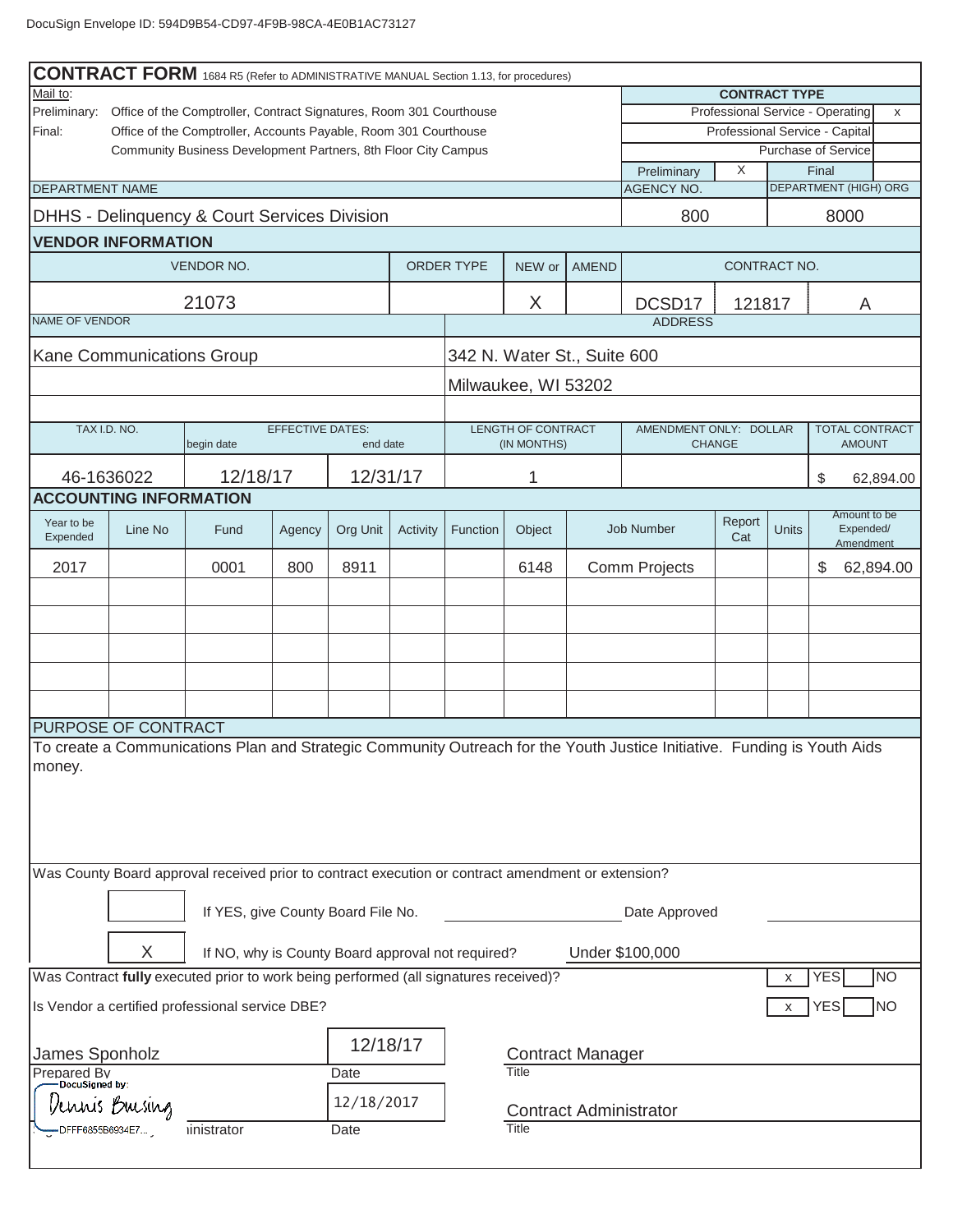# **TBE Participation Recommendation**

|                                                                                                                                                                                                                                                                                                       | <b>CONTACT INFORMATION</b>                                                                     |                                        |  |  |  |
|-------------------------------------------------------------------------------------------------------------------------------------------------------------------------------------------------------------------------------------------------------------------------------------------------------|------------------------------------------------------------------------------------------------|----------------------------------------|--|--|--|
|                                                                                                                                                                                                                                                                                                       | Contract Administrator: Dennis Buesing Phone: 289-5853                                         | Date: Dec. 18, 2017                    |  |  |  |
|                                                                                                                                                                                                                                                                                                       | Email Address dennis.buesing@milwaukeecountywi.gov Dept: 8000 Grant \$\$: 0rg No. 0rg No. 3911 |                                        |  |  |  |
|                                                                                                                                                                                                                                                                                                       | <b>PROJECT INFORMATION</b>                                                                     |                                        |  |  |  |
| Project Name: Communication Plan, Youth Justice Reform, Kane Communications Project No.: DCSD17-121817-A<br>Contract Scope/Project Description (attach scope/description of work or estimating sheet):<br><b>Project Scope Attached</b><br><u> 1980 - John Stein, Amerikaansk politiker (</u> † 1920) |                                                                                                |                                        |  |  |  |
|                                                                                                                                                                                                                                                                                                       | Contracting Opportunities (List NAICS codes): ___________________________________              |                                        |  |  |  |
|                                                                                                                                                                                                                                                                                                       | <b>TYPE OF PROJECT</b>                                                                         |                                        |  |  |  |
| <b>Professional Services</b>                                                                                                                                                                                                                                                                          | Estimated Amount \$ 62,894 100%                                                                |                                        |  |  |  |
| <b>Construction Services</b>                                                                                                                                                                                                                                                                          | Estimated Amount \$                                                                            |                                        |  |  |  |
| <b>Non For Profit Services</b>                                                                                                                                                                                                                                                                        | Estimated Amount \$                                                                            |                                        |  |  |  |
|                                                                                                                                                                                                                                                                                                       |                                                                                                |                                        |  |  |  |
| Request for a goal of 0% requires signature of department head, a full scope of project and explanation.                                                                                                                                                                                              |                                                                                                |                                        |  |  |  |
| Department/Division Administrator Name______________________________Signature_________________________________                                                                                                                                                                                        |                                                                                                |                                        |  |  |  |
| <b>EXAMPLE CBDP USE ONLY</b>                                                                                                                                                                                                                                                                          |                                                                                                |                                        |  |  |  |
| This contract is exempt from a participation goal: $X$ Yes ___ No<br>DocuSigned by:<br>Rick norme<br>Approved:                                                                                                                                                                                        | Concur with Recommendation $x$ ____________, or provide the following goals:                   | 100<br>%<br>Date: $\frac{12}{18/2017}$ |  |  |  |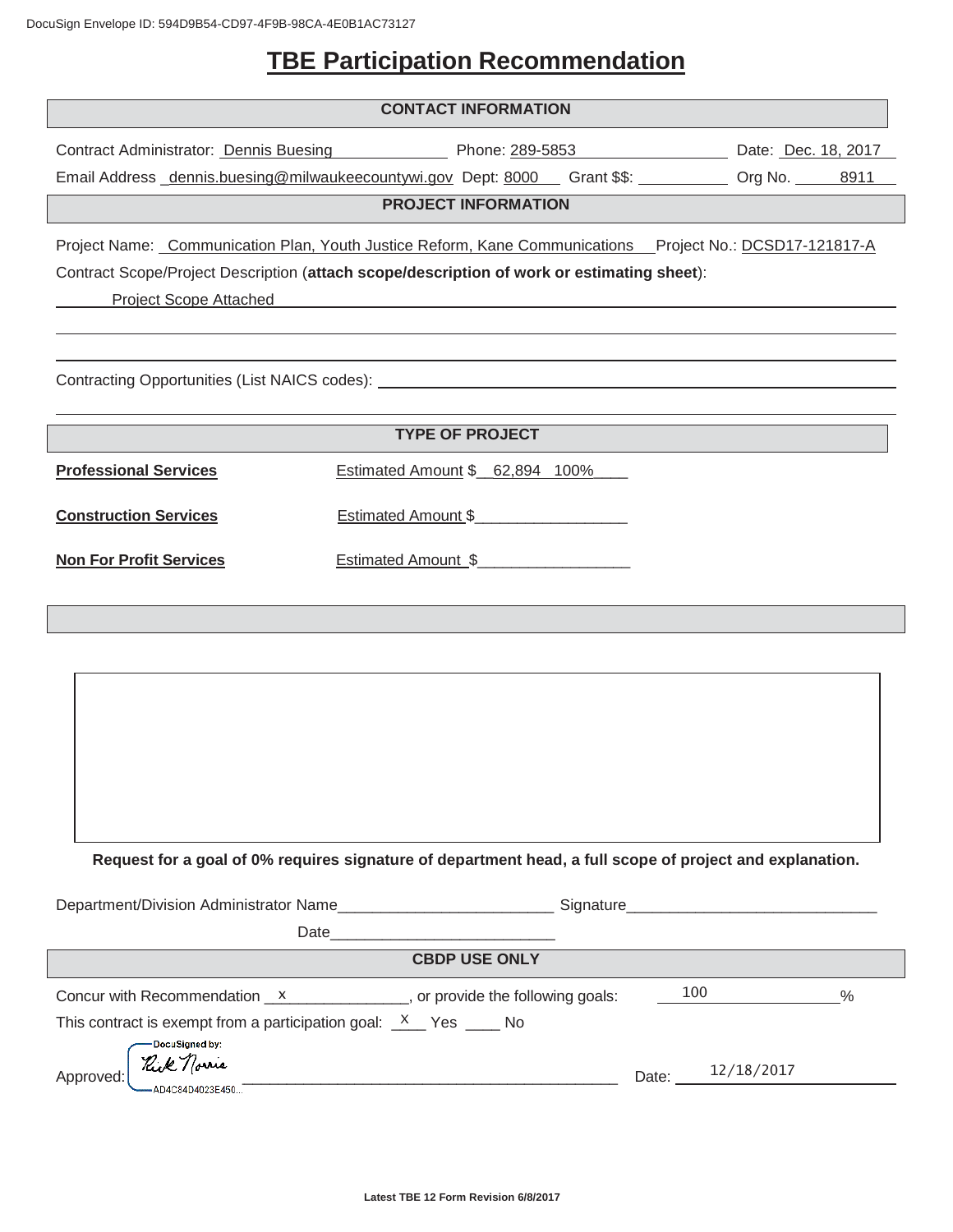KANECOM-02

**KMCEVOY** 

| <i>ACORD</i>                              |                                                                                                                                                                                                                                                                                                                                                                                         | <b>CERTIFICATE OF LIABILITY INSURANCE</b>                                                                                                                                                                                                                                                                                                                      |                                                                                                                                 |                                      |                            |                                                                                                                            | DATE (MM/DD/YYYY)              |                            |                                                                   |               |                               |
|-------------------------------------------|-----------------------------------------------------------------------------------------------------------------------------------------------------------------------------------------------------------------------------------------------------------------------------------------------------------------------------------------------------------------------------------------|----------------------------------------------------------------------------------------------------------------------------------------------------------------------------------------------------------------------------------------------------------------------------------------------------------------------------------------------------------------|---------------------------------------------------------------------------------------------------------------------------------|--------------------------------------|----------------------------|----------------------------------------------------------------------------------------------------------------------------|--------------------------------|----------------------------|-------------------------------------------------------------------|---------------|-------------------------------|
|                                           |                                                                                                                                                                                                                                                                                                                                                                                         |                                                                                                                                                                                                                                                                                                                                                                | 6/20/2017<br>THIS CERTIFICATE IS ISSUED AS A MATTER OF INFORMATION ONLY AND CONFERS NO RIGHTS UPON THE CERTIFICATE HOLDER. THIS |                                      |                            |                                                                                                                            |                                |                            |                                                                   |               |                               |
|                                           | CERTIFICATE DOES NOT AFFIRMATIVELY OR NEGATIVELY AMEND, EXTEND OR ALTER THE COVERAGE AFFORDED BY THE POLICIES<br>BELOW. THIS CERTIFICATE OF INSURANCE DOES NOT CONSTITUTE A CONTRACT BETWEEN THE ISSUING INSURER(S), AUTHORIZED<br>REPRESENTATIVE OR PRODUCER, AND THE CERTIFICATE HOLDER.                                                                                              |                                                                                                                                                                                                                                                                                                                                                                |                                                                                                                                 |                                      |                            |                                                                                                                            |                                |                            |                                                                   |               |                               |
|                                           | IMPORTANT: If the certificate holder is an ADDITIONAL INSURED, the policy(ies) must have ADDITIONAL INSURED provisions or be endorsed.<br>If SUBROGATION IS WAIVED, subject to the terms and conditions of the policy, certain policies may require an endorsement. A statement on<br>this certificate does not confer rights to the certificate holder in lieu of such endorsement(s). |                                                                                                                                                                                                                                                                                                                                                                |                                                                                                                                 |                                      |                            |                                                                                                                            |                                |                            |                                                                   |               |                               |
|                                           |                                                                                                                                                                                                                                                                                                                                                                                         | PRODUCER LICENSE #100290819                                                                                                                                                                                                                                                                                                                                    |                                                                                                                                 |                                      |                            | CONTACT<br>NAME:                                                                                                           |                                |                            |                                                                   |               |                               |
|                                           |                                                                                                                                                                                                                                                                                                                                                                                         | <b>Hub International Midwest West</b>                                                                                                                                                                                                                                                                                                                          |                                                                                                                                 |                                      |                            | PHONE                                                                                                                      | (A/C, No, Ext): (608) 849-6873 |                            |                                                                   |               | FAX (A/C, No): (608) 849-6871 |
|                                           | Suite 300                                                                                                                                                                                                                                                                                                                                                                               | 251 Progress Way                                                                                                                                                                                                                                                                                                                                               |                                                                                                                                 |                                      |                            | E-MAIL<br>ADDRESS:                                                                                                         |                                |                            |                                                                   |               |                               |
|                                           |                                                                                                                                                                                                                                                                                                                                                                                         | Waunakee, WI 53597                                                                                                                                                                                                                                                                                                                                             |                                                                                                                                 |                                      |                            |                                                                                                                            |                                |                            | INSURER(S) AFFORDING COVERAGE                                     |               | NAIC#                         |
|                                           |                                                                                                                                                                                                                                                                                                                                                                                         |                                                                                                                                                                                                                                                                                                                                                                |                                                                                                                                 |                                      |                            |                                                                                                                            |                                |                            | <b>INSURER A: The Travelers Indemnity Company</b>                 |               | 25658                         |
|                                           | INSURED                                                                                                                                                                                                                                                                                                                                                                                 |                                                                                                                                                                                                                                                                                                                                                                |                                                                                                                                 |                                      |                            | <b>INSURER B:</b>                                                                                                          |                                |                            |                                                                   |               |                               |
|                                           |                                                                                                                                                                                                                                                                                                                                                                                         | Kane Communications Group, LLC<br><b>Kimberly Kane</b>                                                                                                                                                                                                                                                                                                         |                                                                                                                                 |                                      |                            | <b>INSURER C:</b>                                                                                                          |                                |                            |                                                                   |               |                               |
|                                           |                                                                                                                                                                                                                                                                                                                                                                                         | 1135 South Main Street                                                                                                                                                                                                                                                                                                                                         |                                                                                                                                 |                                      |                            | <b>INSURER D:</b>                                                                                                          |                                |                            |                                                                   |               |                               |
|                                           |                                                                                                                                                                                                                                                                                                                                                                                         | <b>Racine, WI 53403</b>                                                                                                                                                                                                                                                                                                                                        |                                                                                                                                 |                                      |                            | <b>INSURER E:</b>                                                                                                          |                                |                            |                                                                   |               |                               |
|                                           |                                                                                                                                                                                                                                                                                                                                                                                         |                                                                                                                                                                                                                                                                                                                                                                |                                                                                                                                 |                                      |                            | <b>INSURER F:</b>                                                                                                          |                                |                            |                                                                   |               |                               |
|                                           |                                                                                                                                                                                                                                                                                                                                                                                         | COVERAGES<br>THIS IS TO CERTIFY THAT THE POLICIES OF INSURANCE LISTED BELOW HAVE BEEN ISSUED TO THE INSURED NAMED ABOVE FOR THE POLICY PERIOD                                                                                                                                                                                                                  |                                                                                                                                 |                                      | <b>CERTIFICATE NUMBER:</b> |                                                                                                                            |                                |                            | <b>REVISION NUMBER:</b>                                           |               |                               |
|                                           |                                                                                                                                                                                                                                                                                                                                                                                         | INDICATED. NOTWITHSTANDING ANY REQUIREMENT, TERM OR CONDITION OF ANY CONTRACT OR OTHER DOCUMENT WITH RESPECT TO WHICH THIS<br>CERTIFICATE MAY BE ISSUED OR MAY PERTAIN, THE INSURANCE AFFORDED BY THE POLICIES DESCRIBED HEREIN IS SUBJECT TO ALL THE TERMS.<br>EXCLUSIONS AND CONDITIONS OF SUCH POLICIES. LIMITS SHOWN MAY HAVE BEEN REDUCED BY PAID CLAIMS. |                                                                                                                                 |                                      |                            |                                                                                                                            |                                |                            |                                                                   |               |                               |
| INSR<br>LTR                               |                                                                                                                                                                                                                                                                                                                                                                                         | TYPE OF INSURANCE                                                                                                                                                                                                                                                                                                                                              |                                                                                                                                 | ADDL SUBR                            | POLICY NUMBER              |                                                                                                                            | POLICY EFF<br>(MM/DD/YYYY)     | POLICY EXP<br>(MM/DD/YYYY) |                                                                   | <b>LIMITS</b> |                               |
| A                                         | x                                                                                                                                                                                                                                                                                                                                                                                       | COMMERCIAL GENERAL LIABILITY                                                                                                                                                                                                                                                                                                                                   |                                                                                                                                 |                                      |                            |                                                                                                                            |                                |                            | EACH OCCURRENCE                                                   | s             | 1,000,000                     |
|                                           |                                                                                                                                                                                                                                                                                                                                                                                         | CLAIMS-MADE<br>x<br><b>OCCUR</b>                                                                                                                                                                                                                                                                                                                               | х                                                                                                                               |                                      | 680-1G929115-17-42         |                                                                                                                            | 07/16/2017                     | 07/16/2018                 | DAMAGE TO RENTED<br>PREMISES (Ea occurrence)                      | s             | 300.000                       |
|                                           |                                                                                                                                                                                                                                                                                                                                                                                         |                                                                                                                                                                                                                                                                                                                                                                |                                                                                                                                 |                                      |                            |                                                                                                                            |                                |                            | MED EXP (Any one person)                                          | s             | 5,000                         |
|                                           |                                                                                                                                                                                                                                                                                                                                                                                         |                                                                                                                                                                                                                                                                                                                                                                |                                                                                                                                 |                                      |                            |                                                                                                                            |                                |                            | PERSONAL & ADV INJURY                                             | s             | 1,000,000                     |
|                                           |                                                                                                                                                                                                                                                                                                                                                                                         | GEN'L AGGREGATE LIMIT APPLIES PER:                                                                                                                                                                                                                                                                                                                             |                                                                                                                                 |                                      |                            |                                                                                                                            |                                |                            | GENERAL AGGREGATE                                                 | s             | 2,000,000                     |
|                                           | х                                                                                                                                                                                                                                                                                                                                                                                       | <b>PRO-</b><br>JECT<br>LOC<br>POLICY                                                                                                                                                                                                                                                                                                                           |                                                                                                                                 |                                      |                            |                                                                                                                            |                                |                            | PRODUCTS - COMP/OP AGG                                            | s             | 2,000,000                     |
| A                                         |                                                                                                                                                                                                                                                                                                                                                                                         | OTHER:                                                                                                                                                                                                                                                                                                                                                         |                                                                                                                                 |                                      |                            |                                                                                                                            |                                |                            | <b>COMBINED SINGLE LIMIT</b>                                      | \$            | 1,000,000                     |
|                                           |                                                                                                                                                                                                                                                                                                                                                                                         | <b>AUTOMOBILE LIABILITY</b>                                                                                                                                                                                                                                                                                                                                    |                                                                                                                                 |                                      | 680-1G929115-17-42         |                                                                                                                            |                                | 07/16/2017 07/16/2018      | (Ea accident)                                                     | s             |                               |
|                                           | ANY AUTO<br>OWNED<br>AUTOS ONLY<br>SCHEDULED<br>AUTOS                                                                                                                                                                                                                                                                                                                                   |                                                                                                                                                                                                                                                                                                                                                                | х                                                                                                                               |                                      |                            |                                                                                                                            |                                |                            | BODILY INJURY (Per person)<br>BODILY INJURY (Per accident)        | \$<br>\$      |                               |
|                                           | х                                                                                                                                                                                                                                                                                                                                                                                       | NON-OWNED<br>AUTOS ONLY<br>HIRED<br>AUTOS ONLY<br>х                                                                                                                                                                                                                                                                                                            |                                                                                                                                 |                                      |                            |                                                                                                                            |                                |                            | PROPERTY DAMAGE<br>(Per accident)                                 | \$            |                               |
|                                           | \$                                                                                                                                                                                                                                                                                                                                                                                      |                                                                                                                                                                                                                                                                                                                                                                |                                                                                                                                 |                                      |                            |                                                                                                                            |                                |                            |                                                                   |               |                               |
|                                           |                                                                                                                                                                                                                                                                                                                                                                                         | <b>OCCUR</b><br><b>UMBRELLA LIAB</b>                                                                                                                                                                                                                                                                                                                           |                                                                                                                                 |                                      |                            |                                                                                                                            |                                |                            | EACH OCCURRENCE                                                   | \$            |                               |
|                                           |                                                                                                                                                                                                                                                                                                                                                                                         | CLAIMS-MADE<br><b>EXCESS LIAB</b>                                                                                                                                                                                                                                                                                                                              |                                                                                                                                 |                                      |                            |                                                                                                                            |                                |                            | AGGREGATE                                                         | \$            |                               |
|                                           |                                                                                                                                                                                                                                                                                                                                                                                         | DED<br><b>RETENTIONS</b>                                                                                                                                                                                                                                                                                                                                       |                                                                                                                                 |                                      |                            |                                                                                                                            |                                |                            | OTH-                                                              | S             |                               |
| A                                         |                                                                                                                                                                                                                                                                                                                                                                                         | <b>WORKERS COMPENSATION</b><br>AND EMPLOYERS' LIABILITY                                                                                                                                                                                                                                                                                                        | Y / N                                                                                                                           | IEUB-1G92977-8-17<br>x<br><b>N/A</b> |                            |                                                                                                                            |                                | 07/16/2017 07/16/2018      | PER<br>STATUTE<br>$\mathsf{X}$<br>ĒR.                             |               | 100,000                       |
|                                           |                                                                                                                                                                                                                                                                                                                                                                                         | ANY PROPRIETOR/PARTNER/EXECUTIVE<br>OFFICER/MEMBER EXCLUDED?<br>(Mandatory in NH)                                                                                                                                                                                                                                                                              |                                                                                                                                 |                                      |                            |                                                                                                                            |                                |                            | E.L. EACH ACCIDENT                                                | \$            | 100,000                       |
|                                           |                                                                                                                                                                                                                                                                                                                                                                                         | If yes, describe under<br>DESCRIPTION OF OPERATIONS below                                                                                                                                                                                                                                                                                                      |                                                                                                                                 |                                      |                            |                                                                                                                            |                                |                            | E.L. DISEASE - EA EMPLOYEE \$<br>E.L. DISEASE - POLICY LIMIT   \$ |               | 500,000                       |
|                                           |                                                                                                                                                                                                                                                                                                                                                                                         |                                                                                                                                                                                                                                                                                                                                                                |                                                                                                                                 |                                      |                            |                                                                                                                            |                                |                            |                                                                   |               |                               |
|                                           |                                                                                                                                                                                                                                                                                                                                                                                         |                                                                                                                                                                                                                                                                                                                                                                |                                                                                                                                 |                                      |                            |                                                                                                                            |                                |                            |                                                                   |               |                               |
|                                           |                                                                                                                                                                                                                                                                                                                                                                                         |                                                                                                                                                                                                                                                                                                                                                                |                                                                                                                                 |                                      |                            |                                                                                                                            |                                |                            |                                                                   |               |                               |
|                                           | DESCRIPTION OF OPERATIONS / LOCATIONS / VEHICLES (ACORD 101, Additional Remarks Schedule, may be attached if more space is required)<br>The Milwaukee County Department of Health and Human Services is an additional insured on<br>subrogation in favor of Milwaukee County is attached relating to the workers compensation policy.                                                   |                                                                                                                                                                                                                                                                                                                                                                |                                                                                                                                 |                                      |                            |                                                                                                                            |                                |                            |                                                                   |               |                               |
|                                           |                                                                                                                                                                                                                                                                                                                                                                                         |                                                                                                                                                                                                                                                                                                                                                                |                                                                                                                                 |                                      |                            |                                                                                                                            |                                |                            |                                                                   |               |                               |
|                                           |                                                                                                                                                                                                                                                                                                                                                                                         |                                                                                                                                                                                                                                                                                                                                                                |                                                                                                                                 |                                      |                            |                                                                                                                            |                                |                            |                                                                   |               |                               |
|                                           |                                                                                                                                                                                                                                                                                                                                                                                         |                                                                                                                                                                                                                                                                                                                                                                |                                                                                                                                 |                                      |                            |                                                                                                                            |                                |                            |                                                                   |               |                               |
|                                           |                                                                                                                                                                                                                                                                                                                                                                                         |                                                                                                                                                                                                                                                                                                                                                                |                                                                                                                                 |                                      |                            |                                                                                                                            |                                |                            |                                                                   |               |                               |
| CANCELLATION<br><b>CERTIFICATE HOLDER</b> |                                                                                                                                                                                                                                                                                                                                                                                         |                                                                                                                                                                                                                                                                                                                                                                |                                                                                                                                 |                                      |                            |                                                                                                                            |                                |                            |                                                                   |               |                               |
|                                           |                                                                                                                                                                                                                                                                                                                                                                                         |                                                                                                                                                                                                                                                                                                                                                                |                                                                                                                                 |                                      |                            |                                                                                                                            |                                |                            |                                                                   |               |                               |
|                                           |                                                                                                                                                                                                                                                                                                                                                                                         |                                                                                                                                                                                                                                                                                                                                                                |                                                                                                                                 |                                      |                            | SHOULD ANY OF THE ABOVE DESCRIBED POLICIES BE CANCELLED BEFORE<br>THE EXPIRATION DATE THEREOF, NOTICE WILL BE DELIVERED IN |                                |                            |                                                                   |               |                               |
|                                           |                                                                                                                                                                                                                                                                                                                                                                                         | Milwaukee County Department of Health & Human Services<br><b>Contract Administrator</b>                                                                                                                                                                                                                                                                        |                                                                                                                                 |                                      |                            |                                                                                                                            |                                |                            | <b>ACCORDANCE WITH THE POLICY PROVISIONS.</b>                     |               |                               |
|                                           | 1220 W. Vliet Street, #304                                                                                                                                                                                                                                                                                                                                                              |                                                                                                                                                                                                                                                                                                                                                                |                                                                                                                                 |                                      |                            |                                                                                                                            |                                |                            |                                                                   |               |                               |
|                                           | Milwaukee, WI 53205                                                                                                                                                                                                                                                                                                                                                                     |                                                                                                                                                                                                                                                                                                                                                                |                                                                                                                                 |                                      | AUTHORIZED REPRESENTATIVE  |                                                                                                                            |                                |                            |                                                                   |               |                               |
|                                           |                                                                                                                                                                                                                                                                                                                                                                                         |                                                                                                                                                                                                                                                                                                                                                                |                                                                                                                                 |                                      | Jacon State                |                                                                                                                            |                                |                            |                                                                   |               |                               |

@ 1988-2015 ACORD CORPORATION. All rights reserved.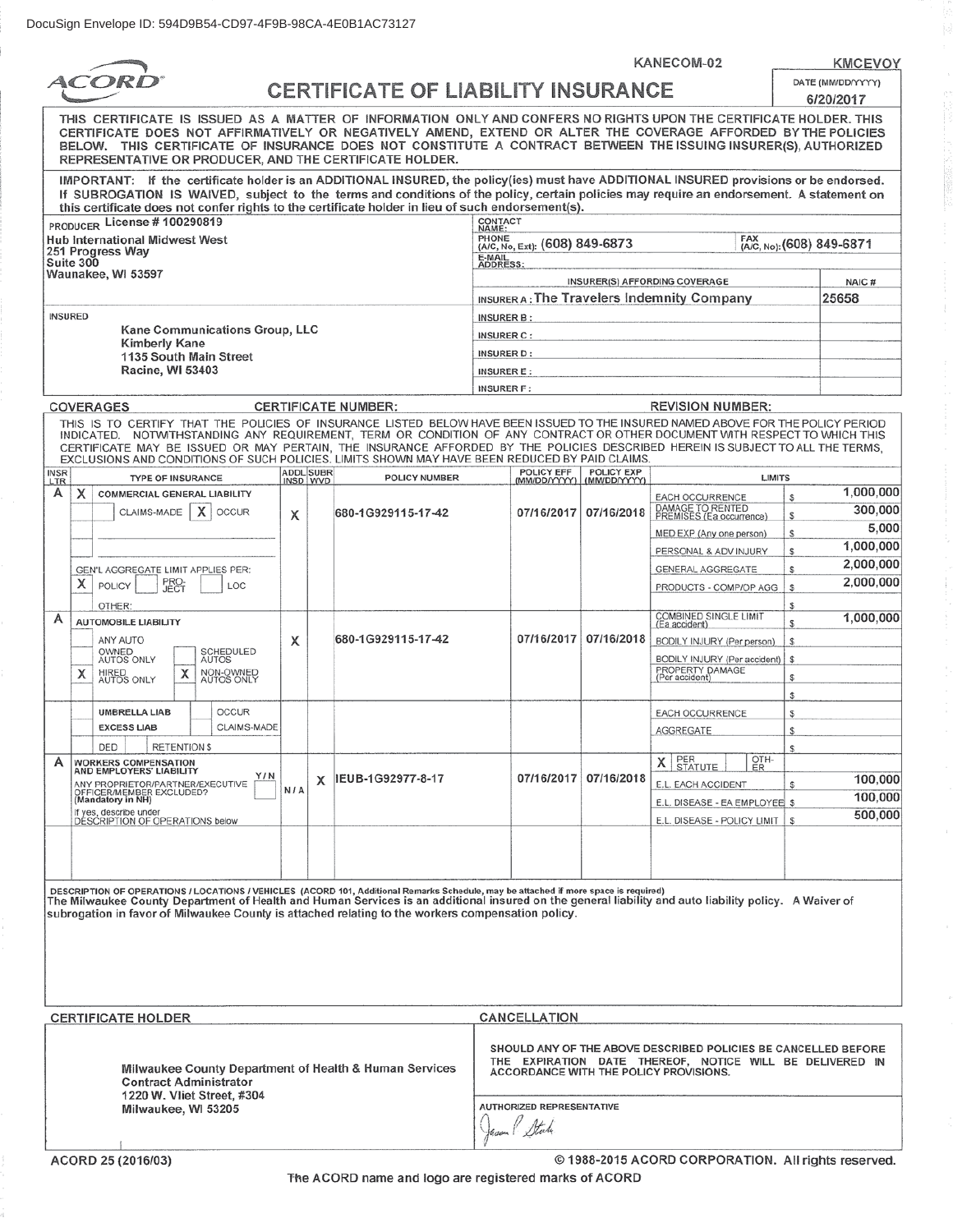#### **2017 PROFESSIONAL SERVICE AGREEMENT Contract No.: DCSD17 -121817-A**

THIS AGREEMENT is entered into this 18<sup>th</sup> day of December, 2017 by and between Milwaukee County, a Wisconsin Municipal Corporation, by the Milwaukee County Department of Health and Human Services (DHHS), **Delinquency & Court Services Division,** 10201 Watertown Plank Road, Wauwatosa, WI 53226, hereinafter designated as "County/Purchaser" and **Kane Communications Group,** 324 N. Water Street, Suite 600, Milwaukee, WI 53202 designated as "Contractor/Provider."

**Contact Person:** Kimberly Kane **Phone Number:** (414) 323-6361 **Email Address:** kimberly@kanecommgroup.com **Federal ID Number or Social Security Number:** 46-1636022

#### WITNESS THAT:

WHEREAS, Purchaser is a governmental subunit of Milwaukee County managing and providing mental health, substance abuse and/or health and social services; and

WHEREAS, Purchaser also arranges for the provision and purchase of such services from Mental Health and Health and Social Services Providers for adults, children and families in Milwaukee County-operated programs or programs managed by Purchaser; and

WHEREAS the Contractor has substantial skills and experience in the field of **Technical Assistance and Training** and has performed such services in an independently established profession in which contractor is customarily engaged.

#### **SCOPE OF SERVICES**

Contractor shall specifically perform all of the services and achieve the objectives as set forth in its application submitted to County, and as indicated in the **Attachment A**, Schedule of Services to be Purchased. The Milwaukee County Department of Health and Human Services Year 2017 Professional Service Agreement Guidelines - Program and Technical Requirements, and the Milwaukee County Department of Health and Human Services Administrative Probation Policy for Noncompliance with Contract are incorporated herein by reference and made a part of this Agreement as if physically attached hereto and Contractor shall comply therewith.

Providing these services is to commence on or about December 18, 2017 and end on December 31, 2017 or at such time as services totaling the "not to exceed" amount specified herein have been provided. Milwaukee County agrees to pay the Contractor under this Contract an amount not to exceed **\$62,894 (Sixty Two Thousand, Eight Hundred and Ninety Four Dollars)** for this period. Payment for services under this Contract will be made upon presentation of a written, itemized and verified statement upon such forms and in such detail as may be required by County.

#### **Contractor is required to submit the final invoice for payment within sixty (60) business days of the contract termination date. Contractor must include the contract number on each invoice before invoices can be considered for payment.**

All Invoices must conform in format and content with requirements of the Milwaukee County Department of Health and Human Services Contract Administration. Invoices for services provided under this contract should be emailed to the following person for initial approval:

> Dennis Buesing, DHHS Administrator at: DHHSAccounting@milwaukeecountywi.gov

Any additional expense incurred must have prior approval by County.

Any equipment purchased by County for the completion of the above services remains the sole property of County. A listing of such inventory must be submitted before final payment can be made.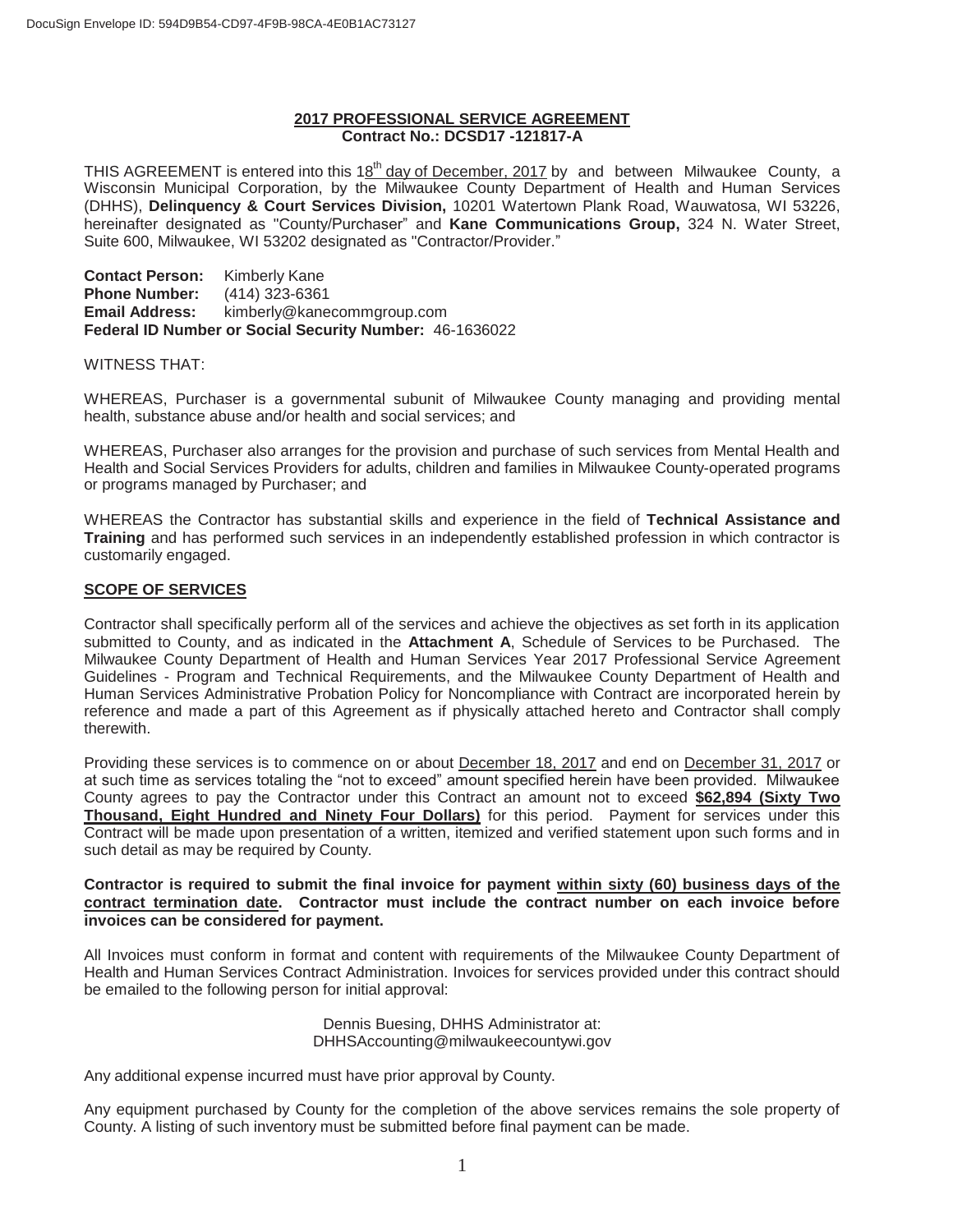Under no circumstances will contractor or any employee, contract staff, Independent Service Provider or volunteer of contractor be considered an employee of the County.

#### **CONTRACTOR/PROVIDER OBLIGATIONS**

Contractor shall provide all personnel required to perform the services under this Contract. Such personnel shall not be employees of, or have any other contractual relationships with County. Any replacement of personnel listed in Contractor's proposal shall be by persons of like qualifications, to which Contractor shall attest, and determination of which shall be at the sole discretion of County. Written notification of replacement of personnel shall be provided to County prior to replacement. Contractor shall not replace named personnel without the prior written approval of County. It is understood that final authority for determining eligibility to be a Service Provider or Independent Service Provider rests with the County.

Except as provided herein, Contractor shall determine the methods, procedures, and personnel policies to be used in initiating and furnishing services to County, and/or County clients or patients.

#### **PROVIDER LEVEL OBLIGATIONS**

- A. Provider understands and agrees that all provisions of this Agreement are in effect at all times that Covered Services are provided.
- B. In the event that this Agreement establishes a different standard or obligation on a given matter than Federal, State, or Local laws, rules, or other regulations, the greater standard shall apply. In the event that there are any inconsistencies between this document and other Agreement items, the following order of precedence shall be followed:
	- 1. This document;
	- 2. Other Policies and Procedures;
	- 3. Email or other written communication, unless it specifically authorizing a waiver or exemption to 1 or 2, above.
- C. Provider agrees to obtain, post, and submit upon request an Occupancy Permit, or equivalent, as required by municipality, which demonstrates that use of the location for Covered Services is permitted.
- D. Provider agrees to notify Purchaser in writing within 5 business days of any of the following changes or conditions:
- 1. Agency name;
	- 2. Agency ownership;
	- 3. Agency director/CEO;
	- 4. Any change in status of Executive Director, senior management, or any corporate officer;
	- 5. Agency business or billing address(es);
	- 6. Telephone or fax number;
	- 7. E-mail address;
	- 8. Federal Employers Tax ID (FEIN) number;
	- 9. Change of insurance carrier or insurance coverage;
	- 10. Change in or restriction of Provider, DSP, and/or Indirect Staff license(s), including occurrence of negative findings such as license suspension, surrender, expiration, or revocation, or request of forfeiture, fines, plan(s) of correction due to licensing violations that occur. This condition carries a notification requirement of TWO DAYS;
	- 11. Any arrests or convictions of DSP and/or Indirect Staff); This condition carries a notification requirement of TWO business DAYS;
	- 12. Inability to accept referrals within the timelines defined in Purchaser Policies and Procedures, including if Provider has wait lists;
	- 13. Discontinuation of agreed upon service(s).
- E. Provider agrees to have access to a computer with internet capability and a functional Email account that Purchaser can use for ongoing communication with Provider. Provider also agrees to check Email a minimum of once per business day and respond to Purchaser within the requested time limits.
- F. Provider agrees to provide notification prior to making changes in ownership structure or location of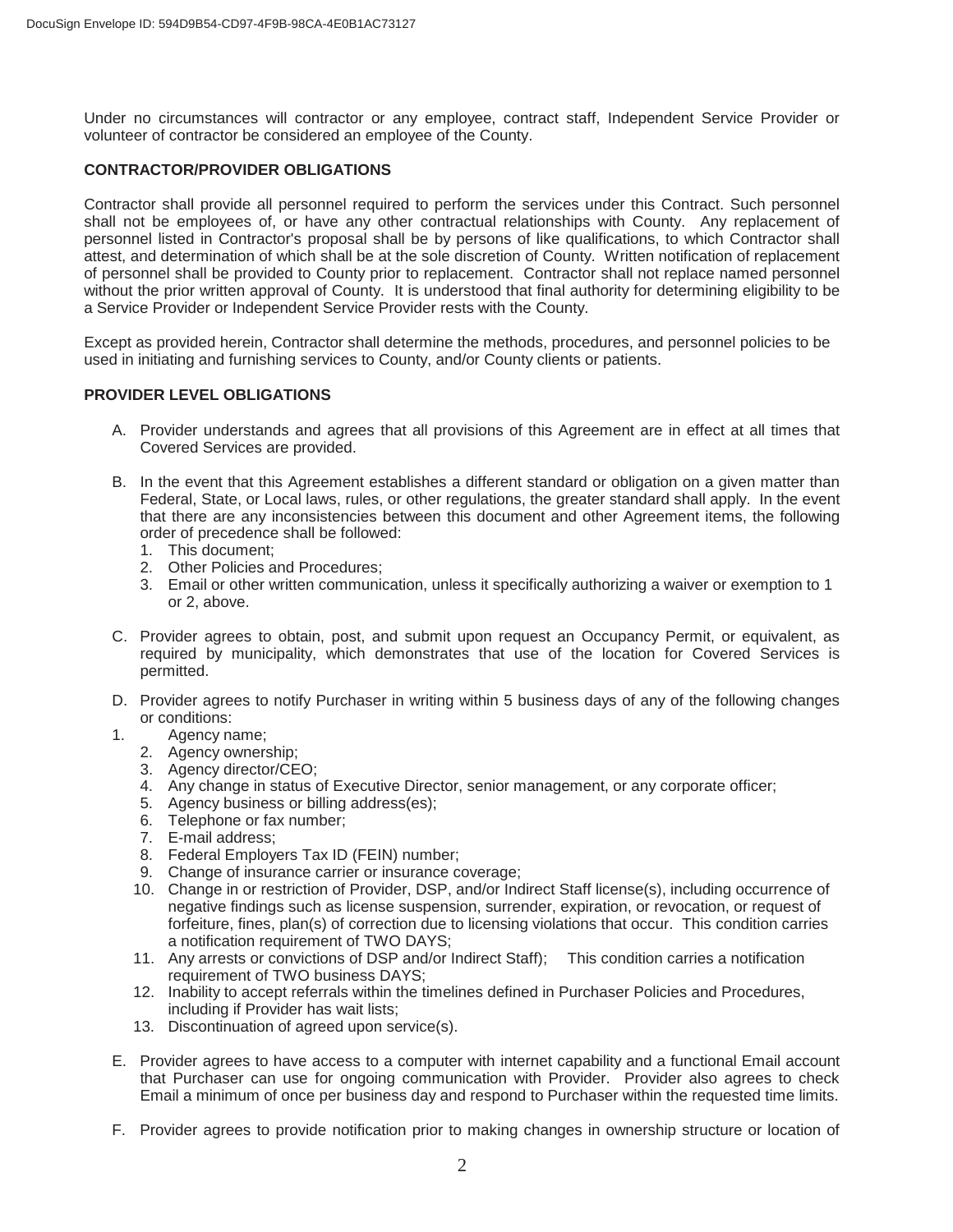any site where Covered Services are provided, to ensure that proposed organizational changes are consistent with Agreement. Changes in location and/or ownership structure may result in termination of this Agreement.

- G. Provider agrees that its own policies and procedures are enforceable under this Agreement, and that those policies and procedures shall be submitted upon request of Purchaser.
- H. Provider shall fully cooperate with any and all program evaluation efforts as may be required by Purchaser during the term of this Agreement.
- I. Provider agrees to provide a response to requests from Purchaser or submit required data and/or information and/or required notification(s) per Agreement to Purchaser or the Purchaser's authorized agents, or in the form or format, by the timeline specified by the Purchaser or its agents. If the Provider fails to submit required response, data and/or information to the Purchaser, or the Purchaser's authorized agents, or fails to submit such data or information in the required form or format, by the deadline specified by the Purchaser or its authorized agents, the Purchaser may immediately impose liquidated damages in the amount of \$75 per day for each day beyond the deadline that the Provider fails to submit the response or data or fails to submit the response/data in the required form or format, such liquidated damages to be deducted from the Provider's payments, unless a prior extension (before deadline) has been approved by Purchaser or Purchaser's agents.
- J. Provider agrees to comply with Purchaser required outcomes and measures, or if Provider adopts Provider developed outcomes, Provider must submit for Purchaser approval.
- K. Provider agrees to recognize Milwaukee County DHHS as a funding source in all print materials that reference the contracted program.

#### **Provider Obligations for DSPs and Indirect Staff**

Provider understands and agrees that the employment status of individual DSPs or Indirect Staff with Provider is not dependent on approval, denial, or any other administrative action by Purchaser and is solely a matter of Provider discretion. Any administrative decision by Purchaser only affects eligibility of DSP and/or Indirect Staff to provide Covered Services, and does not affect employment eligibility of individual with Provider.

- L. Provider agrees to abide by the terms of the Wisconsin Caregiver Law requiring Background Checks on all caregivers as set forth in Compliance with Caregiver Background Checks section of this Contract, and the terms of the **DHHS Caregiver Background Check Policy and Procedure, No. 001** (policy can be found at: http://county.milwaukee.gov/ContractMgt15483.htm).
- M. In addition to compliance with Caregiver Background Checks regarding barred convictions, Provider will also consider conviction history of any candidate before requesting to add as a DSP and/or Indirect Staff to determine suitability based on a substantially related test as described in DHS 12.06 (http://docs.legis.wisconsin.gov/code/admin\_code/dhs/001/12). In instances including, but not limited to, multiple (2 or more), recent (within five years), or felony convictions, or for any charges with open dispositions, Provider may be required to obtain a copy of the Criminal Complaint from the Clerk of Court's Office, to determine whether a conviction is substantially related to care of a client. County reserves the right to make a final determination regarding conviction records and whether a conviction is substantially related to the Covered Service in question.

Purchaser will also consider status of probation/parole, extended supervision, deferred prosecution agreement, or participation in a Driver Safety Plan in evaluating eligibility to enter network.

Provider shall conduct subsequent background checks at intervals no greater than those prescribed by the Wisconsin Caregiver Law and/or the terms of the **DHHS Caregiver Background Check Policy and Procedure, No. 001**, or as often as is necessary to ensure that Individual DSPs and/or Indirect Staff have suitable backgrounds and are free of any barred convictions at all times that services are delivered.

Provider shall have a written policy which is communicated to all DSPs upon hire and no greater than 12 months thereafter requiring immediate (within 24 hours of the event) notification to Provider of any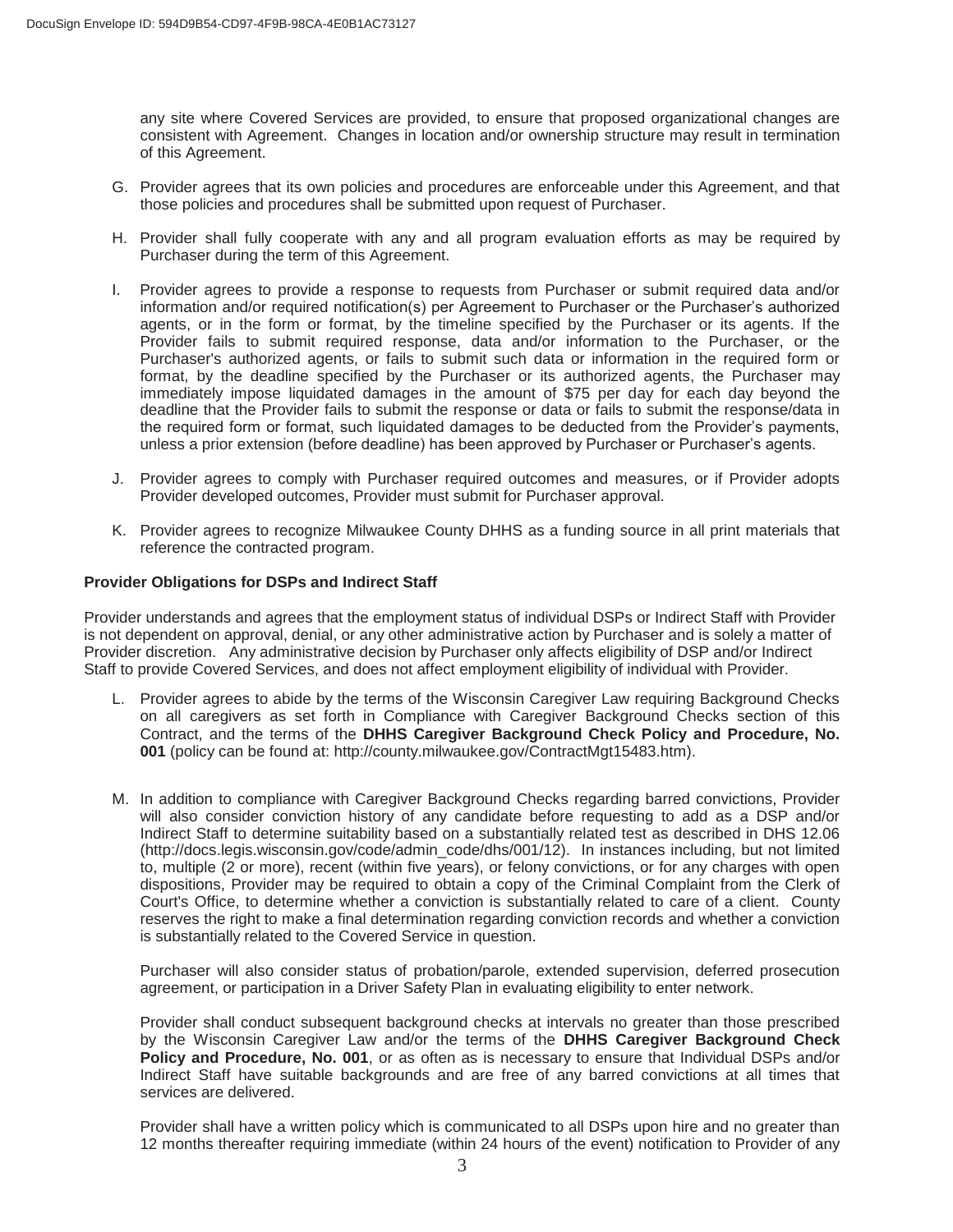new arrests or convictions. Communication of this policy shall be documented with the employee's signature, dated, and kept in the employee file.

- N. Provider shall obtain a minimum of two favorable work related references, which must include the phone number and address, to be documented in writing, for any candidate requested to be added as a DSP or Indirect Staff. This documentation shall be retained in the personnel file and submitted to Purchaser upon request. Purchaser reserves the right to consider education in lieu of work experience.
- O. Provider agrees to notify Purchaser if individual DSP or Indirect Staff are employed by any other Provider in addition to the one with whom this Agreement is executed.
- P. Where education or degree requirements exist for DSP or Indirect Staff positions, Provider shall obtain and retain a copy of either a diploma or transcript demonstrating that staff meets requirements. Further, Provider agrees that only coursework and degrees from accredited schools shall be recognized by Purchaser, as they may appear on either the United States Department of Education, Office of Postsecondary Education (http://www2.ed.gov/admins/finaid/accred/index) or the Council of Higher Education Accreditation (http://www.chea.org/search/) databases.
- Q. Provider is responsible for the supervision of DSPs and Indirect Staff and accountable for the accuracy and completeness of all required Service Documentation.

Provider is responsible for preparing and maintaining written documentation that identifies the hierarchy for oversight of all DSPs and Indirect Staff, Provider procedure for communication of Purchaser's Policies and Procedures to DSPs and Indirect Staff, and Provider plan related to supervision of all DSPs and Indirect Staff, including the process for review and approval of Service Documentation. Provider is responsible for being the point of contact to mediate any and all matters between Purchaser and DSPs and/or Indirect Staff.

- R. Provider shall provide all personnel required to perform the Covered Services listed in Attachment A with a minimum of two (2) DSPs for each Covered Service. Replacement personnel shall be by persons of like qualification. Written notification of approval of new or replacement DSPs and Indirect Staff shall be made per Purchaser Policies and Procedures prior to the provision of Covered Services or having any other contact with Service Recipients. Written notification to include notice and approval of the Purchaser if Provider personnel are employees of or have any other contractual relationship with County. It is understood that final authority for determining eligibility to be a DSP or Indirect Staff rests with the Purchaser. If an individual employee (DSP or Indirect Staff) is removed or otherwise not approved, s/he cannot fill a different position connected with Covered Services (for example, a suspended or otherwise removed DSP may not become an Indirect Staff and vice versa).
- S. Provider shall determine the methods, procedures, and personnel policies to be used in initiating and furnishing Covered Services to the Service Recipient, except as provided herein, or as identified in Purchaser Policies and Procedures.
- T. A valid driver's license is required to be held by any DSP and/or Indirect Staff who uses a vehicle for any purpose related to the provision of Covered Services. Provider must obtain an initial driver's license abstract prior to requesting staff be added. A new driver's license abstract must be completed at intervals no greater than 12 months thereafter, or as often as is necessary to ensure that license remains valid at all times that services are delivered.

For any DSP and/or Indirect Staff who uses a vehicle for any purpose related to the provision of Covered Services, Provider shall have a written policy which is communicated to all DSPs upon hire and no greater than 12 months thereafter requiring immediate (within 24 hours of the event) notification to Provider of any change in validity (suspended, revoked, expired, surrendered, etc.) of driver's license. Communication of this policy shall be documented with the DSP's signature, dated, and kept in the employee file. Upon notification from DSP to Provider as described above, Provider shall immediately suspend the DSP from driving for any purpose related to Covered Services and shall notify Purchaser within two (2) business days. If a provider fails to report the suspension, revocation, or expiration of his/her license and services are billed during the non-valid period, that provider will be subject to termination from providing Covered Services, and all services paid during the non-valid period will be subject to recovery.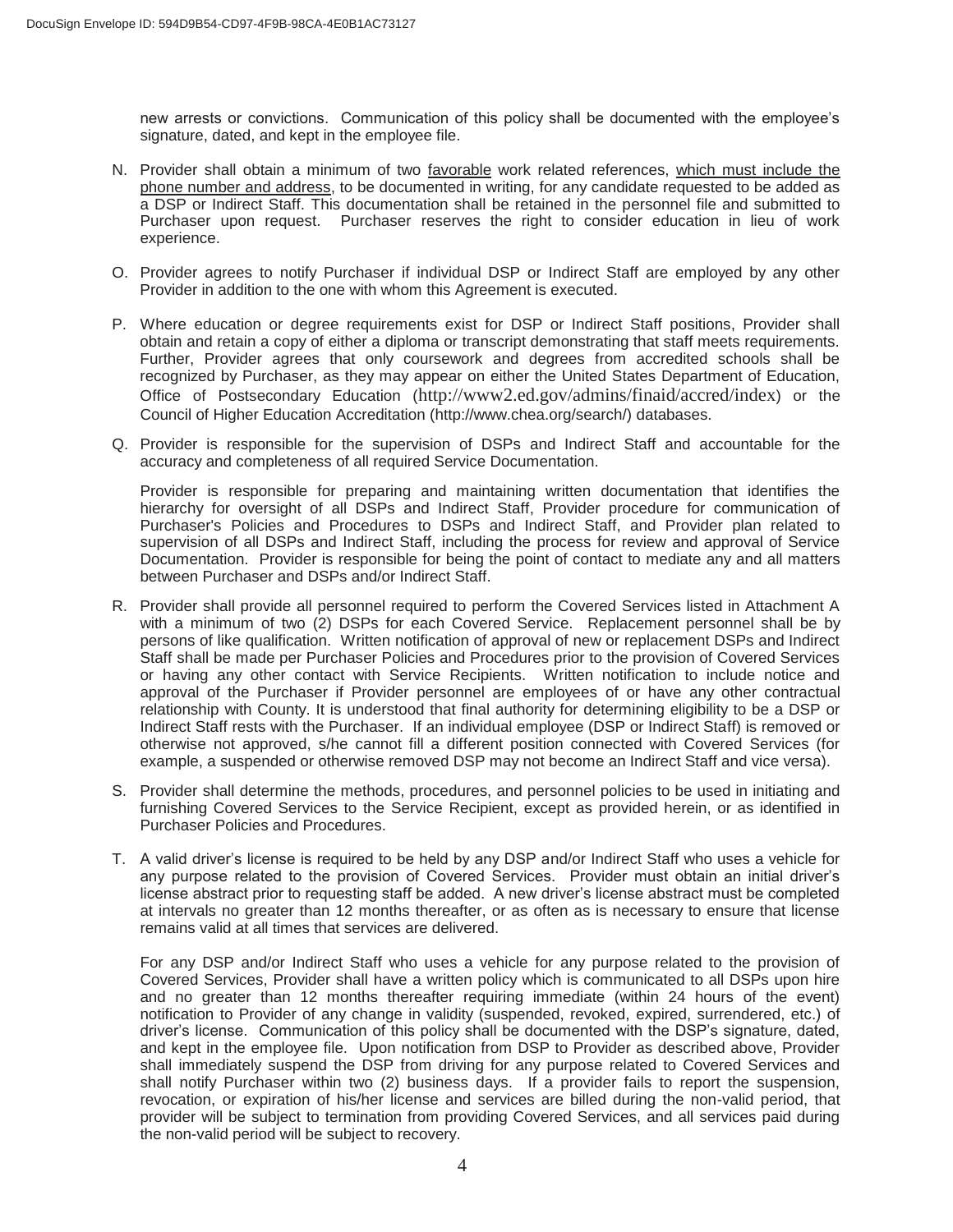- U. Purchaser reserves the right to remove a DSP or Indirect Staff from the Provider Network at any time. If Provider is unable to provide authorized Covered Services, this must be reported to Purchaser. If DSP or Indirect Staff is terminated from Provider for any reason connected to Covered Services, Purchaser must be notified in writing within 2 business days.
- V. Provider agrees not to use DSPs in the provision of Covered Services or Indirect Staff who are suspended, debarred, or under investigation by Purchaser or other Federal, State, or Local entities, without prior notification to and approval from Purchaser.
- W. Provider shall have more than one employee or Independent Service Provider at their agency, and at least two DSPs for each Covered Service unless prior written approval is obtained, or unless otherwise allowed per Purchaser Policy and Procedure. A request must include a plan which demonstrates formal arrangements for coverage arising from absences, illness, vacation, etc., and/or variations in program volume.
- X. Provider shall comply with all applicable wage and payment laws dealing with compensation of DSPs and Indirect Staff, particularly as they relate to withholding pay, wage deductions, and/or making payment of wages conditional upon payment for outcome based services. Payment of wages cannot be made conditional on payment from Purchaser unless such arrangement conforms with the parameters of Chapter 109 of Wisconsin Statutes.
- Y. In accordance with Wisconsin Fair Employment Law and Department of Workforce Development/Equal Rights Division, an anti-harassment policy must be implemented and adhered to by Providers. A strong and effective policy is required prohibiting workplace harassment, and procedures for addressing such matters when they arise. The policy must be communicated to DSP and Indirect Staff during orientation of new staff (no later than 30 days of hire). DSP's must receive a copy of the agency policies regarding harassment and the procedures for reporting it. Agency must provide and document training sessions related to harassment and retain documentation that all DSP's have received a copy of the agency harassment policies and procedures.

Guidance for creating an anti-harassment policy can be found at following link: http://dwd.wisconsin.gov/er/discrimination\_civil\_rights/publication\_erd\_10449\_p.htm

#### **Provider Obligations for Service Recipients**

- Z. Provider agrees to provide Covered Services for Participants/Service Recipients in accordance with Purchaser's Policies and Procedures, referral form and Service Plan. Any deviations, exceptions, waivers, etc., must be in writing from Purchaser.
- AA. Unless otherwise indicated by Purchaser Policy or Procedure, the following are not billable activities:
	- 1. Travel time to and from Covered Services
	- 2. Non face-to-face activity, including collateral contacts and phone calls to or regarding client
	- 3. No Shows
	- 4. Service Documentation
- BB. Provider shall have a Critical Incident policy. Critical Incidents are defined as any events or situations that jeopardize the health or safety of Service Recipients or of staff. These situations include, but are not limited to, the following or as otherwise defined by the policy of the respective contract division:
- 
- 1. Death.<br>2. Physica Physical injury.
- 3. Fire Setting.
- 4. Commission of a serious offense to or by the service recipient, DSP, or Indirect Staff.
- 5. Service Recipient attempts suicide or is actively suicidal.<br>6. Any event that could result in media exposure.
- Any event that could result in media exposure.
- 7. Physical or sexual assault on or by Service Recipient, DSP, or Indirect Staff
- 8. Other An incident of a critical nature that may not be identified above (i.e., death threat made to a Service Recipient, DSP, or Indirect Staff, etc.).

Critical Incidents must be reported in writing to Purchaser as defined by the respective contract division Policy and Procedures. In addition, Provider must immediately report Critical Incidents to the parent/guardian, Care Coordinator, Care Management/Support and Service Coordination Agency,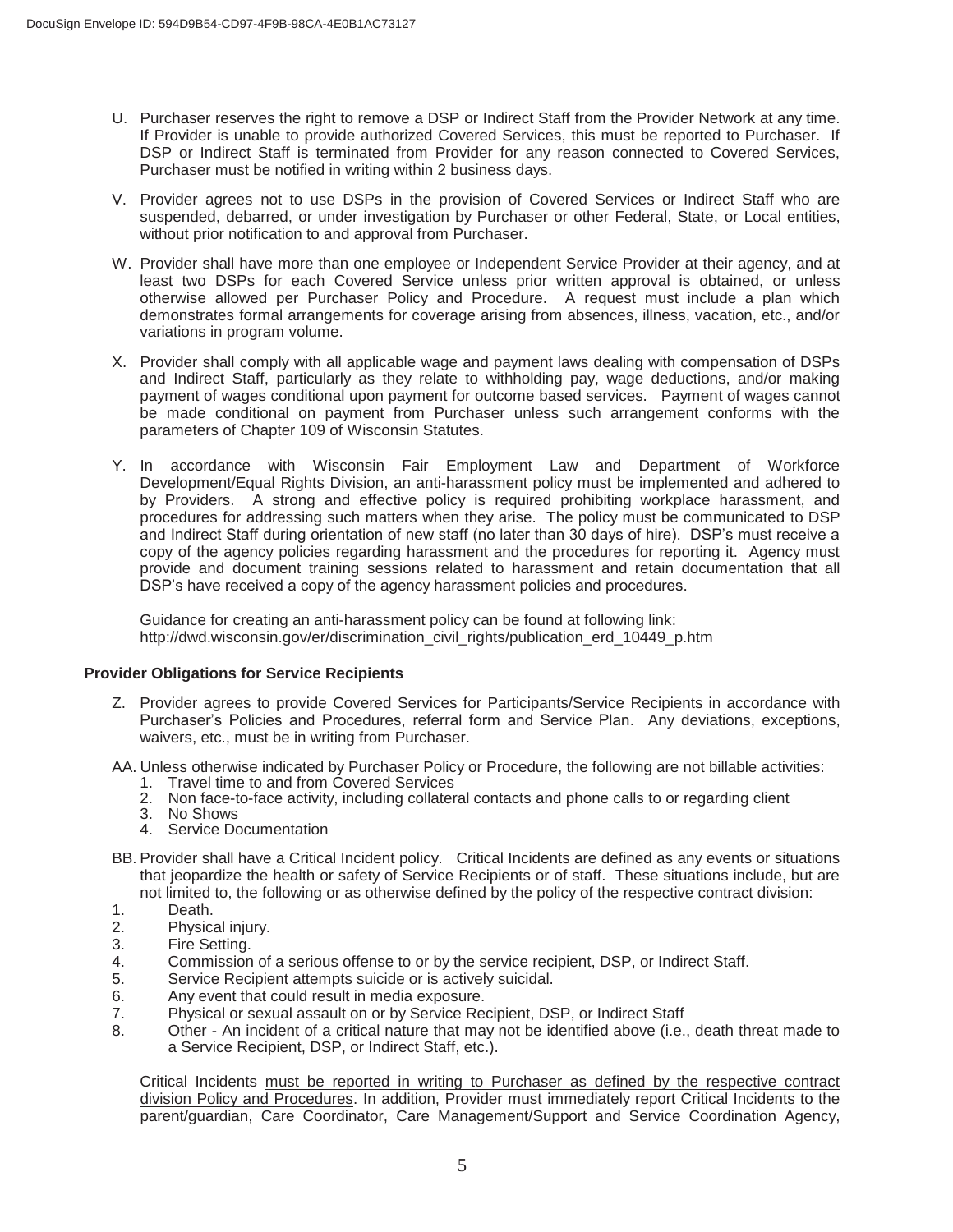Case Management Agency, Recovery Support Coordinator, and/or Human Service Worker/Juvenile Justice Worker.

Critical incident and notifications shall be documented in the Case Notes.

#### **Provider Obligations for Service Documentation**

- CC. In the case of a minor, Service Documentation shall be retained until the Participant becomes 19 years of age or until seven (7) years after Covered Services have been completed, whichever is longer. In the case of an adult, records shall be retained for a minimum of seven (7) years after Covered Services have completed.
- DD. Provider agrees to maintain Service Documentation as required by this Agreement and Policies and Procedures including a service specific consent for services signed and dated by the Service Recipient (if age 14 or older) and/or parent/guardian prior to the provision of Covered Services.
- EE. If the Service Recipient is under the age of 18 and is to be transported by a DSP, a transportation consent form must be signed and dated by the child's parent/legal guardian or by the adult Service Recipient prior to the first transport (unless otherwise indicated by policy and procedure). This documentation shall be retained in the case/client file and submitted to Purchaser upon request.
- FF. Provider agrees to maintain and retain Service Documentation as required by all applicable Policies and Procedures. Provider agrees to ensure all DSP's service documentation is legible.

The signature of the DSP on service documentation (progress notes, treatment plans, etc.) must contain at a minimum the first and last name, and not contain all capital letters or initials only. Electronic signatures are acceptable per required guidelines mentioned elsewhere in the Agreement.

See definition of Case Notes for required elements. Purchaser reserves the right not to pay for units of Covered Services reported by Provider that are not supported by Service Documentation required under this Agreement.

Any correction, creation of, or addition to Service Documentation after billing must receive prior approval. Service Documentation otherwise created or obtained subsequent to billing or in response to site review findings will not be accepted as support for payment (including affidavits).

- GG. Provider agrees to ensure that DSPs complete and retain Case Notes prior to billing for Covered Services. In no case shall Case Notes be completed more than 30 days after the provision of Covered Service unless otherwise specified in Purchaser Policies and Procedures.
- HH. Provider utilizing any electronic systems for Case Notes or other Service Documentation agrees to abide by Purchaser's Electronic Record Keeping Systems requirements as follows:

Provider may maintain case notes electronically if Provider has a written policy describing the record and the authentication and security policy, in accordance with state and federal standards and laws related to electronic medical records/electronic health records or electronic case notes. This policy shall be submitted to Purchaser upon request.

Electronic Software Systems (ESS) must conform to HIPAA security rules requiring appropriate administrative physical and technical safeguards to ensure the confidentiality, integrity and security of electronic protected health information. ESS must include at a minimum; data integrity, password protection, a back-up system, client confidentiality, as well as safeguards to protect against modification of the record, or unauthorized access.

DSP's electronic signatures may only be used by the person who makes the entry. Provider must possess a statement signed and dated by the DSP, which certifies that only the DSP shall use the electronic representation via use of a personal password. This statement shall be kept in the DSP's personnel file and shall be submitted to Purchaser upon request.

II. Service Documentation will be on such forms and in such detail as may be required by Purchaser and will be made available to Purchaser upon request.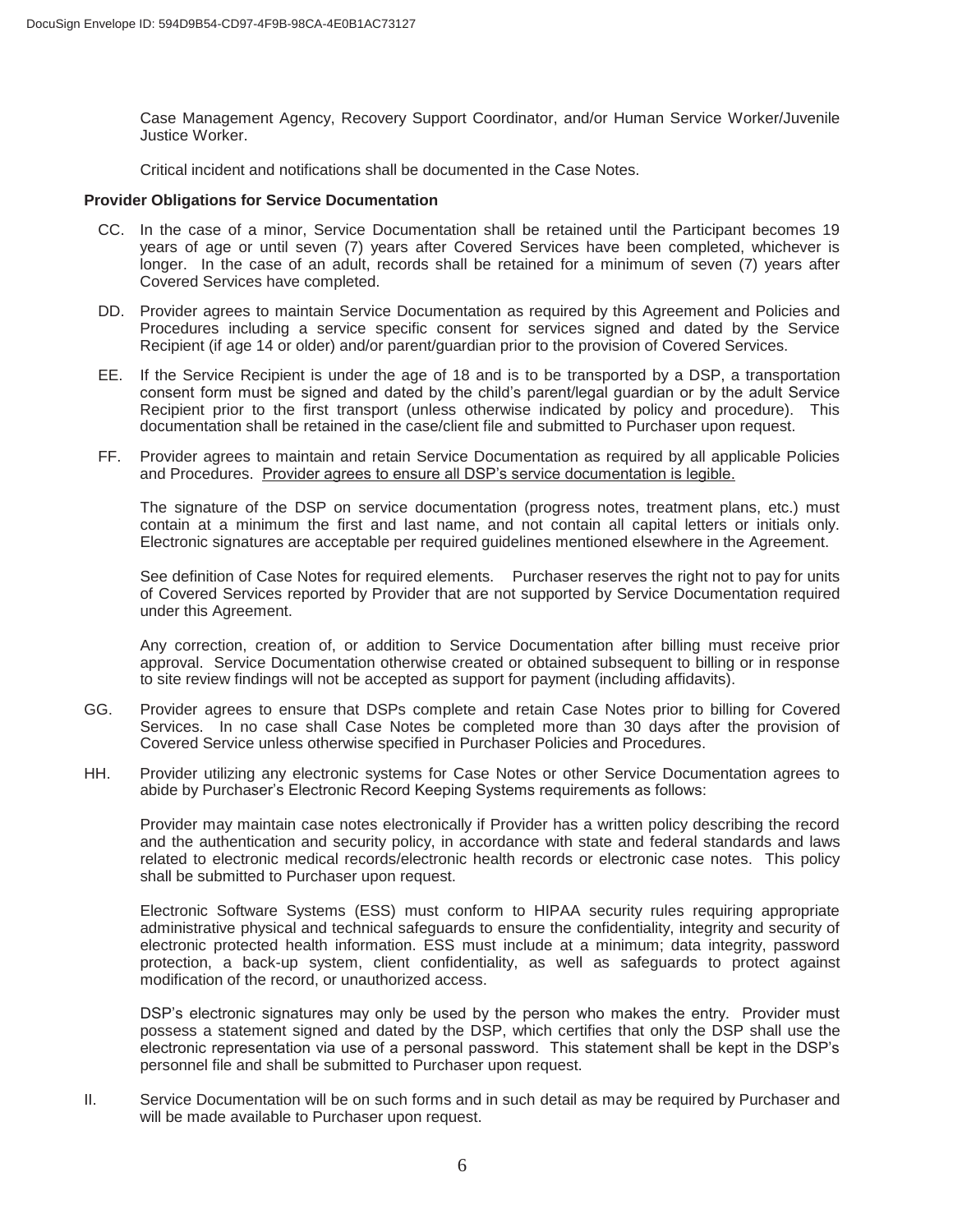#### **Other Provider Obligations**

- JJ. Except where noted in Policy and Procedure, all non-clinical Covered Services (where DSP is not licensed), Provider shall have a curriculum to include, at a minimum:
	- 1. A summary description of the purpose of the service, a description of the general activities engaged in, and any evidence based support for the service model.
	- 2. A description of activities by session, stage, or other interval.
	- 3. The specific learning objectives or intended benefit of the service, as well as the intervals and methods for measuring benefit/objectives, and the intervals and methods used to determine whether continuation of services is warranted.
	- 4. Any other protocols.

 Provider shall ensure that DSPs are oriented/trained to the curriculum for all Covered Services they are authorized to provide initially within 30 days of hire. Documentation of orientation/training shall be retained by Provider.

For all clinical Covered Services (AODA and mental health services, where DSP is licensed), provider shall develop and maintain a written description of the therapeutic approach, service model, and/or evidence based support for the service model, as well as a description of the intervals and methods used to determine whether continuation of services is warranted.

KK. Provider is responsible for providing **initial training** to all DSP's within 30 days from the date of hire unless otherwise indicated per Purchaser Policy and Procedure. For ongoing DSP's, Provider is responsible for providing **updated training** on an annual basis (not to exceed 365 days).

Per Purchaser Policy and Procedure, Initial and Updated Training must be fully documented (and retained in agency or personnel record) to include the following information: subject(s) of training, trainer(s) name, date(s) of training and duration of training(s). Provider training must cover but not be limited to the following subjects: service description(s), as defined by Purchaser and/or state statue, Provider curriculum, documentation and billing requirements, agency and program applicable policies and procedures, as well as all other applicable county, state, federal rules and regulations.

- LL. Provider shall not utilize a home based business/site for any office based Covered Services without prior written approval.
- MM. Provider agrees to obtain, retain, and monitor current credentials and licenses for Provider and all DSPs and Indirect Staff, including subcontractors, as required by federal, state, and county regulations and/or Purchaser Policies and Procedures throughout the term of this Agreement. Provider agrees to cooperate with any credentialing procedures, which Purchaser may elect to establish. All licensing and/or credentialing requirements are understood to be in effect at all times that Covered Services are provided.
- NN. Provider understands and agrees that this Agreement may create obligations that exceed those required under licensure and/or other Federal, State, or Local laws and regulation, and that maintaining a license in good standing does not discharge or waive any obligations under this Agreement. Where this Agreement creates obligations in addition to, or which exceed, those required under licensing, Provider shall meet the obligations of the Agreement in addition to those required by licensure.
- OO. Where a State of Wisconsin program, agency or DSP license (including a driver's license) or certification is required to provide a Covered Service, Provider agrees to notify Purchaser within 2 business days if there is an occurrence of negative findings such as license surrender, suspension, revocation, expiration, or request of forfeiture, fines, plan(s) of correction due to licensing violations that occur.
- PP. Provider acknowledges and agrees that it will perform its obligations hereunder in compliance with all applicable state, local or federal law, rules, regulations and orders. This Agreement shall be interpreted and enforced under the laws and jurisdiction of the State of Wisconsin.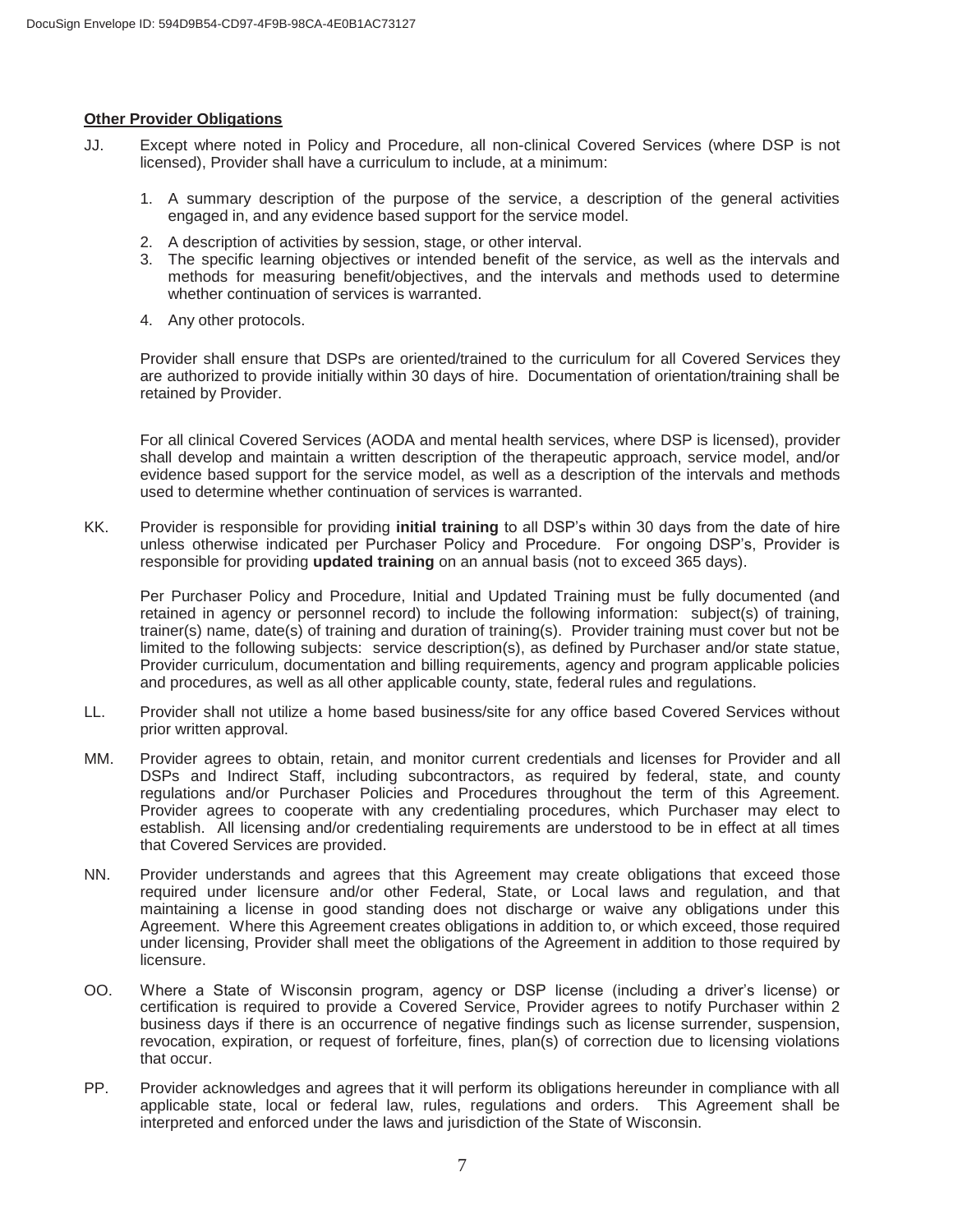- QQ. Provider agrees to work collaboratively with Purchaser and its agents, and other Providers in the provision of Covered Services to Participants/Service Recipients.
- RR. Provider agrees that in cases of a physical illness or injury of a Participant or Service Recipient, Provider shall notify the emergency contact as identified in the Referral Form. (Note: Purchaser is not responsible to pay for services related to a physical illness or injury of a Participant or Service Recipient.) In cases of a Participant/Service Recipient psychiatric emergency (situation involving significant risk and/or verbal threats to harm oneself or others), the Provider shall contact: the Mobile Urgent Treatment Team for Wraparound Milwaukee and Children's Court Services Network, the Behavioral Health Division Mobile Crisis Team for CARS Participants/Service Recipients, unless otherwise specified in the Participant's Service Plan.
- SS. Provider assures that adequate steps have been taken to safeguard sensitive client and administrative information contained in Purchaser's automated systems. Provider also assures that only authorized personnel, employees, ISP or subcontractors are accessing the Purchasers automated systems for purposes required under this agreement and not for any other purpose. Further, Provider also assure that the providers and User of the Purchaser's automated systems are aware of Purchaser's Use of technology and limitation of use policies and have adequate network security while accessing the Purchaser's automated systems.
- TT. In order for Provider and Participant/Service Recipients that Provider serves to be prepared for a natural or man-made disaster, or any other internal or external hazard that threatens Participant/Service Recipients, staff, and/or visitor life and safety, and in order to comply with federal and state requirements, Provider shall have a written Emergency Management Plan (EMP), to be retained by the Provider and made available to Purchaser upon request. All employees shall be oriented to the proposed plan and trained to perform assigned tasks. Said EMP must identify the steps Provider has taken or will be taking to prepare for an emergency and address, at a minimum, all the items per **DHHS Emergency Management Plan Policy and Procedure, No. 002** (policy can be found at: http://county.milwaukee.gov/ContractMgt15483.htm).

Contractor agrees that its own policies and procedures are enforceable under this Agreement, and that those policies and procedures shall be submitted upon request of Purchaser.

Contractor shall fully cooperate with any and all program evaluation efforts as may be required by Purchaser during the term of this Contract.

Contractor assures that adequate steps have been taken to safeguard sensitive client and administrative information contained in Purchaser's automated systems. Contractor also assures that only authorized personnel, employees, ISP or subcontractors are accessing the Purchasers automated systems for purposes required under this agreement and not for any other purpose. Further, Contractor also assure that the Contractors and User of the Purchaser's automated systems are aware of Purchaser's Use of technology and limitation of use policies and have adequate network security while accessing the Purchaser's automated systems.

#### **COMPENSATION**

Payment for services under this Contract will be made upon presentation of a written, itemized and verified statement upon such forms and in such detail as may be required by County.

Contractor agrees to provide, within the scope of certification or competencies, services listed in **Attachment A** at the rate therein and specified in accordance with County's Policies and Procedures. Contractor may not bill for services unless allowed as identified in a County Policy and Procedure or other addendum to this Contract. This condition to remain in effect in the event the County is unable to provide compensation for service.

Milwaukee County will not compensate any Contractor for services rendered by a provider whose credentials are not in conformity with the requirements of both the State of Wisconsin and Milwaukee County, as administered by the Department of Health and Human Services and its respective divisions, and shall so conform throughout the term of this Contract.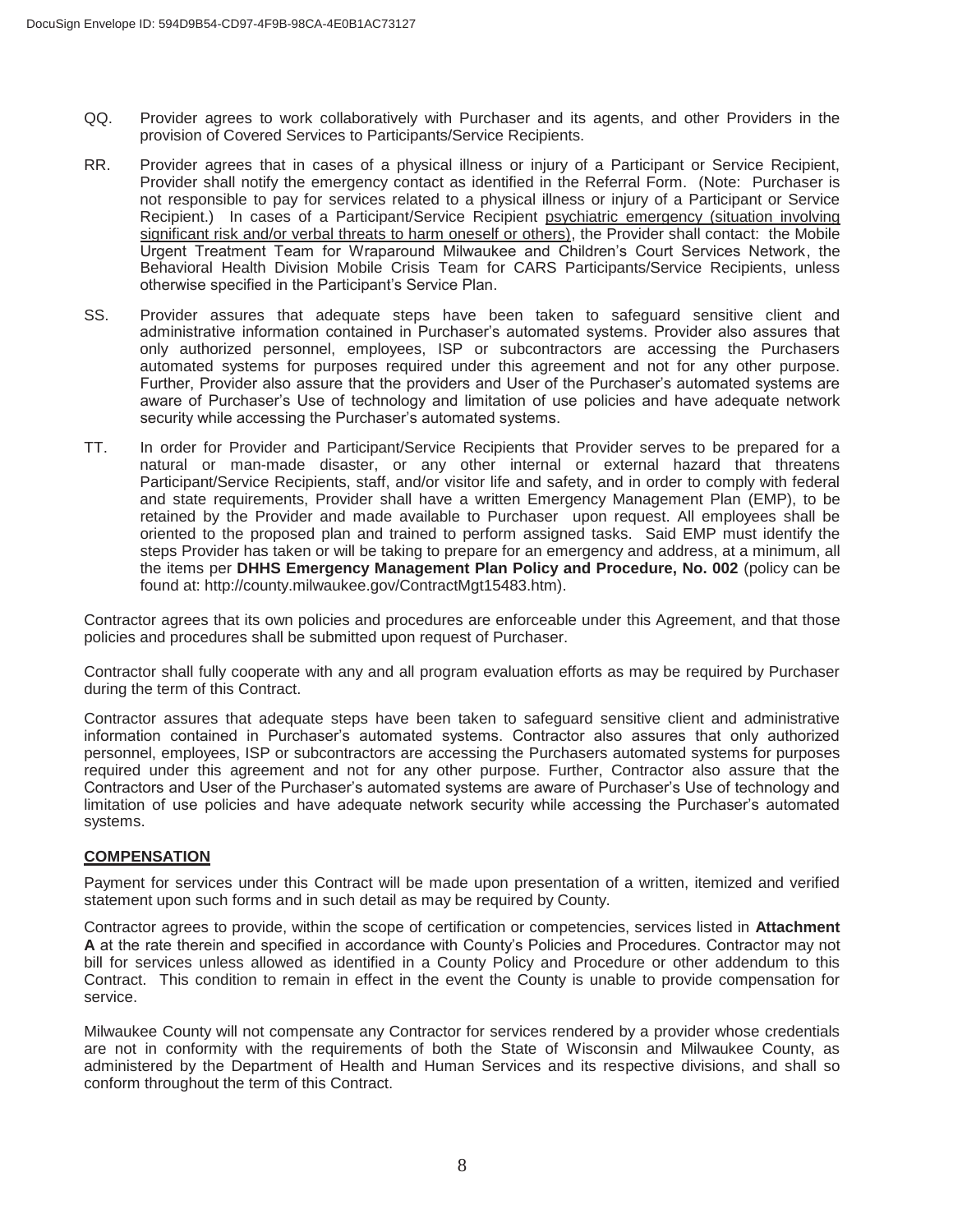Milwaukee County will not compensate Contractor for service(s) provided by a direct care provider/caregiver prior to having obtained a state-wide criminal background check for said provider as provided for in this **Contract** 

Contractor recognizes that the total service needs of the community may not be met and shall furnish the services within the specific levels stated in the Attachment A. County is unable to guarantee the volume of service requests funded by this Contract. The parties agree that section 66.0145, Wisconsin Statutes, Prompt Pay Law, shall not apply to payment for services provided hereunder. Under no circumstances shall Contractor provide, nor shall Purchaser compensate for, services provided to Service Recipients which have not been pre-authorized by Purchaser.

Failure of Contractor to comply with Contract requirements may result in withholding or forfeiture of any payments otherwise due Contractor from County by virtue of any County obligation to Contractor until such time as the Contract requirements are met. County reserves the right to withhold payment or adjust Contractor's invoice where Contractor fails to deliver the contracted services in accordance with the terms of this Contract, or any other relevant Milwaukee County Department of Health and Human Services' Policies and Procedures, including non payment of employees and/or subcontractors providing services under this contract. Contractor shall cooperate fully in all utilization and, quality assurance reviews, and complaint/grievance investigative procedures, and submit in a timely manner (if required) corrective action plans, or any other requests for additional information by County. County may withhold payment entirely until requested or required information is received or, if applicable, until a written corrective action plan for improvement in services, compliance, or internal accounting control is received and approved by County.

### **PROVISIONS FOR PURCHASED OR LOANED PROPERTY**

Any furniture, fixtures or equipment (hereinafter called "property") purchased by Contractor or County, with program funds under this Contract, remains the sole property of County, and in its discretion, County may require such property to be returned to County upon termination of the Contract or any certified service related to the use of the property. An inventory of property acquisitions expensed under this contract must be maintained by Contractor. Property expenditures of \$5,000 or more per item are not an allowable cost under this Contract. A listing of such inventory must be submitted to County before the final payment can be made to Contractor.

Any furniture, fixtures, or equipment including software and software licenses (herein referred to as "Property") provided to Contractor by County under this Contract, or other agreement(s), remains the sole property of County, and in its discretion, County may require such property to be returned to County upon termination of this Contract, or other agreement(s), or any certified service related to the use of the property. The use of County property shall be limited to the provision of services under this Contract, or other agreement(s) between County and Contractor. Contractor assumes all risk of loss and damage to Property for any cause and agrees that the Property will be returned to County in as good condition as when issued to the Contractor, normal wear and tear excepted. Normal wear and tear shall be defined by County. Returned condition shall be assessed and determined by County. If Contractor is unable to return the equipment in as good condition as when received, normal wear and tear excepted, the Contractor will be financially liable for a dollar amount determined by County up to but not exceeding the replacement value of the Property. In the event of loss or damage to the loaned Property, the County may recover damages owed under this Contract or any other agreement(s) with Contractor by means of a setoff against amounts due to Contractor from any subsequent payments due under this Contract, or from future agreements, or due under any other service agreement with the County. A listing of such property inventory will be attached by "Exhibit P - -Property Inventory" or by attachment to loan agreement(s).

### **CONFIDENTIALITY AND OWNERSHIP OF INTELLECTUAL PROPERTY**

a. The Contractor agrees to abide by all confidentiality requirements imposed by state, federal and local laws and ordinances. The Contractor agrees to comply with any other requirements that might be developed by the County to insure the confidentiality of proprietary data.

Contractor also agrees that it will surrender to Milwaukee County within 14 days of any termination of this Contract, for any reason, all programs, tables, manuscripts, databases, electronic or paper correspondence, e-mails or any other products developed, acquired, or received under the terms of the Contract from any source.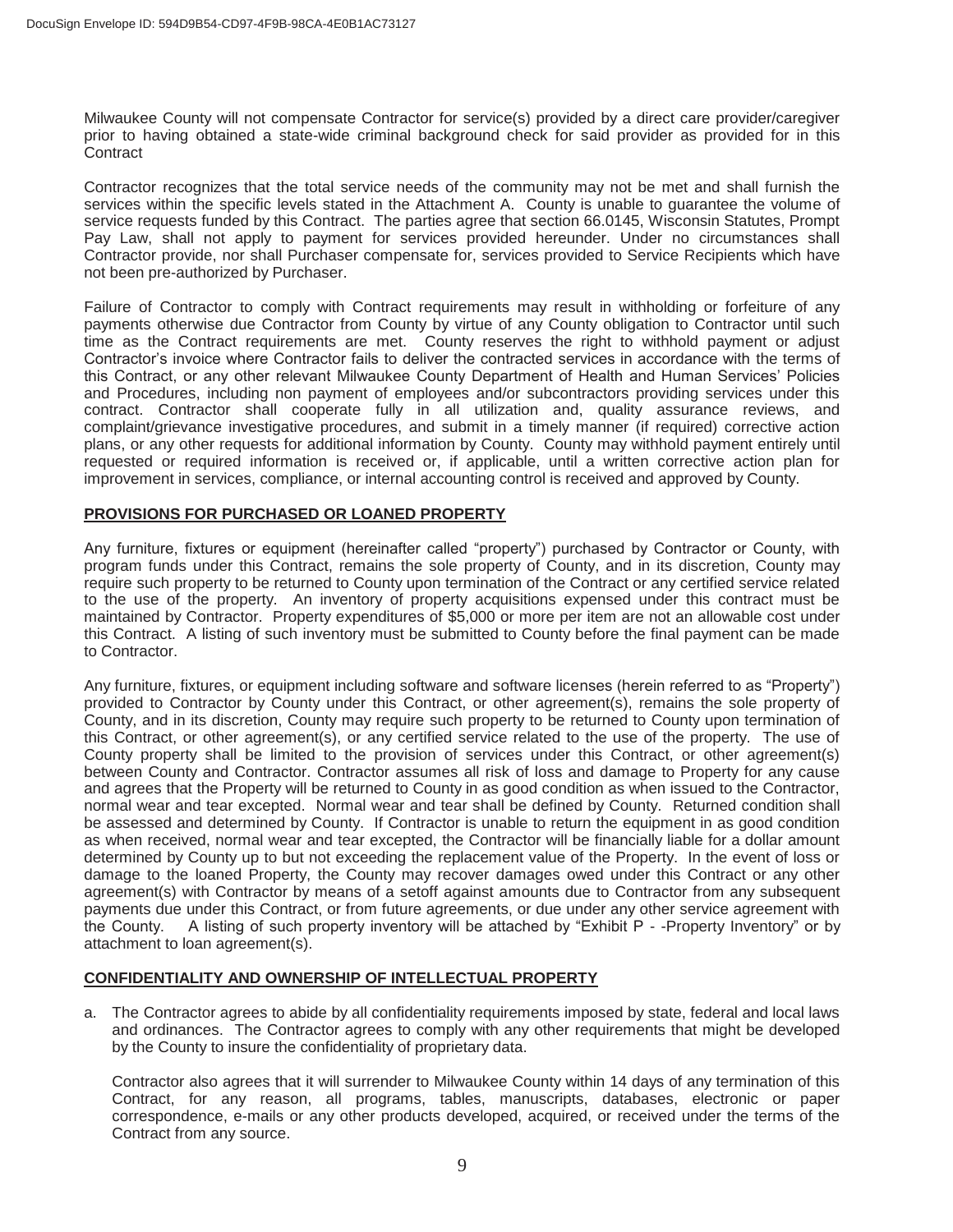b. The Contractor agrees that all programs, tables, manuscripts, databases, electronic or paper correspondence, e-mails or any other products developed under the terms of the Contract are the sole property of the County. Contractor agrees that it will not release or share such information in any manner without the express and written consent of the County.

#### **AUDIT AND INSPECTION OF RECORDS**

All records of the Contractor covering this contract shall be available for audit by the Milwaukee County Audit Services Division (ASD), the Milwaukee County Department of Health and Human Services, the Secretary or Comptroller General of the United States, and/or representatives of appropriate Federal, State or local agencies, until seven (7) years have expired after the services have been furnished. This provision shall survive the termination of this Agreement regardless of the reason.

Contractor shall maintain and, upon request, within the requested time period furnish to County, at no cost to County, any and all information requested by County relating to the quality, quantity, and cost of services covered by this Contract and shall allow authorized representatives of County, the Milwaukee County Department of Audit, and County's funding sources to have access to all records necessary to confirm Contractor's compliance with law and the specifications of this Contract and any current relevant policies and procedures. Purchaser may require submission of requested documentation prior to payment for Covered Services. This provision shall survive the termination of this Agreement regardless of the reason.

It is agreed that County representatives, the Milwaukee County Audit Services Division (ASD)and representatives of appropriate Federal, State or local agencies, not inconsistent with the applicable provisions of state and federal laws and regulations relating to the confidentiality of case records, shall have the right to inspect at all reasonable times case records, medical records, program and financial records, time keeping and payroll records and such other records of Contractor as may be requested to evaluate or confirm Contractor's program objectives, client case files, costs, rates and charges for services or care and treatment or as may be necessary to evaluate or confirm Contractor's delivery of services or care and treatment. This provision shall survive the termination of this Agreement regardless of the reason.

Such reviews may be conducted for a period of at least seven (7) years following the latter of Agreement termination, or receipt of audit report, if required. It is further agreed that files, records and correspondence for this engagement must be retained for a period of at least seven (7) years from the date of issuance of certified financial and compliance audit reports. Records shall be retained beyond the seven-year period if an audit or review is in progress or exceptions have not been resolved. This provision shall survive the termination of this Agreement regardless of the reason.

County has authority to adjust pending billings and payments due to the Contractor against any overpayment or any recovery resulting from site review, CPA reviews or other reviews by Milwaukee County representatives and/or representatives of any other local, state, or federal governmental unit. This provision shall survive the termination of this Agreement regardless of the reason.

The Contractor consents to the use of statistical sampling and extrapolation as the means to determine the amounts owed by the Contractor to the DHHS or the Wisconsin Medicaid program as a result of an investigation or audit conducted by the DHHS or its agents, the Milwaukee County Department of Audit, the Wisconsin DHS, the Department of Justice Medicaid Fraud Control Unit, the federal Department of Health and Human Services, the Federal Bureau of Investigation, or an authorized agent of any of these. This provision shall survive the termination of this Agreement regardless of the reason.

County reserves the right to submit findings resulting from quality or fiscal reviews to appropriate federal, state or local agencies and licensing/credentialing entities. This provision shall survive the termination of this Agreement regardless of the reason.

In accordance with Chapter 56.30 of the General Ordinances of Milwaukee County, the following provisions shall apply:

a. The Contractor shall permit the authorized representatives of the County Auditor, after reasonable notice, the right to inspect and audit all data and records of Contractor related to carrying out the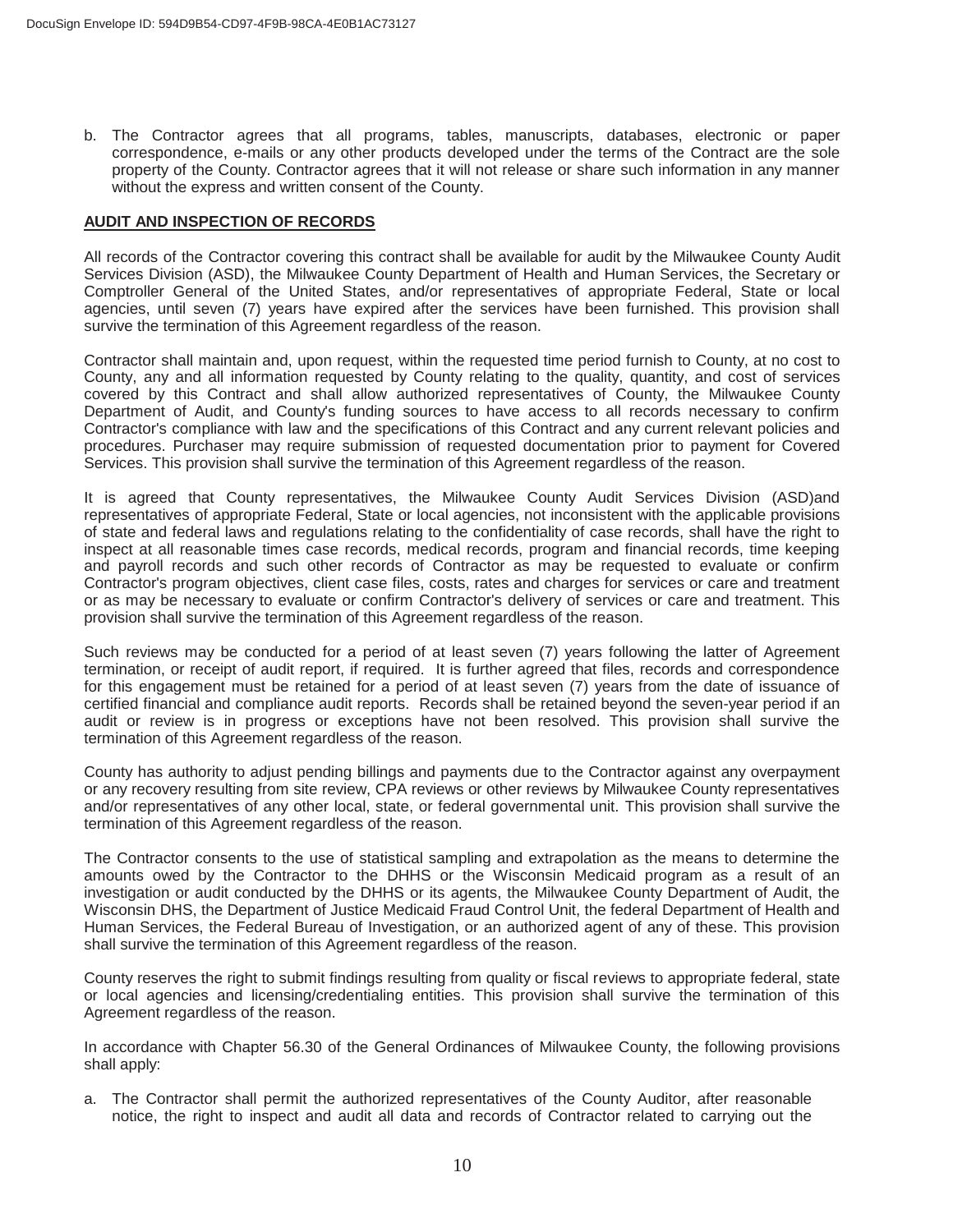contract for a period of up to seven (7) years after completion of the contract. This provision shall survive the termination of this Agreement regardless of the reason.

- b. The Contractor shall obtain prior written Milwaukee County approval for all sub-consultants and/or associates to be used in performing its contractual obligations.
- c. The Contractor shall enter into a written contractual agreement with its County approved subconsultant and/or associates which binds the sub-consultant to the same audit contract terms and conditions of the prime consultant.

#### **HEALTH INSURANCE PORTABILITY AND ACCOUNTABILITY ACT OF 1996 APPLICABILITY**

a. General Provision of Intent. Both parties to this Contract confirm their complete intention of complying with the provisions of the Health Insurance Portability and Accountability Act of 1996 (HIPAA) and will undertake any and all changes in their respective data collection and sharing systems, in their patient and consumer relations programs, and in their medical record and information sharing systems to address current or future requirements of HIPAA as determined by the U.S. Department of Health and Human Services (HHS) or the Wisconsin Office of the Commissioner of Insurance.

Contractor may be subject to compliance with the HIPAA regulations as "covered entities." To the extent that the HIPAA regulations apply to Contractor, Contractor agrees to comply with the HIPAA regulations and shall have required documents available for inspection upon request. Covered entities that fail to comply with the applicable standards may be subject to a written complaint filed with the Secretary of Health and Human Services.

Generally, Contractor or vendors are not business associates of payers. Therefore, unless specifically identified by County via a separate business associate agreement, Contractors are not considered business associates of County.

b. Changes to the Contract. Both parties agree that changes to the contract that might be necessary for one or both parties to meet the requirements of the Health Insurance Portability and Accountability Act shall be made upon discussion and execution of a document containing the necessary changes. Neither party will withhold agreement to reasonable modifications necessary to the Contract that are necessary for one or both parties to comply with HIPAA.

#### **PROVISION FOR DATA AND INFORMATION SYSTEMS COMPLIANCE**

Contractor shall either utilize computer applications that comply with County standards in maintaining program data related to the contract, or bear full responsibility for the cost of converting program data into formats useable by County applications. Contractor will comply with all applicable federal, state and county laws, rules and regulations, applicable to data processing and information systems compliance including, but not limited to, the provisions of the Milwaukee County Resolution on Security Policy and Guidelines, File No. 92-546, as it applies to data processing security and the "Milwaukee County Use of Technologies Policy" (See: http://county.milwaukee.gov/ImageLibrary/Public/MilwaukeeCounty/AdministrativeServices/IMSD/MC\_Tech\_P olicy.pdf.)

#### **DISADVANTAGED BUSINESS ENTERPRISE PARTICIPATION**

#### **I. GENERAL**

Contractor shall comply with Chapter 42 of the Milwaukee County Ordinances. Contractor shall prepare and submit accurate and timely forms and reports on DBE utilization to the Community Business Development Partners (CBDP) Office. These shall include, but not be limited to, Milwaukee County DBE Utilization Plan, DBE Utilization Reports, and Sub-Consultant Information Sheet as directed. Failure to submit forms and reports as prescribed herein, will result in disqualification of proposal, delay in payments, or other sanctions deemed appropriate by the County, including those listed below.

When evaluating the performance of this contract, Milwaukee County reserves the right to conduct compliance reviews and request, both from the prime Contractor and DBE sub-consultant(s),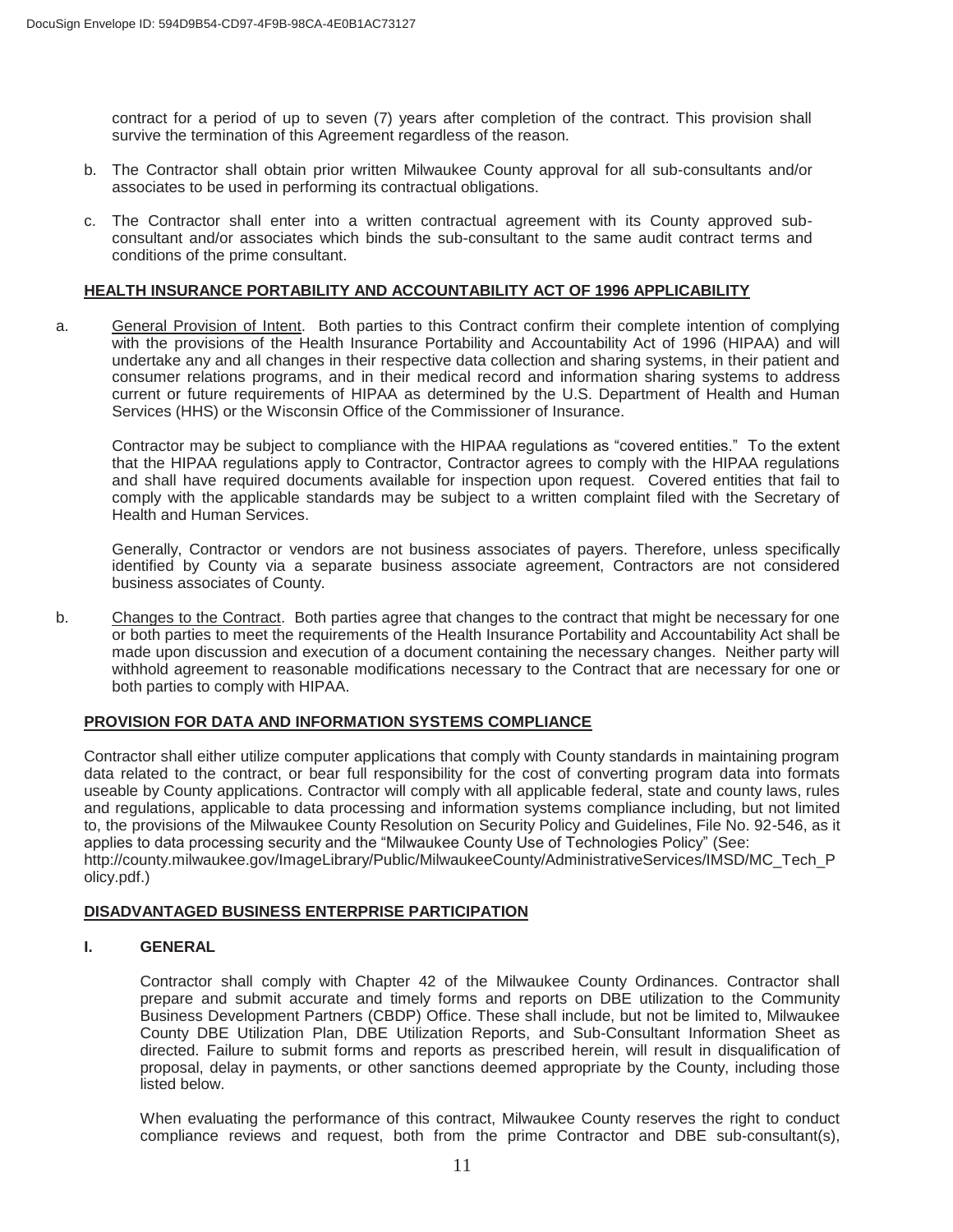documentation that would indicate level of compliance. If the Contractor is not in compliance with the specifications, the County will notify the Contractor in writing of the corrective action that will bring the Contractor into compliance. If the Contractor fails or refuses to take corrective action as directed, Milwaukee County may take one or more of the actions listed below:

- 1. Terminate or cancel the contract, in whole or in part.<br>2. Remove the Contractor from the list of qualified co
- Remove the Contractor from the list of qualified consultant/service providers and refuse to accept future proposals for a period not to exceed three years.
- 3. Impose other appropriate sanctions, including withholding any retainage or other contract payments due which are sufficient to cover the unmet portion of the DBE goal, where the failure to meet the goal is the result of a finding by the CBDP of consultant/service provider's bad faith.
- 4. If the Contractor has completed its contract, and the goal was not met due to an absence of good faith on the part of the consultant/service provider, the parties agree that the proper measure of damages for such non-compliance shall be the dollar amount of the unmet portion of the DBE goal. The County may in such case retain any unpaid contract amounts and retainage otherwise due the consultant/service provider, up to the amount of the unmet goal. If insufficient funds remain in the contract account to compensate the County up to that amount, Milwaukee County may bring suit to recover damages up to the amount of the unmet goal, including interest at the rate of 12% annually, plus the County's costs, expenses, and actual attorneys' fees incurred in the collection action.

#### **II. DBE PARTICIPATION GOAL**

- A. The goal of DHHS is that each prime Contractor shall utilize DBE Firms to a minimum of **17%** DBE of the total contract. The approved DBE participation percentage for this contract is:  $\overline{100\%}$ . DBE participation requirement relative to contract award shall be based upon the approved Milwaukee County Commitment to Subcontract to DBE Firms (DBD-014PS) form. Contractors receiving additional work on the contract in the form of change orders, addendum, etc. shall be expected to increase DBE participation proportionally.
- B. For a list of certified DBEs, call the Certification Section at (414) 278-4747, or access: https://app.mylcm.com/wisdot/Reports/WisDotUCPDirectory.aspx If you need additional assistance in the identification of DBEs, contact the Community Business Development Partners (CBDP) Office at (414) 278-5210 or mailto:cbdp@milwaukeecountywi.gov
- C. A prime Contractor shall count towards the DBE requirement and be credited with one hundred percent (100%) of expenditures to DBE firms, if all of the identified scope of work has a commercially useful function in the actual work of the contract and is performed directly by the listed certified DBE firm. The Director of the CBDP Office through the application of 49 CFR § 26.55(c) will be responsible for the determination and evaluation of whether or not the firm is performing a commercially useful function on this project.
- D. Prime Contractor is required to notify the CBDP Office if their DBE subcontractors will further subcontract out work on this project.
- E. Listing a DBE on the Commitment to Subcontract to DBE Firms form or Plan shall constitute a written representation and commitment that the prime Contractor has communicated and negotiated directly with the DBE firms(s) listed, and that it will use the listed firm(s). If awarded the contract, the prime contractor will enter into a subcontract agreement with the DBE firm(s) listed on the Commitment to Subcontract to DBE Firms form for the work and price set forth thereon. This Contract must be submitted to the CBDP Office within seven (7) days from the Notice to Proceed.
- F. Prime Contractor must maintain DBE participation and performance logs. If the DBE firm(s) cannot perform, or if the prime consultant/service provider has a problem in meeting the DBE goal, or any other problem relative to the DBE goal requirement, the prime contractor shall immediately contact the CBDP office at (414) 278-5248. If needed, prime contractor must submit a written request for substitution, including the reason for the request and the log. Approval must be obtained prior to making substitutions. Any difference in the cost occasioned by such substitution shall be borne by the prime contractor.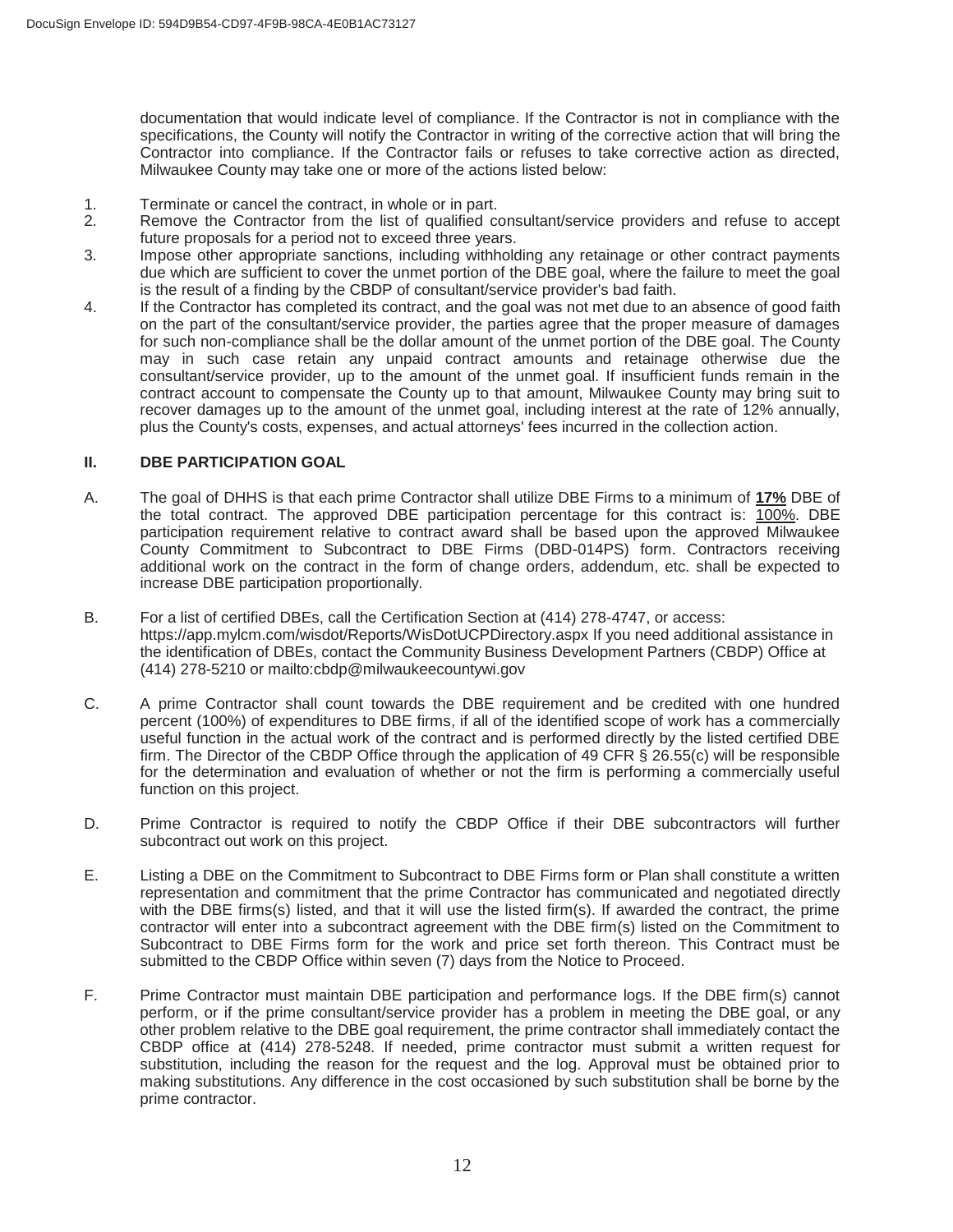- G. DBE Utilization Reports/Payment Applications. DBE Utilization Reports (form DBD-016PS) must be submitted with the Payment Applications. These reports must cover the period from the start of the project to the end of the period covered by the payment application being submitted or the period since the last payment application. The reports must be submitted even if no DBE activity took place during the period being reported. The County Project Manager will reject payment applications that are not in compliance with this section.
- H. Final Payment Verification. Contractor must submit the "DBE Subcontractor Payment Certification" form (DBD-018) and the final DBE Utilization Report along with their Final Payment Application. The County Project Manager will not process the Final Payment Application if these reports are not submitted.
- I. County reserves the right to waive any of these specifications when it is in the best interest of the County and with the concurrence of the CBDP office.

#### **NON-DISCRIMINATION, EQUAL EMPLOYMENT OPPORTUNITY AND AFFIRMATIVE ACTION**

- A. No eligible Participant/family or patient shall be unlawfully denied services or be subjected to discrimination because of age, race, religion, color, sex, national origin or ancestry, handicap, physical condition, developmental disability, arrest or conviction record, sexual orientation, gender identity, military/veteran status or military participation
- B. Contractor agrees not to unlawfully discriminate against any employee or applicant for employment because of because of race, religion, color, national origin or ancestry, age, sex, sexual orientation, gender identity and gender expression, disability, marital status, family status, lawful source of income, or status as a victim of domestic abuse, sexual assault or stalking, handicap, physical condition, developmental disability, arrest or conviction record, sexual orientation, military/veteran status or military participation.
- C. Contractor agrees to comply with the provisions of Section 56.17 County General Ordinances regarding non-discriminatory contracts, which is attached hereto by reference and incorporated herein as though fully set forth herein. (Referenced Section of County General Ordinances is available upon request).

#### **CIVIL RIGHTS COMPLIANCE**

Provider certifies that it will comply with the provisions of the CRCP for Profit and Non-Profit Entities (online at http://dcf.wisconsin.gov/civil\_rights/plans\_instructions.htm).

Consistent with the requirements of the U.S. Department of Health and Human Services, the State of Wisconsin Department of Workforce Development (DWD), the Department of Health Services (DHS), and the Department of Children & Families (DCF), Providers with 50 Employees AND any combination of funding in the amount of \$50,000 or more from Purchaser and/or the State are required to complete a Civil Rights Compliance Plan (CRCP) to include Affirmative Action, Equal Opportunity, and Limited English Proficiency (LEP) Plans prior to execution of this Agreement

Providers with direct State contracts with DWD, DHS or DCF with fewer than 50 employees, OR Providers receiving less than \$50,000 in direct State funding are required to file a Letter of Assurance with DWD, DHS or DCF within 15 days of contract award. Providers with fewer than 50 employees or Providers receiving less than \$50,000 in funding or payment from Milwaukee County are required to file a Letter of Assurance with Milwaukee County Audit Services Division (ASD), 633 W. Wisconsin Avenue, 9<sup>th</sup> Floor, Milwaukee, WI 53203.

Completion forms, instructions, sample policies and plans are posted on the State website listed above.

County will take constructive steps to ensure compliance of the Contractor with the provisions of this subsection. Provider agrees to comply with Civil Rights monitoring reviews performed by County or State, including the examination of records and relevant files maintained by Provider. Provider further agrees to cooperate with Purchaser in developing, implementing, and monitoring corrective action plans that result from any reviews.

No contract by or on behalf of Milwaukee County shall be let to or entered into with any party whose name appears on the list of ineligible contractors maintained by the Equal Opportunities Division of the State of Wisconsin or Federal barred list..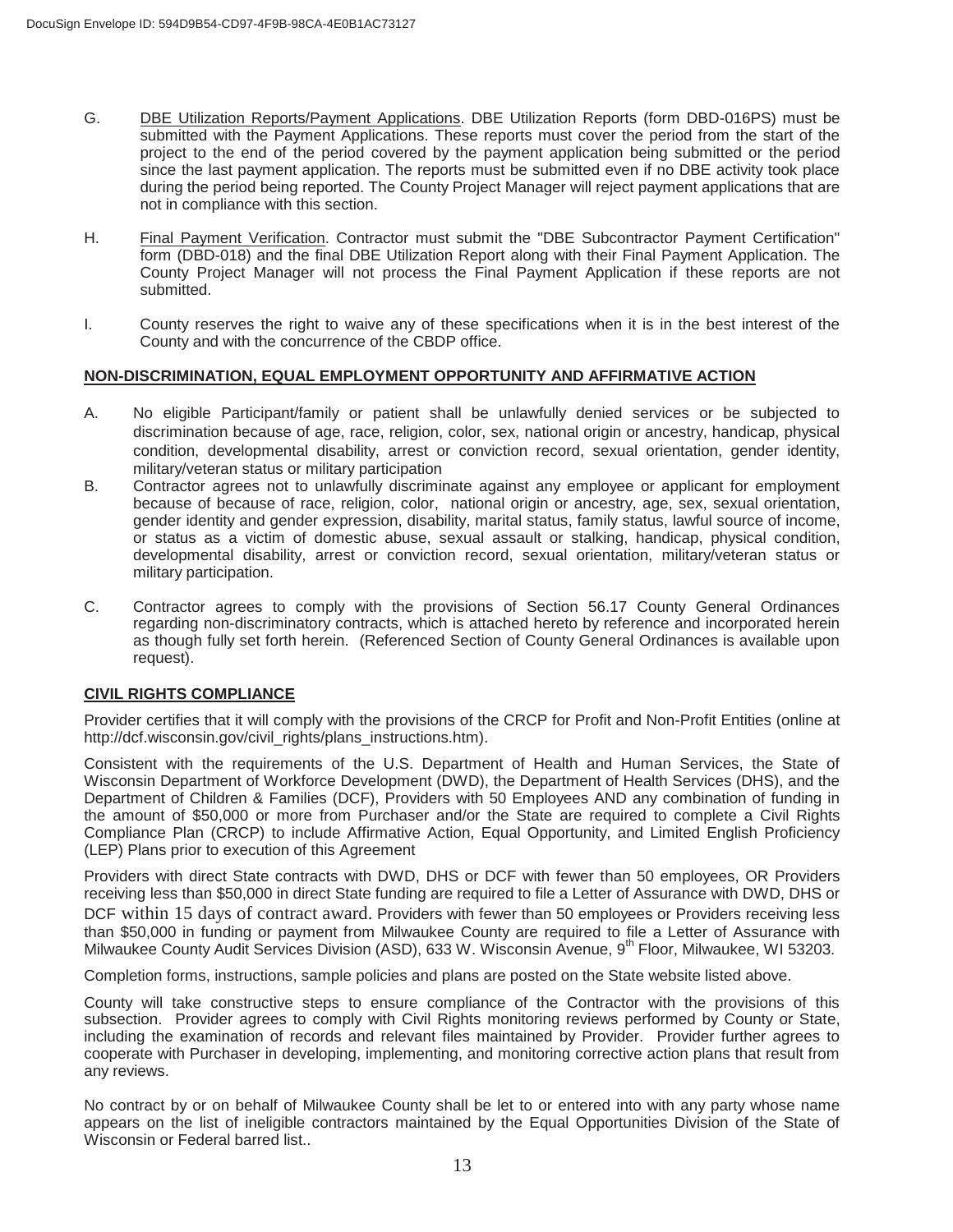#### **Compliance with Caregiver Background Checks**

Purchaser and Provider agree that the protection of Participants/Service Recipients served under this Agreement is paramount to the intent of this Agreement. Provider certifies that it will comply with the provisions of DHS 12, Wis. Admin. Code State of Wisconsin Caregiver Law (online at http://docs.legis.wisconsin.gov) and the terms of the DHHS Caregiver Background Check Policy and Procedure, No. 001 (http://county.milwaukee.gov/ContractMgt15483.htm). Purchaser may also request from provider or obtain conviction records through the Wisconsin Circuit Court Access (WCCA) system, formerly known as CCAP, online at: http://wcca.wicourts.gov, and may consider convictions found through WCCA which may or may not appear through the Wisconsin Criminal History Records Request process (the DOJ report), except in following cases Provider need to run the WCCA check or obtain criminal complaint and judgment of conviction when:

- a. Convictions on the offences list appear on the BID but not on the DOJ response;
- b. DOJ response is without a conclusive disposition on a charge or conviction in the offenses list; or
- c. BID or DOJ response indicates any "look behind" crime occurring within the last five years (misdemeanor battery, battery to an unborn child, battery special circumstances, reckless endangerment, invasion of privacy, disorderly conduct or harassment etc.).

Prior to the provision of Covered Services, and dated no more than 90 days prior to requesting to add a particular staff as a DSP or Indirect Staff, Provider shall conduct background checks at its own expense on all DSPs, Indirect Staff, contract staff, Independent Service Provider or volunteers who have regular, direct contact with Service Recipients or the personal property of the Service Recipients. Background checks obtained from other entities are not transferable. Provider shall **submit and retain** in its personnel files copies of: 1) a Background Information Disclosure (BID) Form (F-82064A); 2) a Wisconsin Criminal History Records Request (Form DJ-LE 250) from the Department of Justice Crime Information Bureau (CIB) indicating a "no record found" response or a criminal record transcript, 3) a Department of Health Services (DHS) letter that reports the status of a person's administrative findings or license restrictions; and 4) a search of out-of-state records, tribal court proceedings and military records if indicated based on the Wisconsin Caregiver Program Manual guidelines. This includes obtaining a background check from any other state in which the individual has resided during the previous three (3) years, either by obtaining the record from the other state, or by obtaining an FBI fingerprint check. Details for obtaining an FBI fingerprint check can be found at: http://www.doj.state.wi.us/dles/cib/background-check-criminal-history-information

In addition, Provider agrees to the following:

- A. After the initial background check, Provider is required to conduct a new background check every four (4) years (on or before the four year anniversary of the prior DOJ/CIB report), or at any time within that period when Provider has reason to believe a new check should be obtained. Provider shall submit the results of all subsequent background checks which show arrest or conviction events which occurred since the initial request.
- B. Provider shall maintain background check documentation for the most recent five year period for every employee and Independent Service Provider who meets the definition of Caregiver under DHS 12.
- C. Provider shall maintain the results of background checks on its own premises for a period of at least four (4) years following the termination of this Fee-For-Service Agreement. Purchaser may audit Provider's personnel files to assure compliance with the Wisconsin Caregiver Program Manual. (online at http://dhs.wisconsin.gov/caregiver/publications/CgvrProgMan.htm).
- D. Provider must notify Purchaser within two (2) business days if an existing employee, Independent Service Provider, DSP or caregiver has been charged with or convicted of any crime.

### **INDEMNITY & INSURANCE**

Contractor agrees to the fullest extent permitted by law, to indemnify, defend and hold harmless, the County and its agents, officers and employees, from and against all loss or expense including costs and attorney's fees by reason of liability for damages including suits at law or in equity, caused by any wrongful, intentional, or negligent act or omission of the Contractor, or its (their) agents or Subcontractor(s) or Independent Service Providers, which may arise out of or are connected with the activities covered by this Contract.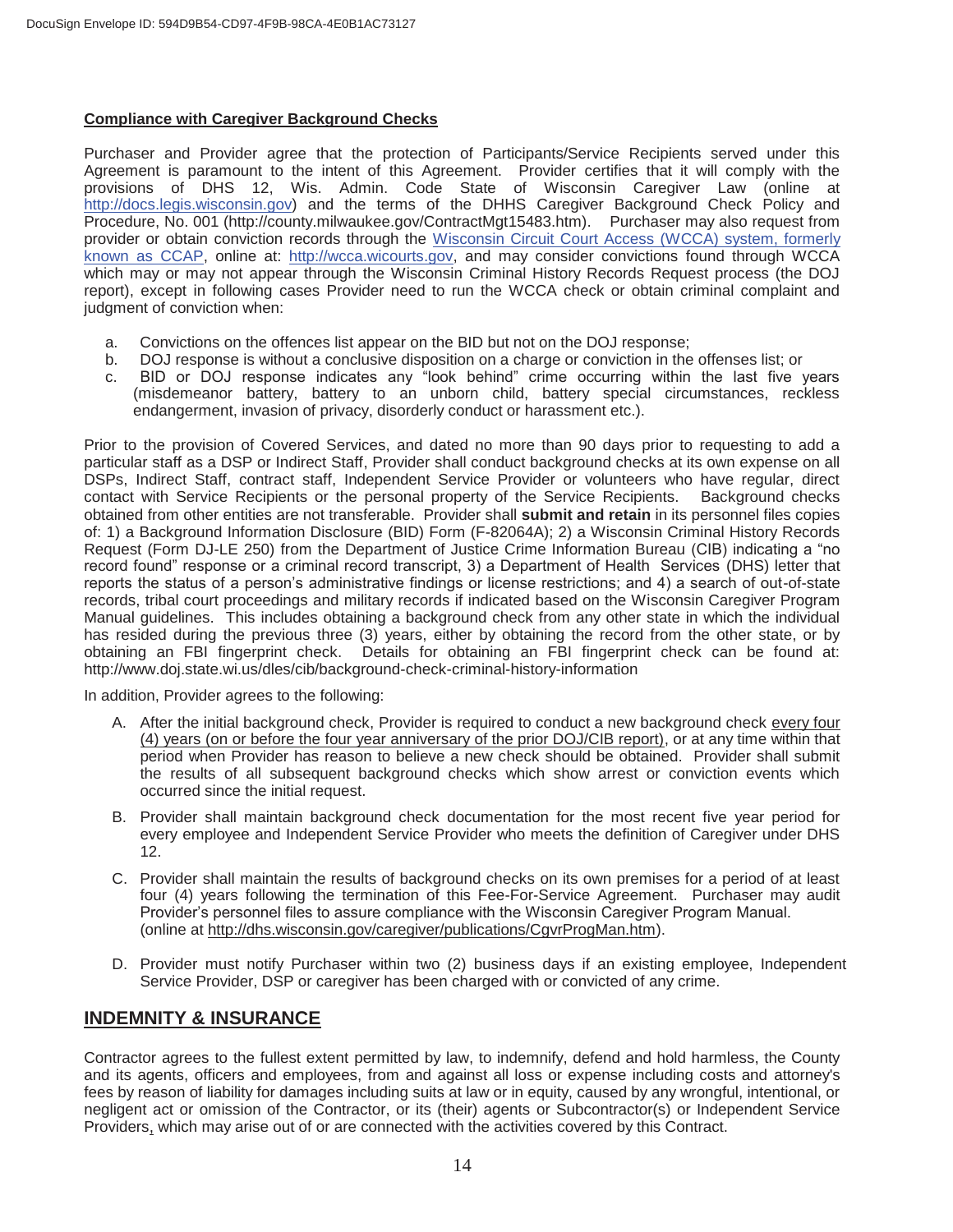Contractor shall indemnify and save County harmless from any award of damages and costs against County for any action based on U.S. patent or copyright infringement regarding computer programs involved in the performance of the tasks and services covered by this Contract.

Contractor agrees to evidence and maintain proof of financial responsibility to cover costs as may arise from claims of tort, malpractice, errors and omissions, statutes and benefits under Workers' Compensation laws and/or vicarious liability arising from employees or agents. Such evidence shall include insurance coverage for Worker's Compensation claims as required by the State of Wisconsin, Commercial General Liability and/or Business Owner's Liability, Automobile Liability (if the Agency owns or leases any vehicles) and Professional Liability (where applicable) in the minimum amounts listed below.

Automobile insurance that meets the Minimum Limits as described in the Contract is required for all agency vehicles (owned, non-owned, and/or hired). In addition, Contractor shall have Automobile Liability Insurance that meets the Minimum Limits for non-owned and/or hired autos as described in this Contract.

Contractor hereby certifies that Contractor's Service Providers who use personal vehicles for any purpose related to the provision of Covered Services have in effect insurance policies in companies licensed to do business in the State of Wisconsin providing protection against all liability, including public liability and property damage, arising out of the use of their automobiles during the course of their employment. Contractor further certifies that said Service Providers have a Driver's License valid in the state of Wisconsin.

If the services provided under the contract constitute professional services, Contractor shall maintain Professional Liability coverage as listed below. Treatment providers (including psychiatrists, psychologists, social workers) who provide treatment off premises must obtain General Liability coverage (on premises liability and off-premise liability), to which Milwaukee County is added as an additional insured, unless not otherwise obtainable.

It being further understood that failure to comply with insurance requirements might result in suspension or termination of the Contract:

#### **Type of Coverage Coverage Coverage Coverage Coverage Coverage Coverage Coverage Coverage Coverage Coverage Coverage Coverage Coverage Coverage Coverage Coverage Coverage Coverage Coverage Coverage Coverage Coverage Covera**

**Wisconsin Workers' Compensation**: Required for all Providers, regardless of organizational structure or size (includes one-employee Contractors as well as Contractors composed solely of independent contractors)

**Commercial General and/or** 

**Employers' Liability** \$100,000/\$500,000/\$100,000

| <b>Business Owner's Liability</b>                                                                                                               |                                 |  |  |  |
|-------------------------------------------------------------------------------------------------------------------------------------------------|---------------------------------|--|--|--|
| Bodily Injury & Property Damage<br>(Incl. Personal Injury, Fire, Legal                                                                          | \$1,000,000 - Per Occurrence    |  |  |  |
| Contractual & Products/Completed<br>Operations)                                                                                                 | \$1,000,000 - General Aggregate |  |  |  |
| <b>Automobile Liability</b>                                                                                                                     |                                 |  |  |  |
| Bodily Injury & Property Damage                                                                                                                 | \$1,000,000 Per Accident        |  |  |  |
| All Autos - Owned, Non-Owned and/or Hired<br><b>Uninsured Motorists</b>                                                                         | Per Wisconsin Requirements      |  |  |  |
| <b>Professional Liability**</b>                                                                                                                 |                                 |  |  |  |
| To include Certified/Licensed Mental Health and                                                                                                 | \$1,000,000 Per Occurrence      |  |  |  |
| <b>AODA Clinics and Providers</b>                                                                                                               | \$3,000,000 Annual Aggregate    |  |  |  |
| and                                                                                                                                             |                                 |  |  |  |
| Hospital, Licensed Physician or any other<br>qualified healthcare provider under Sect 655<br><b>Wisconsin Patient Compensation Fund Statute</b> | As required by State Statute    |  |  |  |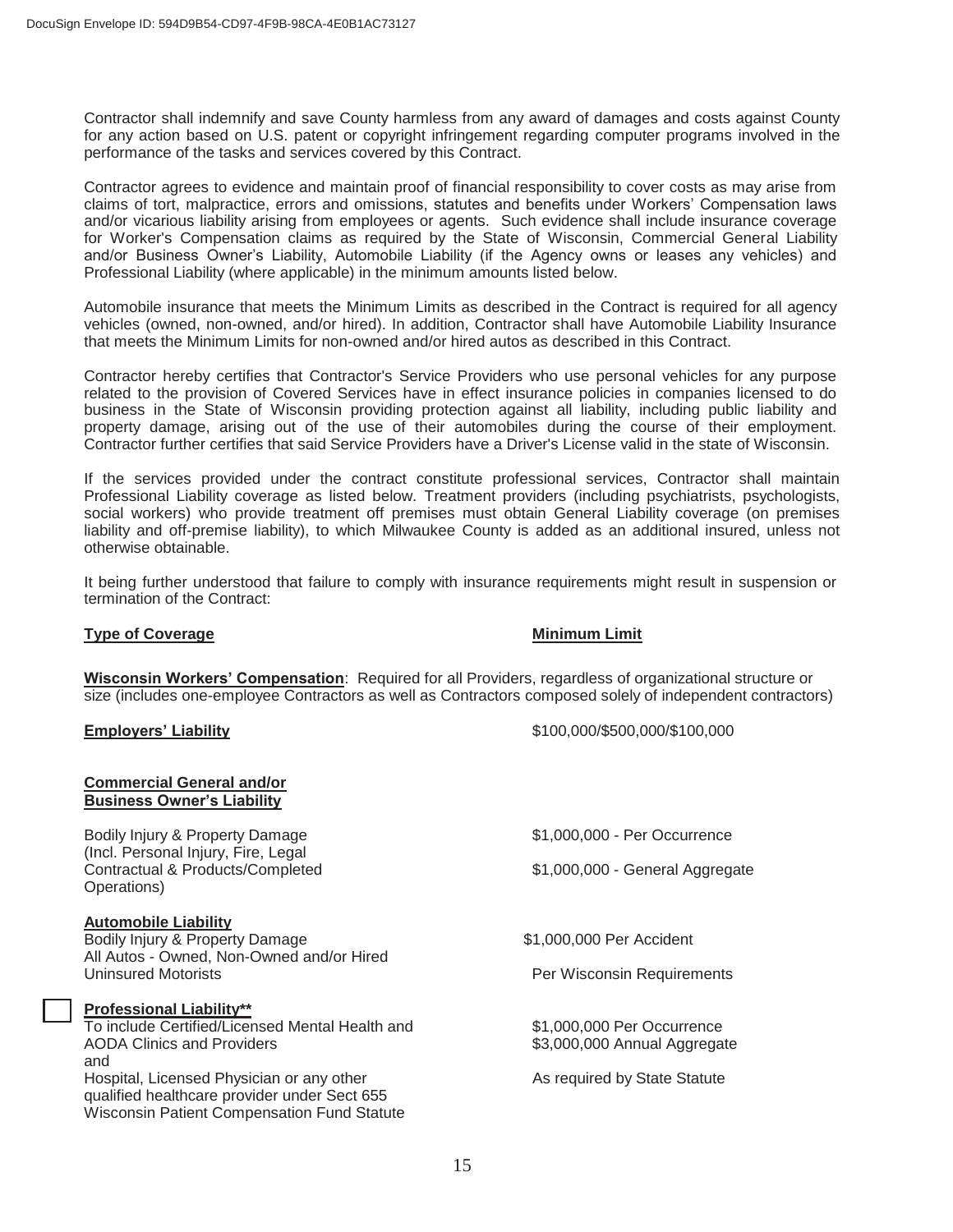Any non-qualified Provider under Sec 655 \$1,000,000 Per Occurrence/ Claim Wisconsin Patient Compensation Fund Statute  $$3,000,000$  Annual Aggregate State of Wisconsin (indicate if Claims Made or Occurrence)

Other Professionals **61,000,000 Per Occurrence** \$1,000,000 Annual aggregate or Statutory limits whichever is higher

\*\* *Please check (enter an X) in the box next to Professional Liability, if Professional Liability Insurance is required for this agreement.* 

Should the statutory minimum limits change, it is agreed the minimum limits stated herein shall automatically change as well

Milwaukee County, as its interests may appear, shall be named as, and receive copies of, an "additional insured" endorsement, for general liability, automobile insurance, and umbrella/excess insurance. Milwaukee County DHHS must be afforded a thirty day (30) written notice of cancellation, or non-renewal. Disclosure must be made of any non-standard or restrictive additional insured endorsement, and any use of nonstandard or restrictive additional insured endorsement will not be acceptable.

Exceptions of compliance with "additional insured" endorsement are:

- 1. Transport companies insured through the State "Assigned Risk Business" (ARB).
- 2. Professional Liability where additional insured is not allowed.

#### **A Waiver of Subrogation for Workers' Compensation by endorsement in favor of Milwaukee County is also required. A copy of the endorsement shall be provided to DHHS.**

Contractor shall furnish County annually on or before the date of renewal, evidence of a Certificate indicating the above coverages (with the Milwaukee County Department of Health and Human Services named as the "Certificate Holder," as noted below). The Certificate shall be submitted for review and approval by County throughout the duration of this Contract. If said Certificate of Insurance is issued by the insurance agent, it is Contractor's responsibility to ensure that a copy is sent to the insurance company to ensure that the County is notified in the event of a lapse or cancellation of coverage.

#### CERTIFICATE HOLDER

Milwaukee County Department of Health and Human Services Contract Administrator 1220 W. Vliet Street, Suite 304 Milwaukee, WI 53205

If Contractor's Professional Liability insurance is underwritten on a Claims-Made basis, the Retroactive date shall be prior to or coincide with the date of this Contract, the Certificate of Insurance shall state that *professional malpractice or errors and omissions coverage, if the services being provided are professional services* coverage is Claims-Made and indicate the Retroactive Date, Provider shall maintain coverage for the duration of this Contract and for six (6) years following the completion of this Contract.

It is also agreed that on Claims-Made policies, either Contractor or County may invoke the tail option on behalf of the other party and that the Extended Reporting Period premium shall be paid by Contractor.

Binders are acceptable preliminarily during the provider application process to evidence compliance with the insurance requirements.

All coverages shall be placed with an insurance company approved by the State of Wisconsin and rated "A" per Best's Key Rating Guide. Additional information as to policy form, retroactive date, discovery provisions and applicable retentions, shall be submitted to County, if requested, to obtain approval of insurance requirements.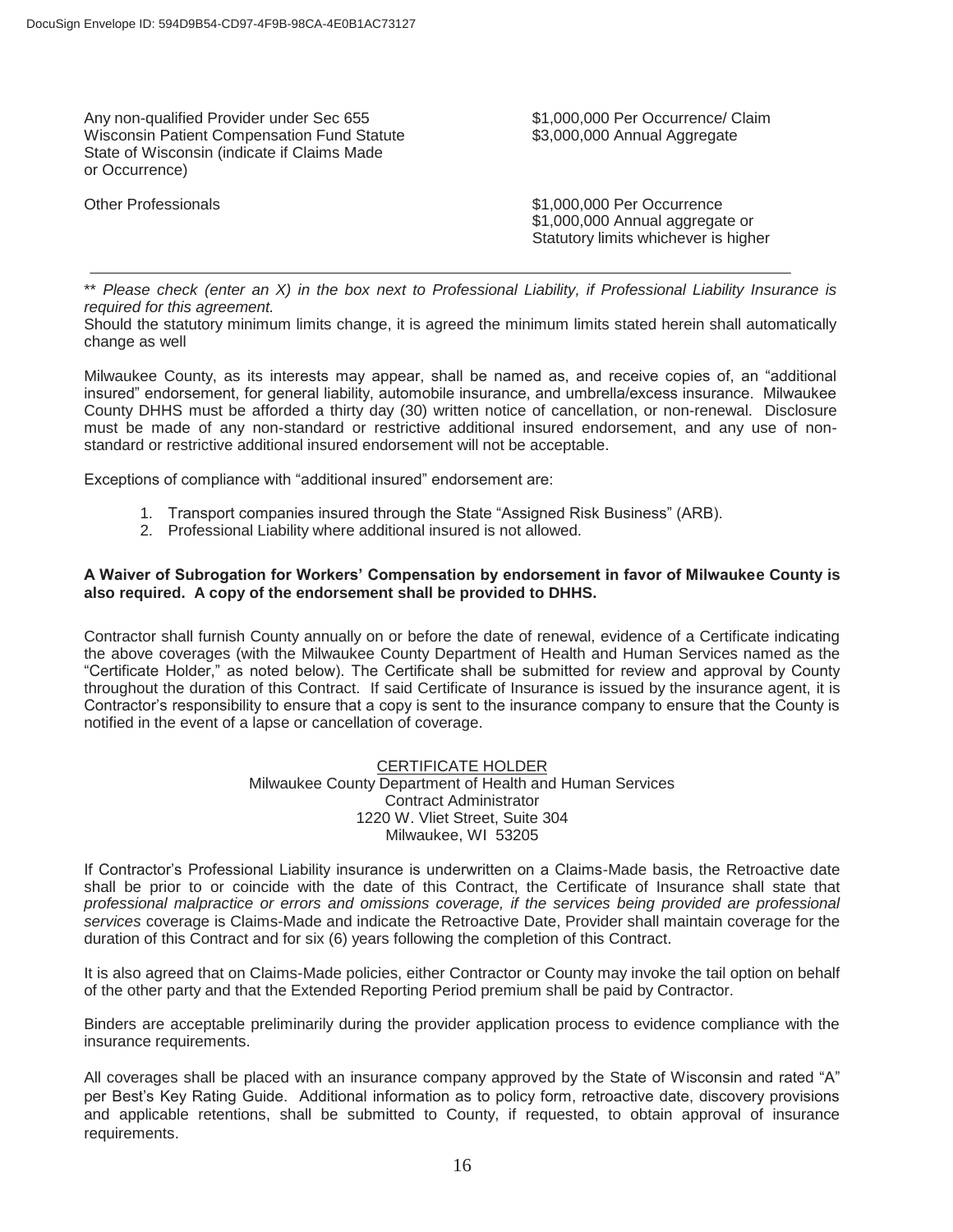Any deviations, including use of purchasing groups, risk retention groups, etc., or requests for waiver from the above requirements shall be submitted in writing to the Milwaukee County Risk Manager for approval prior to the commencement of activities under this Contract:

#### Milwaukee County Risk Manager Milwaukee County Courthouse – Room 302 901 North Ninth Street Milwaukee, WI 53233

The insurance requirements contained in this Agreement are subject to periodic review and adjustment by the County Risk Manager.

#### **CORRECTIVE ACTION**, **CONDITIONAL STATUS, SUSPENSION, TERMINATION AND DEBARMENT**

Purchaser can request or impose a condition of **Corrective Action** based on a review of Service Documentation, Complaint/Grievance, violation of Policy and Procedure, and/or any other fiscal, quality, or client safety related matter. Purchaser's authority for determination is final unless subject to appeal procedures defined by Chapter 110 of Milwaukee County Code of General Ordinances, or Article 1, Procurement Procedure Administrative Manual Milwaukee County Behavioral Health Division, Legal & Contractual Remedies, as applicable, or other applicable Federal or State laws, Purchaser has final authority for determination of substantiation of findings which may lead to a condition of Corrective Action. Contractor shall be required to implement and comply with provisions of Corrective Action as a condition of this contract.

Contractor understands and agrees that Purchaser has final authority for the approval, denial, modification of, and determination of adherence to, a Corrective Action Plan. A Corrective Action may or may not be associated with Conditional Status or Suspension as defined below.

Conditional Status, Suspension, Termination and Debarment applies to agency Contractors, as well as individual Direct Service Providers, and Indirect Staff

#### **A. Conditional Status**

"Conditional Status" is defined as a period of time for up to one year when an agency will be more closely monitored and reviewed for compliance with the provisions of this Contract. This monitoring may include site visits and requests for documentation/records review.

For agencies on Conditional Status, the following conditions may apply solely or in combination:

- 1. Restriction in the number of new referrals the Contractor may receive;
- 2. Restriction or reduction in the number of currently approved Covered Services the Contractor is allowed to provide;
- 3. Suspension of currently approved Covered Services the Contractor is providing;
- 4. Suspension of current services, including removal of Service Recipients.
- 5. Withholding payment to Contractor for Covered Services pending receipt and satisfactory review of requested information and/or documentation.

Agencies Subject to Conditional Status Include:

1. New Contractors

New Contractors will be subject to Conditional Status for one year from the effective date of the initial Contract.

2. Current Contractors

Current Contractors may be placed on Conditional Status when one of the following conditions occurs: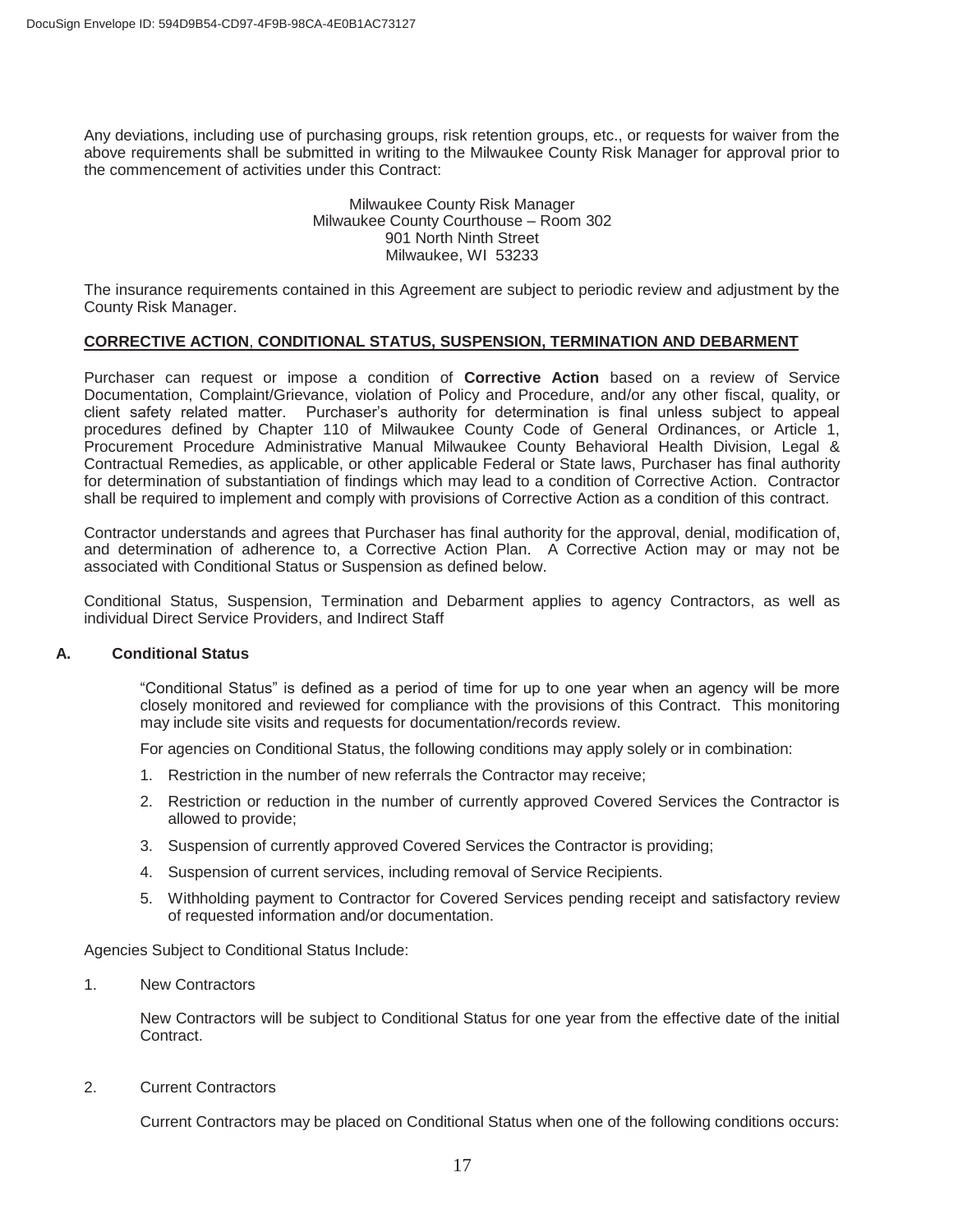- a. Previous suspension, which may or may not include compliance with a corrective action plan.
- b. Critical incident/complaint, which may or may not include compliance with a corrective action plan.

Lack of compliance with a corrective action plan can lead to further sanctions as referenced in this Contract and the "Milwaukee County Department of Health and Human Services Administrative Probation Policy for Non-Compliance with Contract." (See http://county.milwaukee.gov/ContractAdministrati9853.)

#### **SUSPENSION**

County shall have the right to suspend the Contractor for a period to be determined by the County for any or all of the following reasons:

- 1. Failure to maintain in good standing required licenses, permits, certifications and/or insurance required by this Agreement.
- 2. Failure to comply/cooperate with a Milwaukee County Quality Assurance review or audit.
- 3. Entity has failed to correct findings or other conditions identified in a Milwaukee County quality assurance review, audit or annual independent audit.
- 4. Entity is under investigation as a result of a Critical Incident/Complaint.
- 5. Entity is under investigation for fraudulent business practices.
- 6. Entity has failed to comply with a corrective action plan from a previous audit/critical incident/complaint finding.
- 7. Findings resulting from a site review/audit that document quality and/or fiscal **concerns**  related to all applicable policies and procedures and all applicable federal, state and county statutes and regulations.
- 8. Failure of Contractor to respond to communication from County for a period of 30 days or more.
- 9. Other breaches of this Contract.

Contractors that are suspended will be prohibited from receiving new referrals, may be prohibited from adding Service Providers, and/or may be prohibited from providing any and all Covered Services. Suspension may apply to a single service or to all Covered Services within a program or to all programs/services under a contractual relationship with Milwaukee County. Additionally, if the safety or wellbeing of Participants/families is deemed by County to be at risk, County shall have the right to immediately remove existing Participants from said Contractor without notice.

 County reserve the right to determine the scope and duration of the Suspension, as well as the process/methodology of any investigation resulting from the circumstances leading to the Suspension.

The Contractor will be notified in writing in accordance with the Section regarding "Notices" of this Contract of the reason for the Suspension and the decision regarding reinstatement or termination.

Contractor will not be allowed to provide Covered Services or enter into or sign a new agreement with Milwaukee County programs even after the suspension or termination period is over if an amount due from Contractor remains outstanding and/or if an approved and current repayment plan (no overdue installments) is not in place.

#### **PAYMENTS TO CONTRACTORS UNDER SUSPENSION**

Suspended Contractors may be paid for authorized and substantiated Covered Services provided before or during a Suspension. If the Suspension is for a specific service or specific service within a specific program, the Contractor may be paid for other approved Covered Services provided during the Suspension period. However, DHHS reserve the right to withhold payment for all authorized and billed Covered Services if the nature of the Suspension is for undocumented or otherwise unsubstantiated services provided by the Contractor or other actions by Contractor which have harmed or threaten to harm the welfare of DHHS Participants/families. Withholding such payments will remain in effect until a DHHS review of the Suspension is completed and a determination for reinstatement or termination in the Contractor is made.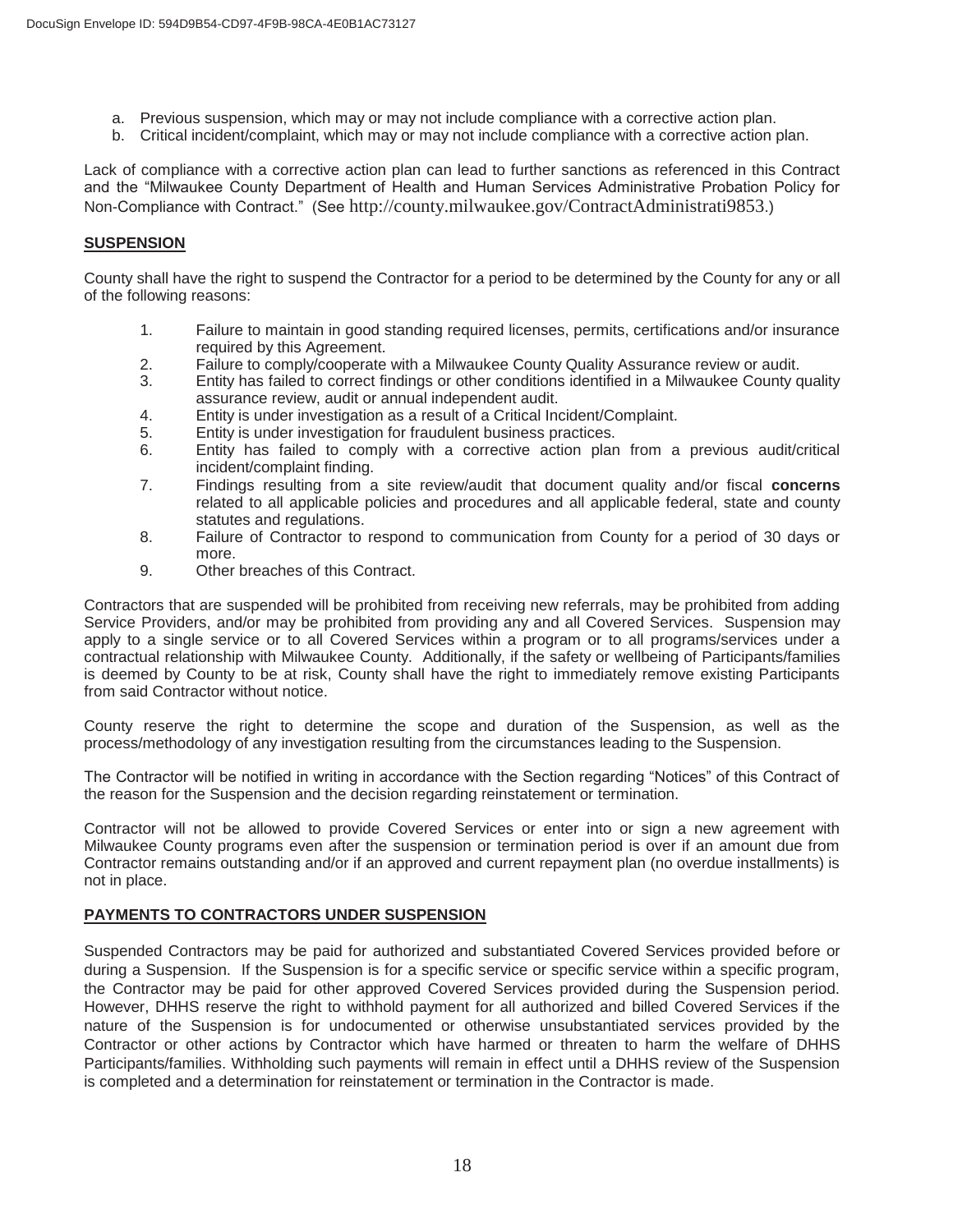#### **TERMINATION BY COUNTY OR CONTRACTOR**

This Contract may be terminated thirty (30) days following written notice by County for any reason, with or without cause, unless an earlier date is determined by County to be essential to the safety and well-being of the Participants/families covered by this Contract.

Termination shall not release the Provider of its obligation to complete treatment of Participants receiving treatment until transfer/transition of the Participant/Service Recipient can be accomplished with minimal disruption to the continuity of service or 180 days from the date of termination notice, whichever is earlier. Purchaser shall pay for Covered Services as provided in the Agreement. Provider should assist in orderly transfer/ transition of Participants/Service Recipients to new provider(s) as directed by Purchaser and provide to new Provider all required service documentation, case notes, medical files and personal records, which are required by the new Provider to provide proper services to the Participants/Service Recipients. Failure to comply with this requirement may result in liquidated damages/claims against the Provider and may bar the Provider from other contracting opportunities with County or may be a cause for termination of other contracts with County. This provision shall survive the termination of this Agreement regardless of the reason.

It is understood that the ability of Milwaukee County to contract for these services is dependent upon the receipt of funds from the budget. County, therefore, reserves the unilateral right to terminate participation in such service upon ten (10) days written notice when, (1) it appears that the funds budgeted (or provided through grants) for such purpose will be exhausted or terminated, or (2) failure of Contractor to fulfill its obligations under this Contract.

Failure to maintain in good standing required licenses, permits and/or certifications may, at the option of County, result in immediate termination of this Contract.

Failure on the part of Contractor to comply with this Contract may be cause for early termination of the Contract without the right to cure the breach of Contract. . If circumstances exist which threaten imminent harm or safety and wellbeing of Participants/Service Recipients or which results in Provider being legally unable to deliver covered services, can justify or require immediate termination

Failure on the part of Contractor to provide deliverables (reports, supporting documents etc.) or frequency thereof, as required under this contract and/or required by the County will result in immediate cessation of work under this Contact. In such instance the work under this contract cannot be resumed unless such deliverables are provided to County's satisfaction and a written notice to resume work is received by the Contractor. Such breach may also result in early termination of the Contract without the right to cure the breach of the agreement.

Any Contractor that has had one or more agreements with County terminated for cause or default shall not be permitted to apply for, or engage in, providing Covered Services under any agreement with the DHHS for a minimum of two (2) years from commencement date of termination.

In the event of termination, the County will only be liable for State reimbursable services rendered through the date of termination and not for the uncompleted portion. Should Purchaser reimbursement from state, federal or other sources not be obtained or continued at a level sufficient to allow for payment for the quantity of services in this Agreement, the obligations of each party shall be terminated. Reduction in reimbursement or payment from state, federal or other sources shall be sufficient basis for Purchaser to reduce the amount of payment to Contractor notwithstanding that Contractor may have provided the services.

When agreement is terminated, the Contractor shall not incur new obligations for the terminated agreement after the effective date, and shall be responsible for all outstanding obligations after the effective date of the termination. The Purchaser shall not allow credit to the Contractor for the Purchaser's share of any obligations incurred by the Contractor after termination except for the services provided under clause "B" above. This provision shall survive the termination of this Agreement regardless of the reason.

The Contractor shall, within 60 days, refund any unearned County funds advanced to the Contractor. This provision shall survive the termination of this Agreement regardless of the reason.

The Contractor shall submit, within 60 days of the date of termination final invoice/billings and shall submit within 120 days all other financial, performance, and other reports required by the terms of the agreement.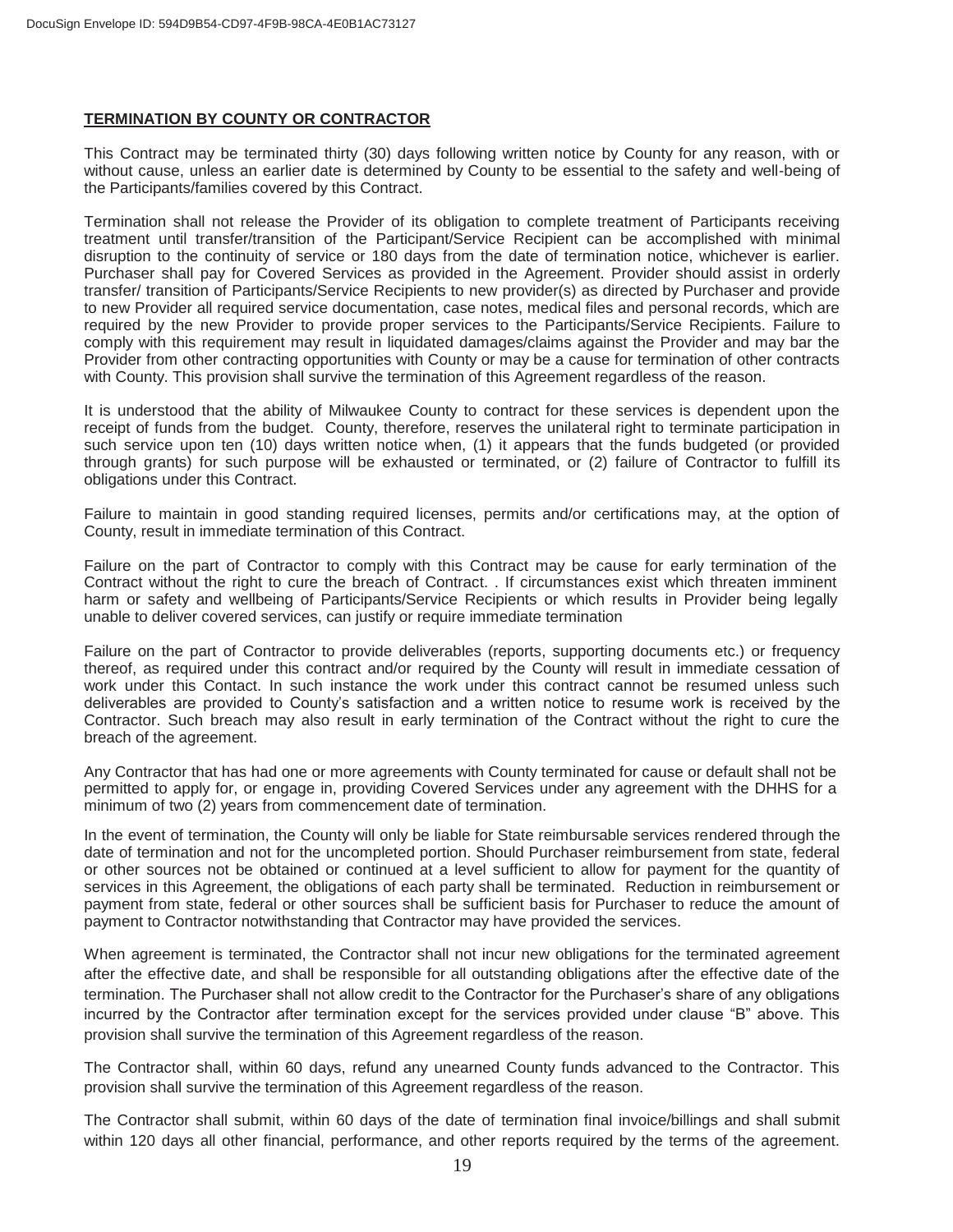The Purchaser may extend the due date for any report upon receiving a justified request from the Contractor and may waive any report which is not needed. This provision shall survive the termination of this Agreement regardless of the reason.

If a Contract is terminated without audit, the Purchaser retains the right up to five years to disallow and recover an appropriate amount, after fully considering any recommended disallowances resulting from an audit which may be conducted later. This provision shall survive the termination of this Agreement regardless of the reason.

The termination of this Contract does not affect the Contractor's responsibilities with respect to return of/disposal of property purchased with Purchaser's funding or with respect to any program income or other recovery for which the Contractor is still accountable as provided by law. This provision shall survive the termination of this Agreement regardless of the reason.

Amounts payable to the Purchaser under any of the provisions of this agreement shall constitute a debt or debts owed by the Contractor to the Purchaser, and shall be recovered from the Contractor or its successor or assignees by setoff or other action as provided by law this provision shall survive the termination of this Contract regardless of the reason.

This Contract may be renegotiated in the event of changes required by law, regulations, court action, or inability of either party to perform as required in this Contract Revision of this Contract must be agreed to by both parties as evidenced by an addendum signed by their authorized representatives.

Contractor may terminate this Contract at any time for any reason by giving County ninety (90) days advanced written notice by Certified Mail of such termination.

The Contractor may terminate this Contract upon forty five (45) days written notice to the County, where (1) the County fails to fulfill its obligations under this Contract or (2) the subcontractor defaults in its obligations to Contractor.

Contractor shall notify County, in writing, whenever it is unable to provide the required quality or quantity of services, or key personnel proposed in the application for contract are no longer available to provide services. Upon such notification, County and Contractor shall determine whether such inability will require a revision or early termination of this Contract.

In the event of termination, the Contractor will be notified in writing in accordance with the Section of this Contract regarding "Notices".

#### **DEBARMENT BY MILWAUKEE COUNTY**

Contractor may have any or all agreements with Milwaukee County terminated for cause, and/or may be debarred from future contracting opportunities with County for commission of, but not limited to, the following offenses: Commission of fraud or a criminal offense in connection with obtaining, attempting to obtain, or performing under a contract or agreement with the County; violation of Federal or State antitrust statutes; commission of embezzlement, theft, forgery or bribery; falsification or destruction of records including, but not limited to, case records, financial records, or billing records; making false statements; receiving stolen property; engaging in conduct or practices that endanger the health or safety of participants/families; failure to comply/cooperate with County Quality Assurance reviews or audits; failure to permit access to or provide documents and records requested by the County; failure to correct findings or other conditions identified in a Quality Assurance review, County audit or annual independent audit; any other breaches of this Contract.

Department action debarring Contractors from future contractual relationships with the County extends to all owners, partners, officers, board members, or stockholders of Contractor and to all organizations, regardless of legal form of business, in which Contractor or any of the above individuals have any interest, as an employee, partner, officer, board member, or stockholder, or any other proprietary interest in a partnership, trust, corporation, or any other business which would allow them to influence an organization that is in a contractual relationship with, or attempting to obtain a contract or agreement with the County.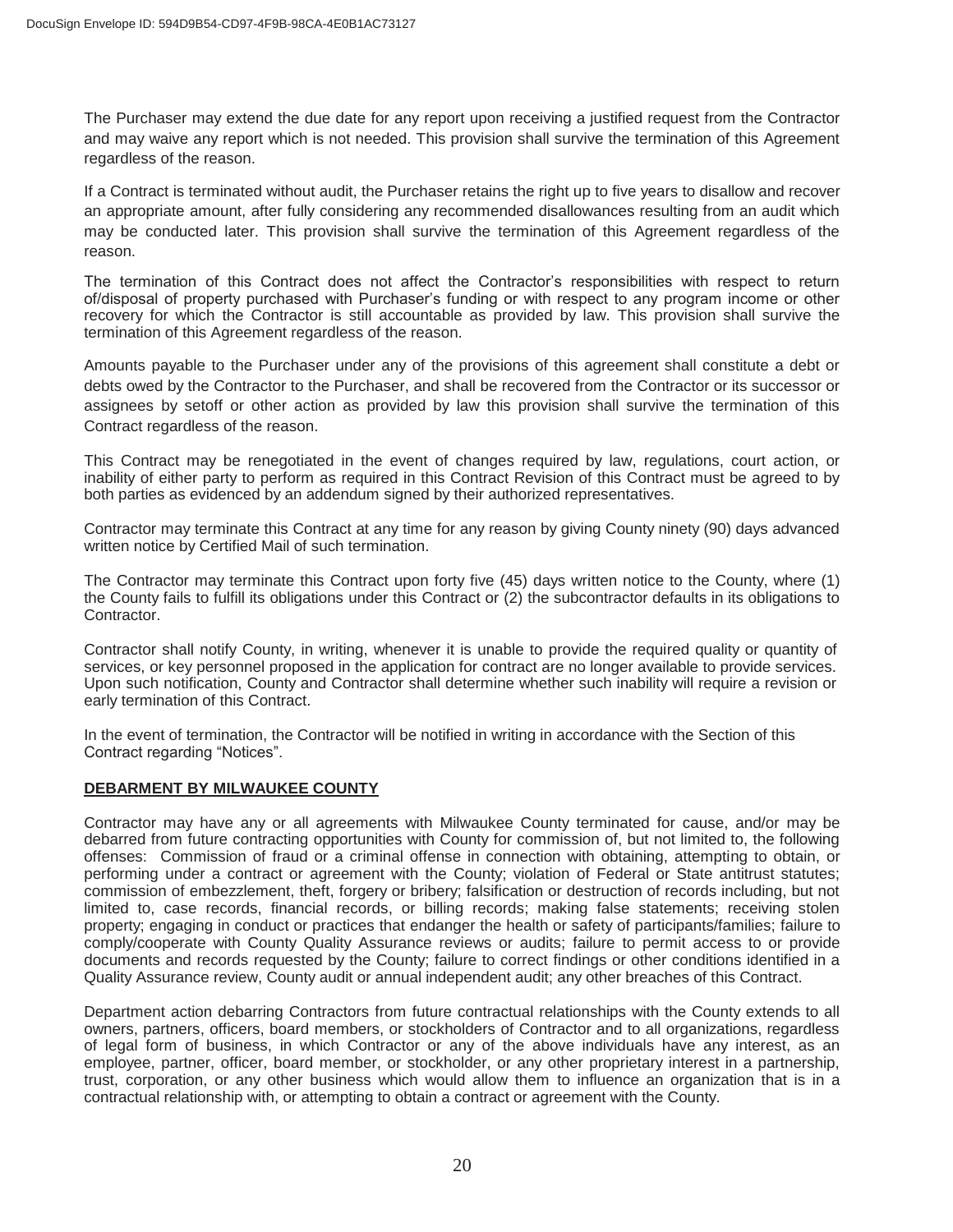Any Contractor that has had one or more contracts with the County terminated for cause or default, or that has been debarred from contracting opportunities with the County for commission of any of the offenses enumerated above, shall not be permitted to apply for, or engage in, providing Services under any agreement with the County for a minimum of two (2) years from commencement date of termination or debarment.

As provided for in section 1128(c)(3)(B) of the Social Security Act (Act), any Contractor convicted of theft by fraud under Medicare, Medicaid, or any Federal health care program as defined in section 1128B(f) of the Act shall be excluded from eligibility to participate in the Medicare and Medicaid programs, and **all** Federal health care programs for a minimum of five (5) years. The Act defines a Federal health care program as any plan or program that provides health benefits, whether directly, through insurance, or otherwise, which is funded directly, in whole or in part, by the United States government.

Contractor, and/or its owners, partners, officers, board members, or stockholders of Contractor and all organizations, regardless of legal form of business, in which Contractor or any of the above individuals have any interest, as an employee, partner, officer, board member, or stockholder, or any other proprietary interest in a partnership, trust, corporation, or any other business, will not be allowed to provide Covered Services or enter into or sign a new contract with Milwaukee County programs even after the suspension or termination period is over if an amount due from Contractor remains outstanding and/or if an approved and current repayment plan (no overdue installments) has been in place for less than 2 years.

#### **Certification Regarding Debarment**

Contractor certifies to the best of its knowledge and belief, that Contractor's Business Entity; its Principals, including all owners, partners, or stockholders; and Contractor's Personnel, including, but not limited to, Contractor's employees, officers, directors, board members, consultants, contractors, and agents whether defined as "Key Personnel" or not, billed for under this Contract:

- A. Are not currently excluded, debarred, suspended, proposed for debarment, or otherwise ineligible to participate in any Federal health care program, or in Federal procurement or non-procurement programs; or
- B. Have not been charged with a criminal offense that falls within the ambit of 42 U.S.C. s. 1420a-7(a), but for which they have not yet been excluded, debarred, suspended, or otherwise declared ineligible; or
- B. Have not been excluded, debarred, suspended, or otherwise declared ineligible or voluntarily excluded from covered transactions by any other federal, state, county or local governmental department or agency;
- C. Are not presently debarred, suspended, proposed for debarment, declared ineligible, or voluntarily excluded from covered transactions by any federal, state, county or local governmental department or agency;
- D Have not within a three-year period preceding this proposal been convicted of or had a civil judgment rendered against them for commission of fraud or a criminal offense in connection with obtaining or attempting to obtain, or performing a public (federal, state or local) transaction or contract under a public transaction; violation of federal or state antitrust statutes or commission of embezzlement, theft, forgery, bribery, falsification or destruction of records, making false statements, or receiving stolen property;
- E. Are not presently indicted for or otherwise criminally charged by a governmental entity (federal, state or local) with commission of any of the offenses enumerated in (D); and
- F. Have not within a three-year period preceding this Contract had one or more public transactions (federal, state or local) terminated for cause or default.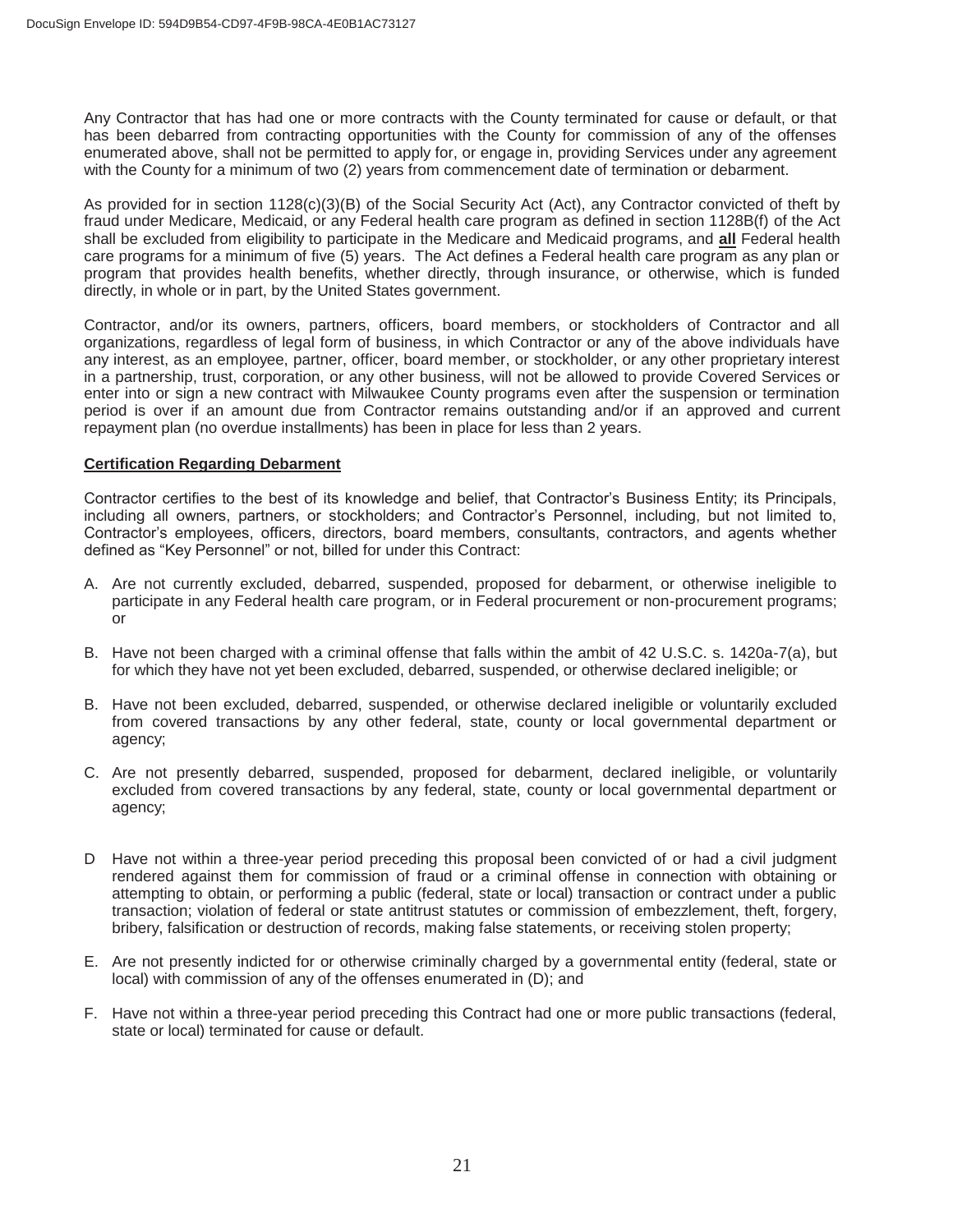#### **CONTRACTOR COMPLAINTS/APPEALS/GRIEVANCES**

The Contractor may file a formal grievance or otherwise appeal decisions of County in accordance with County Policies and Procedures, and Chapter 110 of the Milwaukee County Code of Municipal Ordinances Article 1, Procurement Procedure Administrative Manual Milwaukee County Behavioral Health Division, Legal & Contractual Remedies, as applicable.

#### **INDEPENDENT CONTRACTOR**

Nothing contained in this Contract shall constitute or be construed to create a partnership, joint venture or employee-employer relationship between County or its successors or assigns and Contractor or its successors or assigns. In entering into this Contract and in acting in compliance herewith, Contractor is at all times acting and performing as an independent contractor, duly authorized to perform the acts required of it hereunder. Parties hereto agree that the Contractor, its officers, agents and employees, in the performance of this contract shall act in the capacity of an independent contractor and not as an officer, employee or agent of the Contractor or County. Further Contractor agrees to take such steps as may be necessary to ensure that each Independent Service Provider and/or subcontractor of the Contractor will be deemed to be an independent contractor and will not be considered or permitted to be an agent, officer, employee, servant, joint venture, or partner of the Contractor or County.

#### **SUBCONTRACTS**

Assignment of any portion of the work by subcontract in part or in whole, including agreements with Independent Service Providers, must have the prior written approval of County. Any such subcontract or Independent Service Provider agreement must be in writing and must use: for Independent Service Provider the standard Independent Service Provider Agreement developed by County; for Subcontractors – Preapproved Subcontract Agreement containing all the provisions of this Contract with prior approval of the County, before provision of any service under this Contract.

#### **ASSIGNMENT LIMITATION**

This Contract shall be binding upon and inure to the benefits of the parties and their successors and assigns, provided, however, that neither party shall assign its obligations hereunder without the prior written consent of the other. Contractor shall neither assign nor transfer any interest or obligation in this Contract without the prior written consent of County, unless otherwise provided herein.

#### **REQUIRED DISCLOSURES, PROHIBITED PRACTICES AND CONFLICT OF INTEREST**

The Provider agrees to comply with the disclosure requirements of 42 CFR Part 455, Subpart B, as now in effect or as may be amended. To meet those requirements, and address real or potential conflict of interest that may influence service provision, the provider shall furnish, upon request, to the Milwaukee County DHHS and upon request, to the Wisconsin DHS in writing:

(a) The names and addresses of all vendors of drugs, medical supplies or transportation, or other providers in which it has a controlling interest or ownership;

(b) The names and addresses of all persons who own or have a controlling interest in the provider;

(c) Whether any of the persons named in compliance with (a) and (b) above are related to any owner or to a person with a controlling interest as spouse, parent, child or sibling;

(d) The names and addresses of any subcontractors who have had business transactions with the Provider;

(e) The identity of any person, named in compliance with (a) and (b) above, who has been convicted of a criminal offense related to that person's involvement in any program under Medicare, Medicaid or Title XIX services programs since the inception of those programs.

 During the period of the Contract, Contractor shall not hire, retain, or utilize for compensation any member, officer, or employee of the Milwaukee County Department of Health and Human Services representing County or any person who, to the knowledge of Contractor, has a conflict of interest, unless approved in writing by the Director of the Department of Health and Human Services. No employee of the Milwaukee County Department of Health and Human Services representing County shall be an officer, member of the Board of Directors, or have a proprietary interest in Contractor's business unless approved in writing by the Director of the Department of Health and Human Services.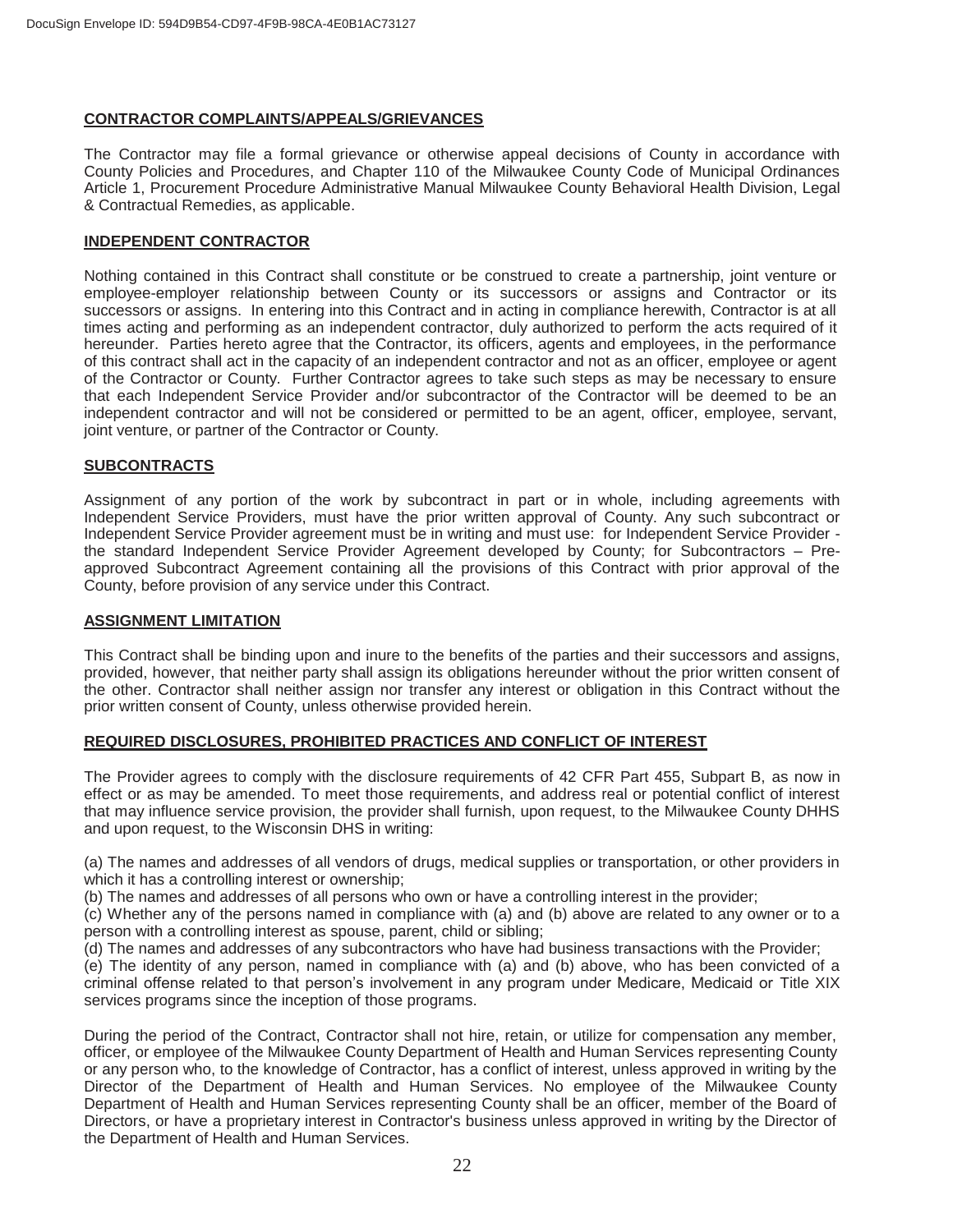Contractor attests that it is familiar with Milwaukee County's Code of Ethics, Chapter 9 of Milwaukee County Code of General Ordinances, which covers candidates for County office, elected and appointed officers, and employees of the County, as well as members of County boards and commissions, and which states in part, " No person shall offer or give to any public official or employee, directly or indirectly, and no public official or employee shall solicit or accept from any person, directly or indirectly, anything of value if it could reasonably be expected to influence the public official's or employee's vote, official actions or judgment, or could reasonably be considered as a reward for any official action or inaction or omission by of the public official or employee. "

Said Chapter further states, "No person(s) with a personal financial interest in the approval or denial of a contract or proposal being considered by a county department or with an agency funded and regulated by a county department, shall make a campaign contribution to any county elected official who has approval authority over that contract or proposal during its consideration. Contract or proposal consideration shall begin when a contract or proposal is submitted directly to a county department or to an agency funded or regulated by a county department until the contract or proposal has reached final disposition, including adoption, county executive action, proceedings on veto (if necessary) or departmental approval.."

Contractor is prohibited from offering other contractors/vendors reciprocal compensation for referrals for services.

Contractor shall notify County, in writing, within 30 days of the date payment was due of any past due liabilities to the federal government, state government, or their agents for income tax withholding, FICA or any other payroll taxes, Worker's Compensation, garnishments or other employee related liabilities, sales tax, income tax of Contractor, or other monies owed. The written notice shall include the amount(s) owed, the reason the monies are owed, the due date, the amount of any penalties or interest (known or estimated), the unit of government to which the monies are owed, the expected payment date and other related information.

Contractor shall notify County, in writing, within 30 days of the date payment was due of any past due liabilities to any government entity in excess of \$5000, or when total past due liabilities exceed \$10,000, related to the operation of this Contract for which County has or will reimburse Contractor. The written notice shall include the amount(s) owed, the reason the monies are owed, the due date, the amount of any penalties or interest (known or estimated), the creditor to which the monies are owed, the expected payment date and other related information. If the liability is in dispute, the written notice shall contain a discussion of facts related to the dispute and information on steps being taken by Contractor to resolve the dispute.

### **CONFIDENTIALITY**

Contractor shall not use or disclose any information concerning eligible Participants who receive Covered Services from the Contractor for any purpose not connected with the administration of the Contractor's responsibilities under this Agreement, or those of County, except with the informed written consent of the Participant and/or the Participant's legal guardian as described in Chapter DHS 92-Confidentiality of Treatment Records and other such confidentiality provisions of the State of Wisconsin Administrative Code and any applicable County's Policy(s). Contractors who are providing services to Alcohol and Drug Abuse participants will comply with the Code of Federal Regulations Title 42, Chapter One, Part 2, Confidentiality of Alcohol and Drug Abuse Patient Records.

### **CLIENT RIGHTS**

Contractor must honor the right of every Participant/Service Recipient as stated in the Mental Health Act Wisconsin Statute, Chapter 51 State Alcohol, Drug Abuse, Developmental Disabilities and Mental Health Act, 51.30 Records and 51.61 Patient Rights; The Wisconsin Administrative Code – Chapter DHS 94 – Patient Rights and Resolution of Patient Grievances, Milwaukee County General Ordinances and Resolutions(except BHD Contracts), and any other applicable federal, state, local laws, or County Policies and Procedures.

At a minimum, client rights shall include a policy of non-retaliation and the option of filing complaints anonymously.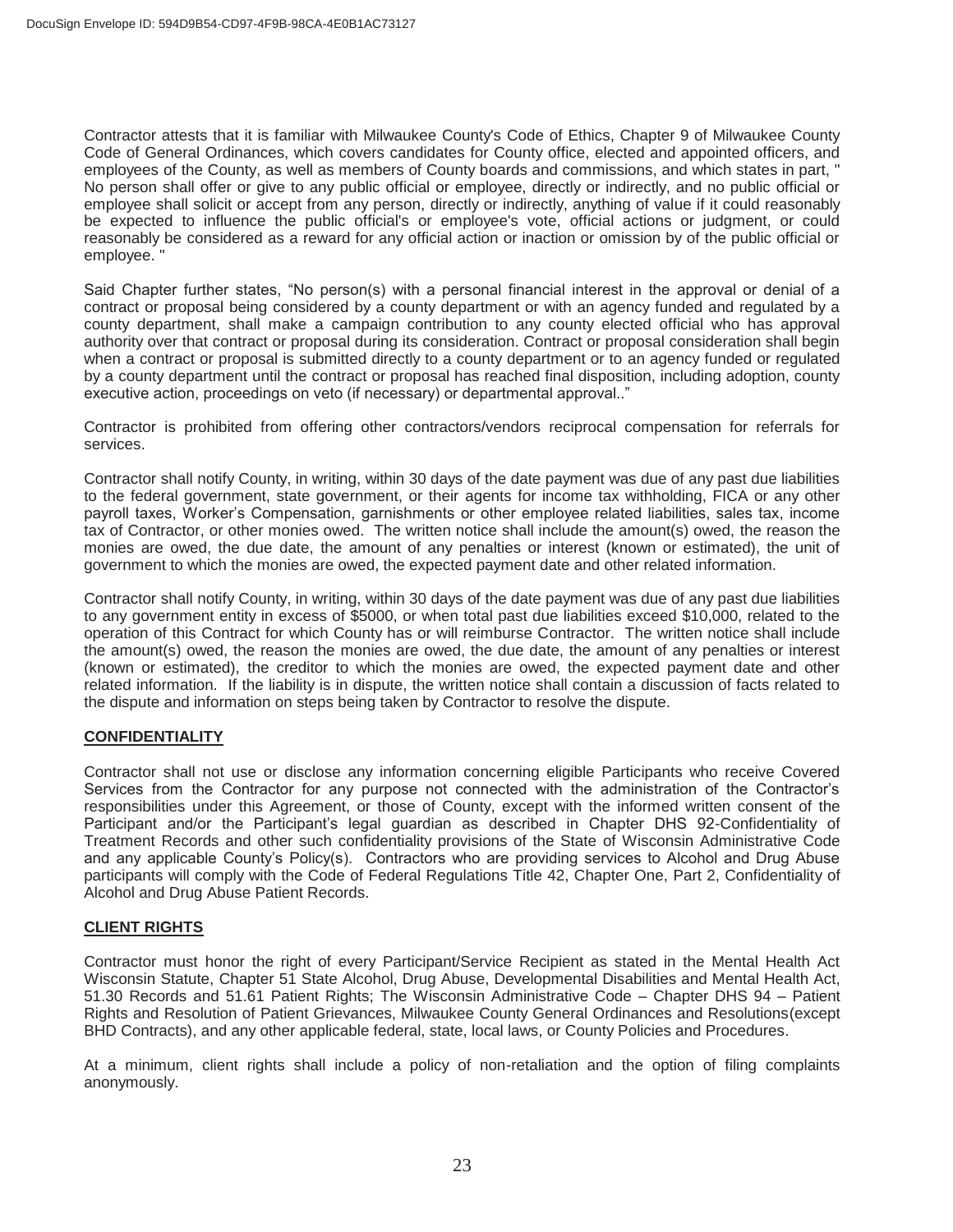#### **WHISTLEBLOWER POLICY**

Purchaser and Provider agree that ensuring that DSPs, Indirect Staff, contract staff, Independent Service Provider(s), and volunteer(s) are afforded protection under state and/or federal whistleblower protection laws is paramount to the intent of this Agreement. Provider certifies that it will comply with the provisions of the Sarbanes-Oxley Act of 2002 (SOX), which is applicable to all nonprofit organizations, as well as other state and/or federal whistleblower protection laws. The Milwaukee County Department of Health and Human Services (DHHS) requires all Providers contracting with the department under this Agreement, or any other agreement with DHHS, to adopt and implement a whistleblower policy, per DHHS Whistleblower Policy and Procedure, No. 003 (http://county.milwaukee.gov/ContractMgt15483.htm).

#### **NOTICES**

Notices to Purchaser provided for in this Agreement shall be given in writing and be sufficient if sent by mail (U.S. mail or other courier) or email unless otherwise agreed to by both parties. Notices to Provider shall be given in writing and be sufficient if sent by mail (U.S. mail or other courier) to the address stated in this Agreement or email (email address as identified in the Agreement), except as otherwise prescribed or prohibited by law, or as designated in Purchaser Policies and Procedures. If any party changes its address, they shall notify the other party in writing within five (5) business days.

However, Notices for the following instances shall be in writing and shall be sent by registered or certified mail, return receipt requested, postage prepaid **or** via a national courier with return receipt requested **and/or** via email with acknowledgement by the recipient to the email address provided in the Agreement:

- Termination of Agreement
- Termination or Suspension of Direct or Indirect Service Provider
- Suspension of Provider in whole or in part

#### **MISCELLANEOUS**

This Contract shall be interpreted and enforced under the laws and jurisdiction of the State of Wisconsin. This Contract constitutes the entire understanding between the parties and is not subject to amendment unless agreed upon in writing by both parties hereto. Contractor acknowledges and agrees that it will perform its obligations hereunder in compliance with all applicable state, local or federal law, rules, regulations and orders.

#### **AGREEMENT CONTENT**

The Contractor agrees to provide or arrange (as referenced in Scope of Services), the provision of Covered Services in accordance with the description of services, including any other policies, bulletins, and memoranda as endorsed by the Milwaukee County Department of Health and Human Services and its respective divisions. Definition used in this Contract have meaning set forth in Attachment B except where the context is clear that such meanings are not intended . This document, with all attached exhibits and attachments, together with the Milwaukee County Department of Health and Human Services Administrative Probation Policy for Noncompliance with Contract and Contractor's Year 2016 application as negotiated, constitute the entire Contract of the parties. This Contract supersedes all oral agreements and negotiations and all writings not herein referred to and incorporated. This Contract may be executed in two or more counterparts each of which shall be deemed as original.

If any provision(s) of this Contact is (are) waived by Milwaukee County the remaining provisions of the Contract shall remain in effect.

If any provision(s) of this Contract shall be held to be invalid, illegal, unenforceable or in conflict with the law of its jurisdiction, the validity, legality and enforceability of the remaining provisions shall not in any way be affected or impaired thereby.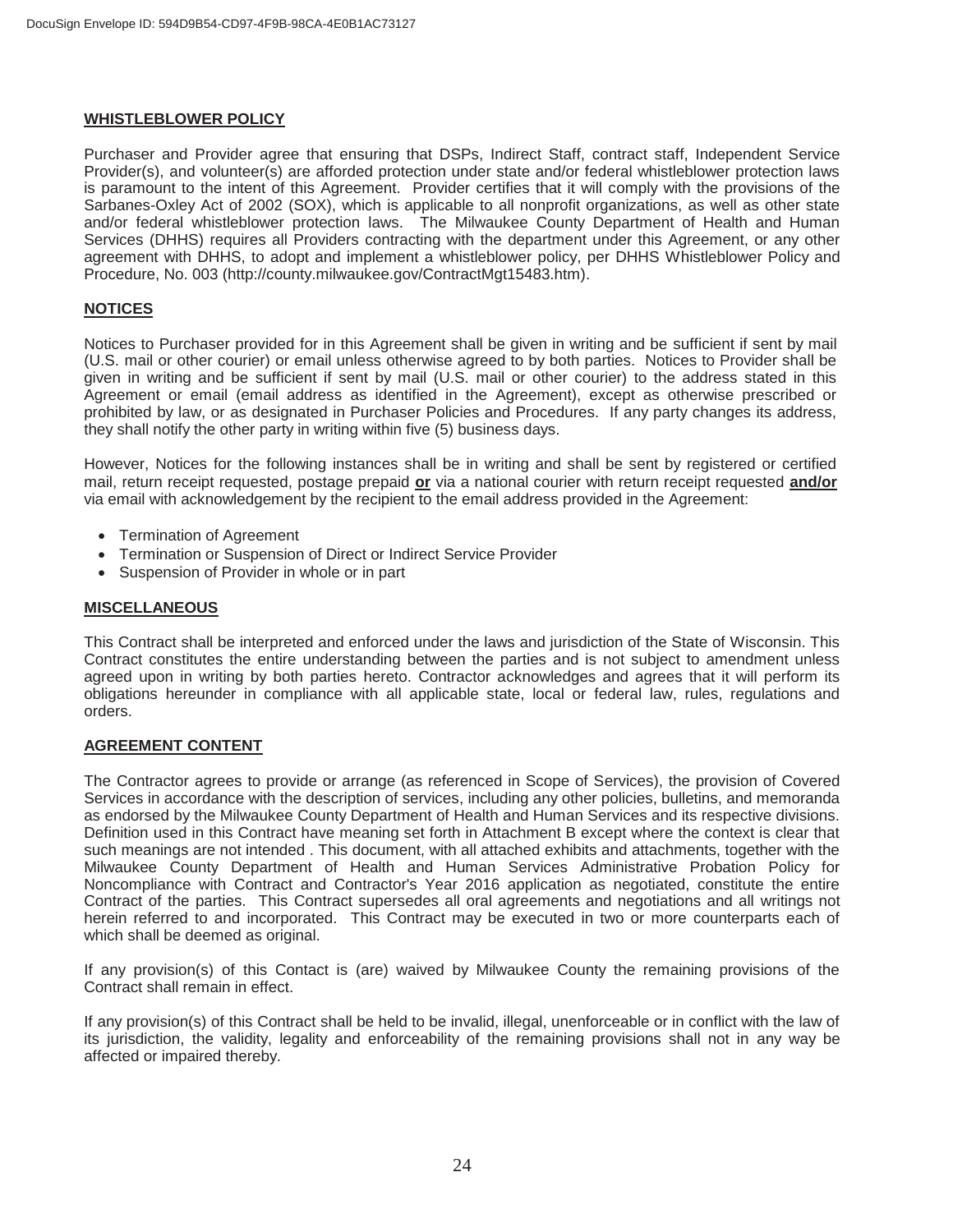#### **AUTHORIZATION and APPROVAL**

It is expressly understood and agreed that the parties' obligations hereunder are subject to state approval and federal concurrences with this Agreement.

County enters into this Agreement as authorized by the Milwaukee County Board of Supervisors or MCMHB (as applicable) and ratified by the Milwaukee County Executive. *(The above authorization of County or MCMHB Board is not applicable to contracts in amounts that are under \$100,000)*.

IN WITNESS WHEREOF, the parties to this Agreement have caused this instrument to be executed by their respective proper officers, and an amount not to exceed **\$62,894 (Sixty Two Thousand, Eight Hundred and Ninety Four Dollars)** will be made available by County to Contractor for the purposes identified herein.

Signatures must be in BLACK or BLUE ink only.

#### **FOR: MILWAUKEE COUNTY FOR: CONTRACTOR**

DocuSianed by: Jeanne Von

Milwaukee County

12/24/2017

DocuSigned by: kimberly kane Jeanne Dorff, Interior Date **Contract Contract Contract Date** Contract Date **Contract Date** Date

12/23/2017

#### **DIVISION APPROVAL:**

L DocuSigned by:  $Mark$  Mertens  $\frac{12/18/2017}{3000}$ 12/18/2017 12C4004435184AD... strator

Milwaukee County DHHS Delinquency & Court Services Division

Department of Health and Human Services

| DocuSigned by:  |            |
|-----------------|------------|
| Rick norme      | 12/18/2017 |
| AD4C84D4023E450 | Date       |

#### **CORPORATION COUNSEL APPROVAL FISK MANAGEMENT APPROVAL**

*Approved as to form* 

| DocuSigned by:    |            |
|-------------------|------------|
| Paul D. kuglitsch | 12/22/2017 |
| ——2BE87A71B2AE4E5 | Date       |

1/9/2018

# **CORPORATION COUNSEL APPROVAL COUNTY EXECUTIVE APPROVAL**<br> *Approved as compliant under Sec. 59.42(2)(b)5. Stats.* Approved pursuant to Wis. Statutes 59.17(2)(b)4:

*Approved as compliant under Sec. 59.42(2)(b)5, Stats.* 

**DocuSianed by:** Paul I. kuglitsch

#### *CBDP APPROVAL* **COMPTROLLER APPROVAL**

*Approved as to funds available per Wisconsin Statutes Section 59.255(2)(e):* 

| - DocuSigned by: |           | DocuSigned by:          |          |      |
|------------------|-----------|-------------------------|----------|------|
| Kik<br>مس        | 2/18/2017 | $\sim$ $N_{\text{max}}$ |          | /201 |
| AD4C84D4023E450  | Date      | F7354A95DB0643E         | ptroller | Date |

DocuSianed by: Paul Schwend

480D50B2E68949A... entertainment Date /2017

DocuSianed by: Turis *l*ibele  $1/2/2018$ 

Corporation Counsel Date Chris Abele, Milwaukee County Executive Date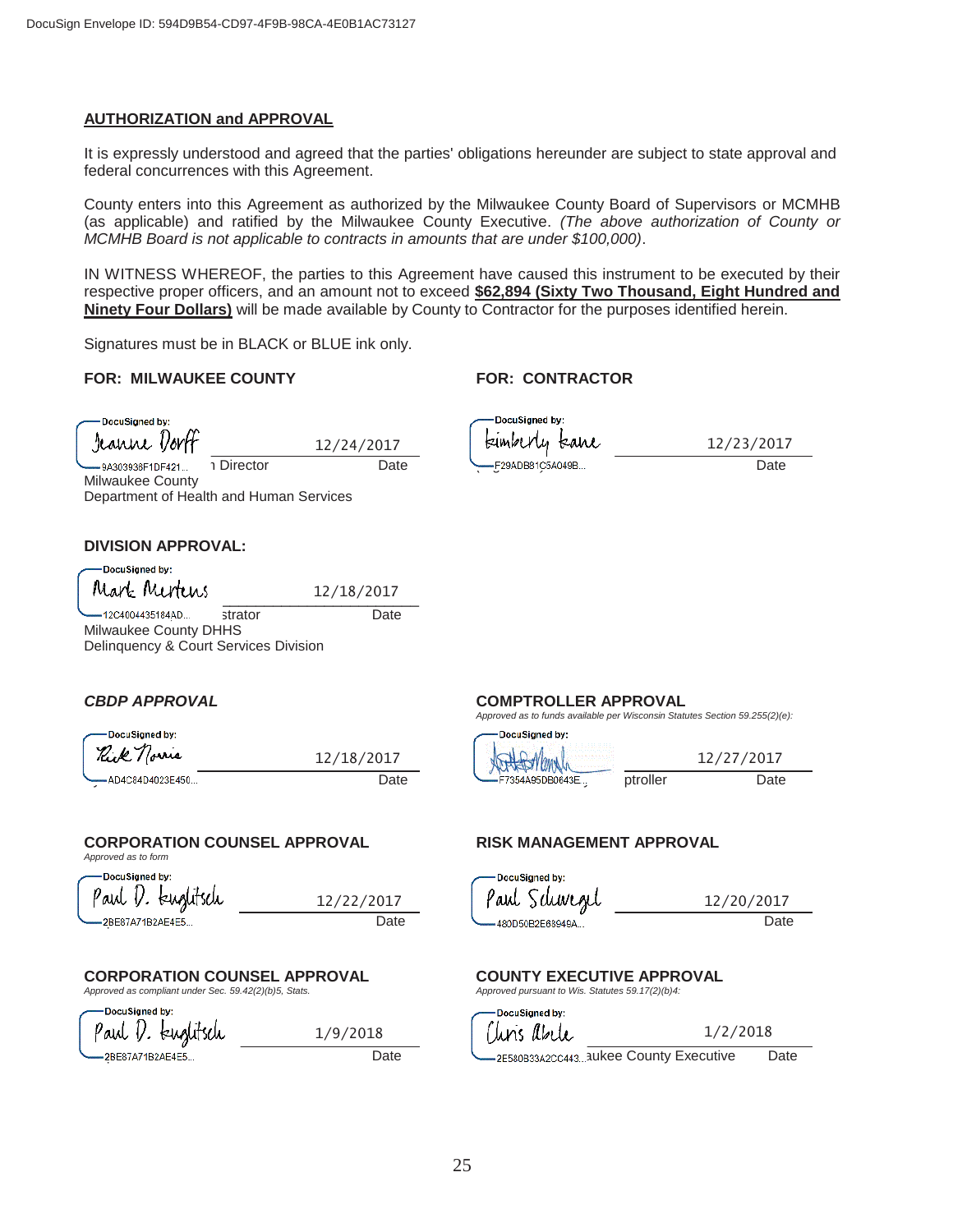### **2017 Professional Service Agreement**

#### **ATTACHMENT A SCHEDULE OF SERVICES & RATES**

#### **DESCRIPTION OF REQUIRED PROFESSIONAL SERVICES FOR MILWAUKEE COUNTY DEPARTMENT OF HEALTH AND HUMAN SERVICES (DELINQUENCY & COURT SERVICES DIVISION)**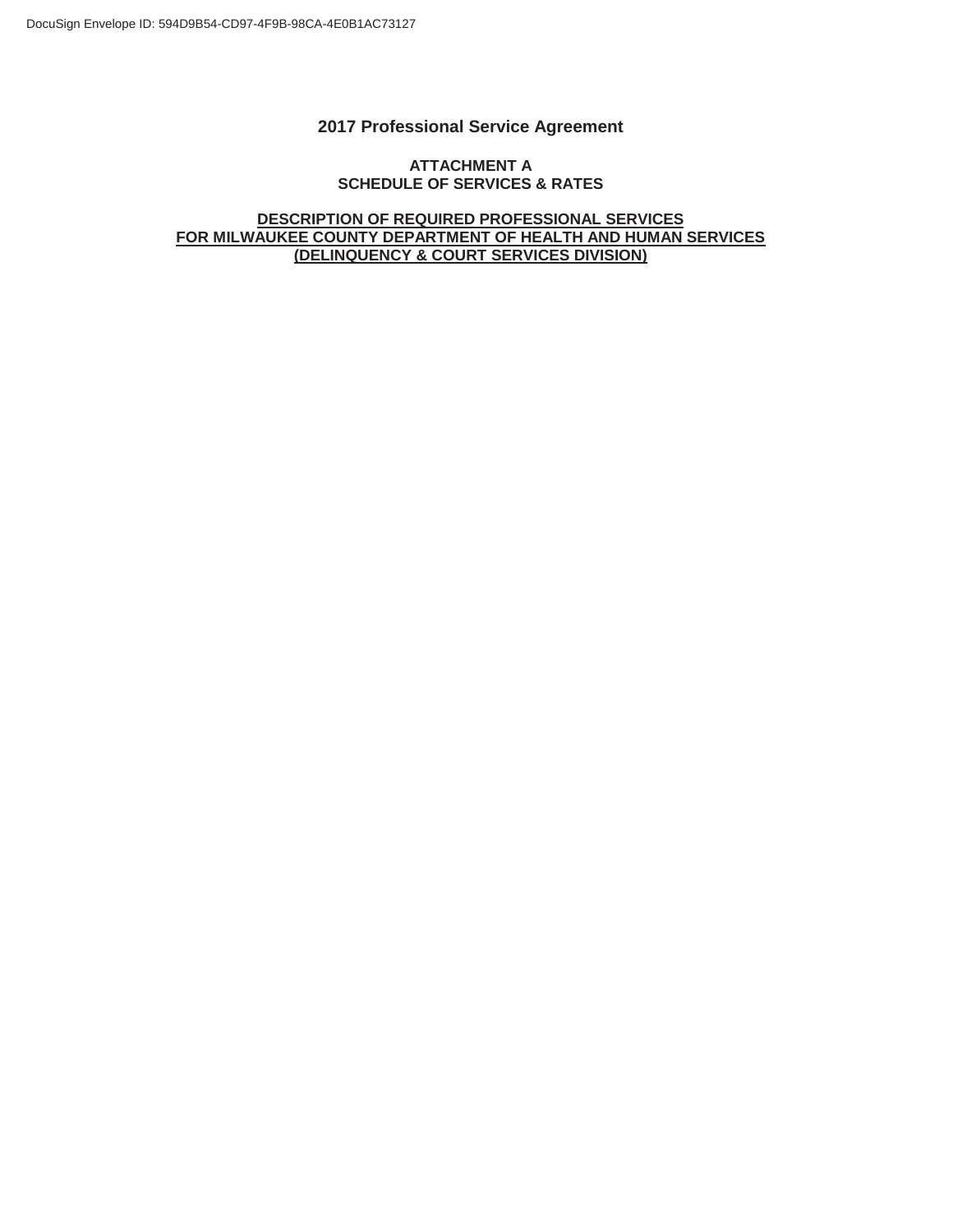

KANE COMMUNICATIONS GROUP inspire results

# FINANCIAL PROPOSAL Department of Health and Human Services Delinquency and Court Services Division

Youth Justice Strategic Community Outreach Plan Implementation

December 2017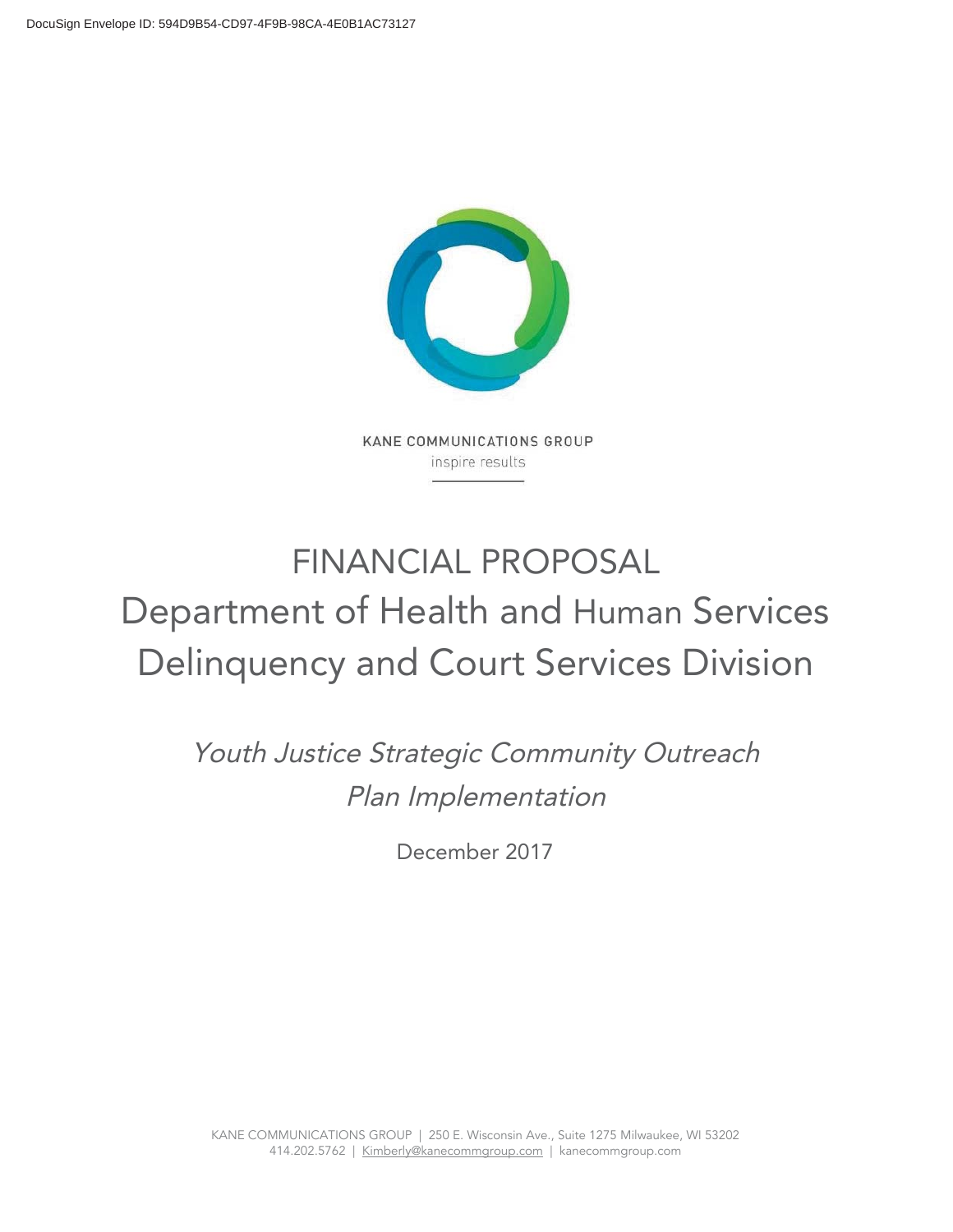December 1, 2017

Mark Mertens Administrator Milwaukee County Delinquency and Court Services Division 102011 W. Watertown Plank Road Milwaukee, WI 53226

Mark,

It's been an honor to work with you and your team and learn about the youth justice reform work being done by the Milwaukee County Delinquency and Court Services Division. The strategies you've put in place, the partnerships you've built and the steps ahead create a great foundation of information to share with our community.

At Kane Communications Group, we know that intelligent communication strategies that align with organizational goals can achieve significant results. Over the past year, our team has partnered with DCSD to deeply understand your work and your division's goals. Based on this information, we have developed a community outreach plan to help you raise awareness about the significant work happening in Milwaukee County.

We are pleased to present this statement of work to you to provide the following services to achieve these goals. Through this statement of work, we will:

- Create a committee of individuals representing business, community and partner organizations to collaborate as a sounding board and ambassadors as you raise awareness about your work
- Develop a proactive outreach plan to carry these stories to local, regional and national audiences

In addition to these steps, Kane Communications Group recommends you develop at least two signature events in in late spring or early fall, one to inform and engage key decision makers and the other as a community-wide summit on youth justice reform. We will work closely with your team and our strategic partners throughout this campaign.

Enclosed please find a proposal for the work, as well as a tentative timeline and outline of roles and responsibilities. It's our intention to work closely with your team. We look forward to supporting DCSD with these very important endeavors.

Kind Regards,

Kimberly Kane President & CEO Kane Communications Group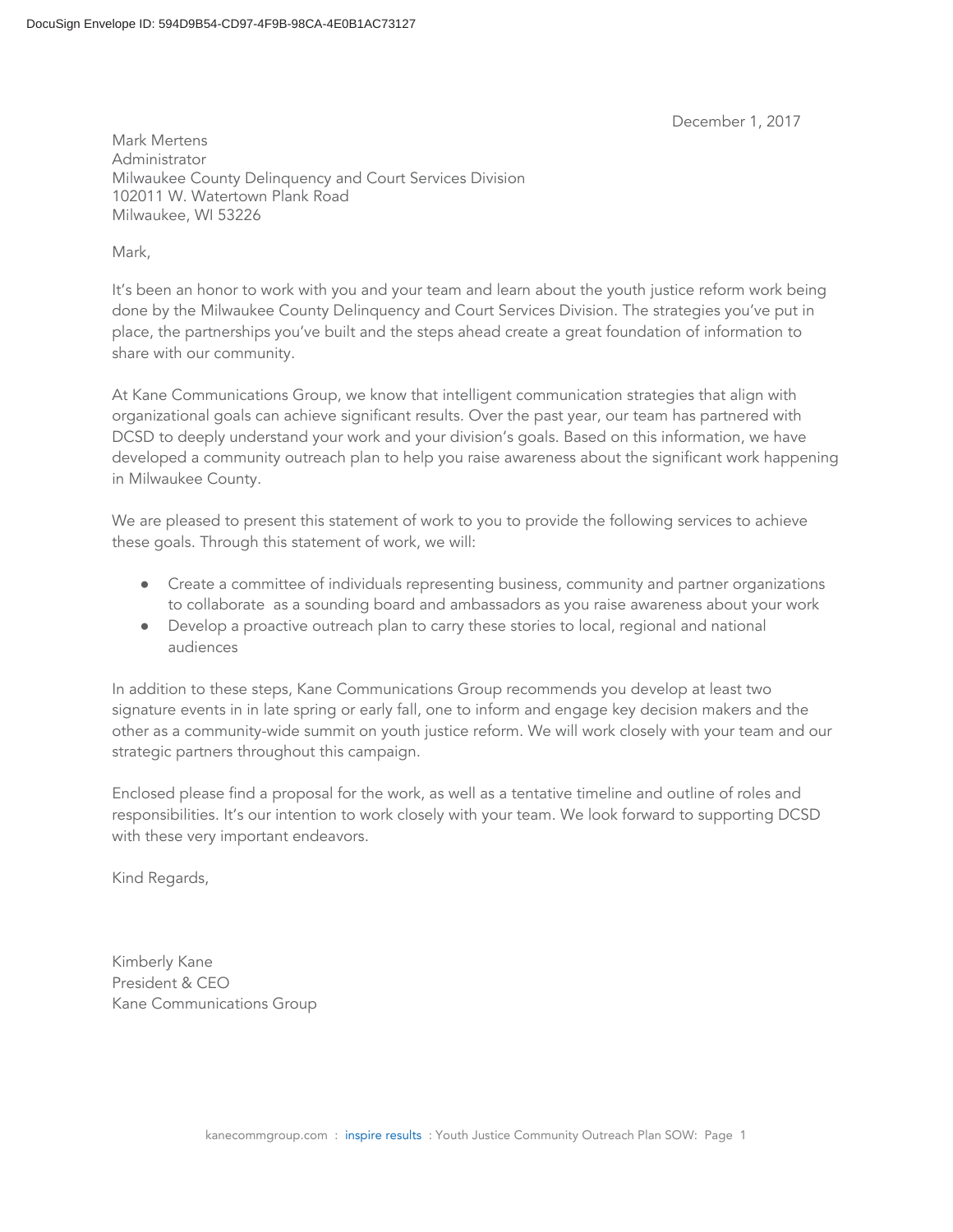# WORK PROPOSAL

### **Situation Overview**

Since 2011, the Delinquency and Court Services Division has spearheaded numerous initiatives to transform Milwaukee County's approach to youth justice. This model has proven to reduce recidivism through its alternatives to detention and wraparound services. These programs treat youth within the system with education, structure and mentorship close to home versus "locking them up," deferring their risk to reoffend. These proactive measures improve outcomes for our youth while helping to keep the community safe.

This work has included increased collaboration among Milwaukee County and state of Wisconsin leadership; efforts to address racial and socioeconomic disparities in Milwaukee County; a data-driven system to evaluate each youth offender and align sentencing, programs and services with each individual's needs; the expansion of community-based alternatives; and implementation of rehabilitation-focused programs designed to reduce youth crime recidivism.

DCSD's specific youth justice business goals are to:

- Reduce youth recidivism
- Implement alternatives to correction for youth
- Increase the number of youth entering alternatives to correction programs and services

Through research, roadblocks to achieving these business goals were identified and a community outreach plan developed as a roadmap to provide a deeper understanding about youth justice reform in Milwaukee County.

The plan includes strategies including direct messaging, meetings/events, speaking opportunities, and media outreach to help the division target and engage specific audience groups about the transformative work Milwaukee County is doing in the area of youth justice reform. Kane will work with DCSD, the County and your strategic partners in defined roles outlined in the organizational chart below.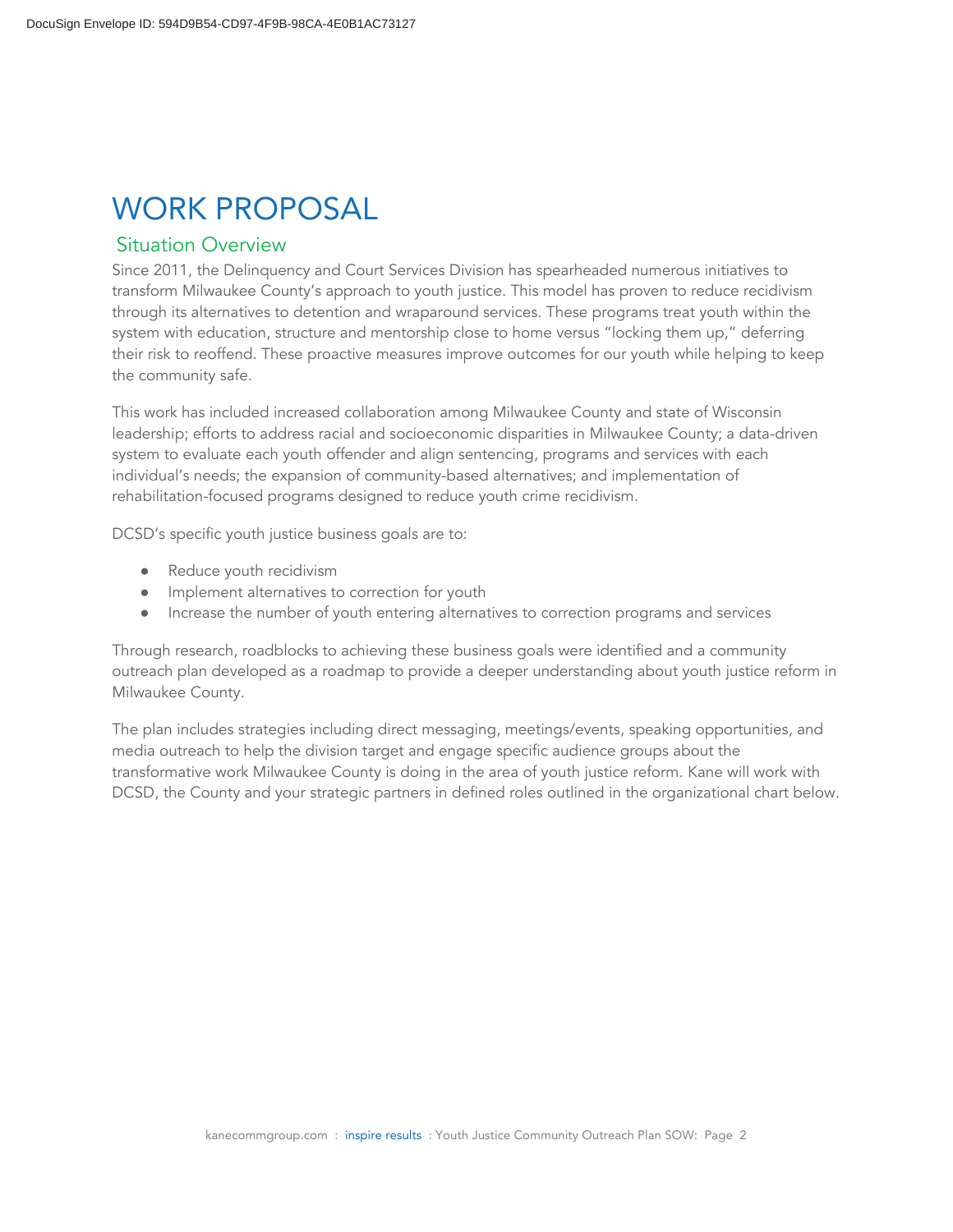# ORGANIZATIONAL CHART

#### Kane Communications Group

- Calendar creation and content creation writing, research
- Identify influencers (those who have been through the system)
- Leadership communications: presentation creation, script writing
- "State of Youth Justice Reform" community summit
- $\bullet$  Project management, meeting/events calendar
- Create background materials and information kits
- Distribution of materials (on behalf of Milwaukee County, DCSD, DHHS)
- Identify speaking opportunities
- Deploy end-of-year survey for measurement purposes

#### mediaspirits

- Organize "State of Youth Justice Reform" legislative event
- Video production and distribution

### **Perceptivity**

- Creative concept and deliverables outlined in the communications plan
- Content calendar and pieces outlined in communications plan

### DCSD Leadership and Staff

- Select members to be involved on planning committees
- All final approvals (budget)
- Organize quarterly/tri-annual meetings between partners
- $\bullet$  Organize annual summit
- Identify national speakers

### DHHS Communications Manager

- Involvement on all planning committees
- Format/layout and deploy e-newsletter
- Event/meeting planning support
- Speaking event support
- Social media implementation, website lead

### County Executive Staff

- Involvement on all planning committees
- Plan approval
- Media relations lead
- All media approvals
- Event assistance (meetings, summits, etc.)
- Representation at key meetings and events
- Legislative assistance and Governor endorsement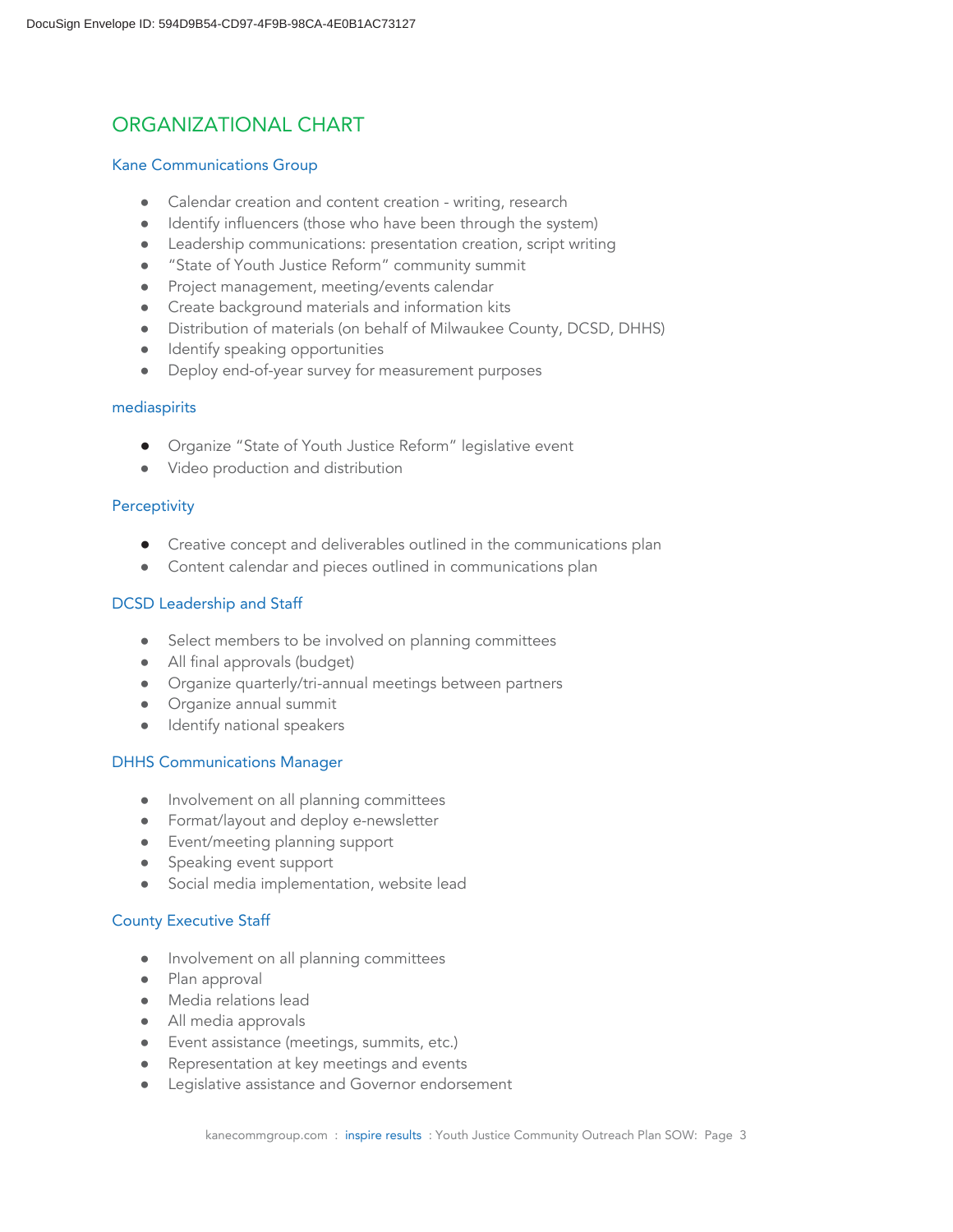● Organize Youth Justice Business Council

### **Evaluation**

Periodic assessment of media coverage and audience reach and awareness is an important component of this plan. DHHS should review progress monthly and impact and reach quarterly.

Evaluation should focus on:

- The quality of speaking engagements booked and/or attendees who participate in a DCSD/DHHS/CEX activity listed above
- Youth/Juvenile Justice Reform, and similar keywords, are mentioned in articles relevant to the target industries identified in this plan
- The media source reaches the key audience segments identified in this plan
- The tone of coverage represents the topic in a more favorable manner than reported in the 9.11.17 Research Findings report
- Positive progression on the awareness spectrum by target audience groups is re-measured and achieved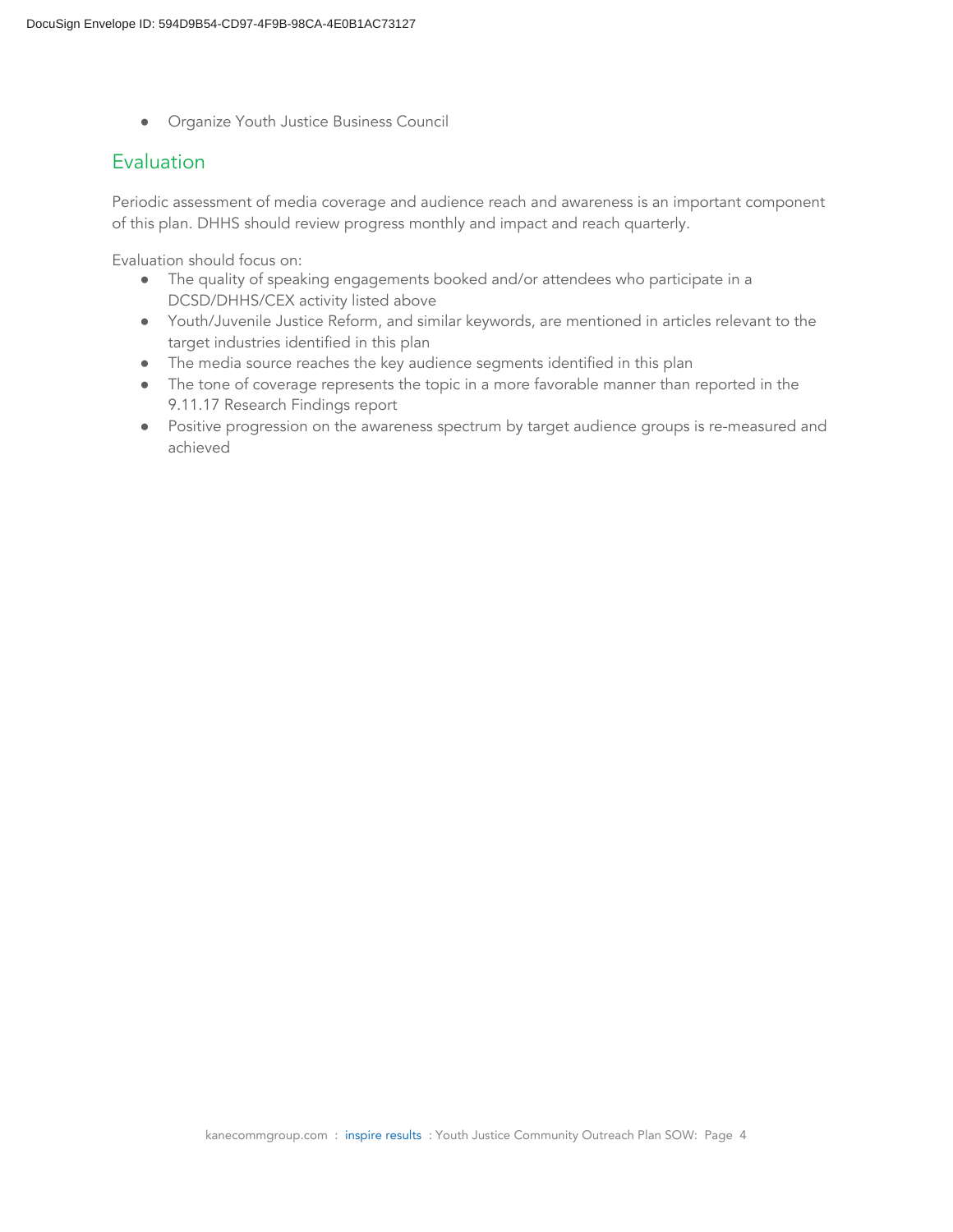# FINANCIAL PROPOSAL

| <b>Strategy</b>                                                                  | <b>Activities</b>                                                                                                                             | <b>Deliverables</b>                                                                                                                                                                                                                                                                                                                                                                                                                                                                                                                                                                                                                                                                                                                                                                                                                      |
|----------------------------------------------------------------------------------|-----------------------------------------------------------------------------------------------------------------------------------------------|------------------------------------------------------------------------------------------------------------------------------------------------------------------------------------------------------------------------------------------------------------------------------------------------------------------------------------------------------------------------------------------------------------------------------------------------------------------------------------------------------------------------------------------------------------------------------------------------------------------------------------------------------------------------------------------------------------------------------------------------------------------------------------------------------------------------------------------|
| Tri-annual<br>group<br>update<br>discussions<br>for 2018                         | -Planning,<br>scheduling,<br>coordination,<br>research,<br>writing,                                                                           | -Meeting plan creation with goals, objectives, strategies and tactics<br>-Purposes overview for the meetings<br>-Meeting calendar including schedule/topic/program for 2018 and<br>approvals<br>*DHHS Communications Manager or CEX Community Relations to lead<br>execution of meeting plan including sending invitations, developing the<br>agenda, day-of meeting set-up, post-meeting follow-ups                                                                                                                                                                                                                                                                                                                                                                                                                                     |
| Proactive<br>10 to 12-<br>month<br>outreach<br>plan and<br>speaker's<br>calendar | -Planning,<br>research, list<br>development,<br>writing,<br>proactive<br>pitching (KCG<br>to regional,<br>national,<br>industry),<br>analysis | -Outreach list including local, national, industry<br>-Background materials outlined in the community outreach plan<br>-Media kit<br>-Confirmed list of 6 - 8 speaking opportunities in Milwaukee County, WI<br>and national based on outreach plan<br>-1 media analysis and content review report<br>*DHHS Communications Manager will support speaking event<br>coordination                                                                                                                                                                                                                                                                                                                                                                                                                                                           |
| First<br>Milwaukee<br>County<br>Summit on<br>Youth<br>Justice<br>Reform          | -Planning,<br>organization<br>and<br>coordination<br>for planning<br>committee<br>and event,<br>media<br>relations<br>planning,<br>writing    | -Planning committee<br>- Up to 6 Planning Committee meetings<br>- 1 written event plan with event theme, goals, objectives, strategies and<br>tactics<br>-1 run of show<br>- Event script<br>- Coordination of all speakers with DCSD, including national<br>-Identify and coordinate with venue<br>-One printed and two email invites<br>-Media relations plan<br>-Media materials including 1 media advisory, press kit (overview piece,<br>press release, speaker bios, etc.), story pitch development, proactive<br>pitches to local, national, industry media<br>-Post event survey and analysis<br>-Post event wrap up<br>*CEX Communications Director to participate in planning, coordinate<br>speaker travel, send invitations, be the face for media. DHHS<br>Communications Manager to participate in planning and and event. |
|                                                                                  |                                                                                                                                               | Ongoing project management including the creation of an overarching planning calendar for the year,<br>coordination, meeting notes, project updates.                                                                                                                                                                                                                                                                                                                                                                                                                                                                                                                                                                                                                                                                                     |
|                                                                                  |                                                                                                                                               | <b>TOTAL: \$62,894</b>                                                                                                                                                                                                                                                                                                                                                                                                                                                                                                                                                                                                                                                                                                                                                                                                                   |

# Assumptions

● Mark Mertens will be the primary point of contact at DCSD.

kanecommgroup.com : inspire results : Youth Justice Community Outreach Plan SOW: Page 5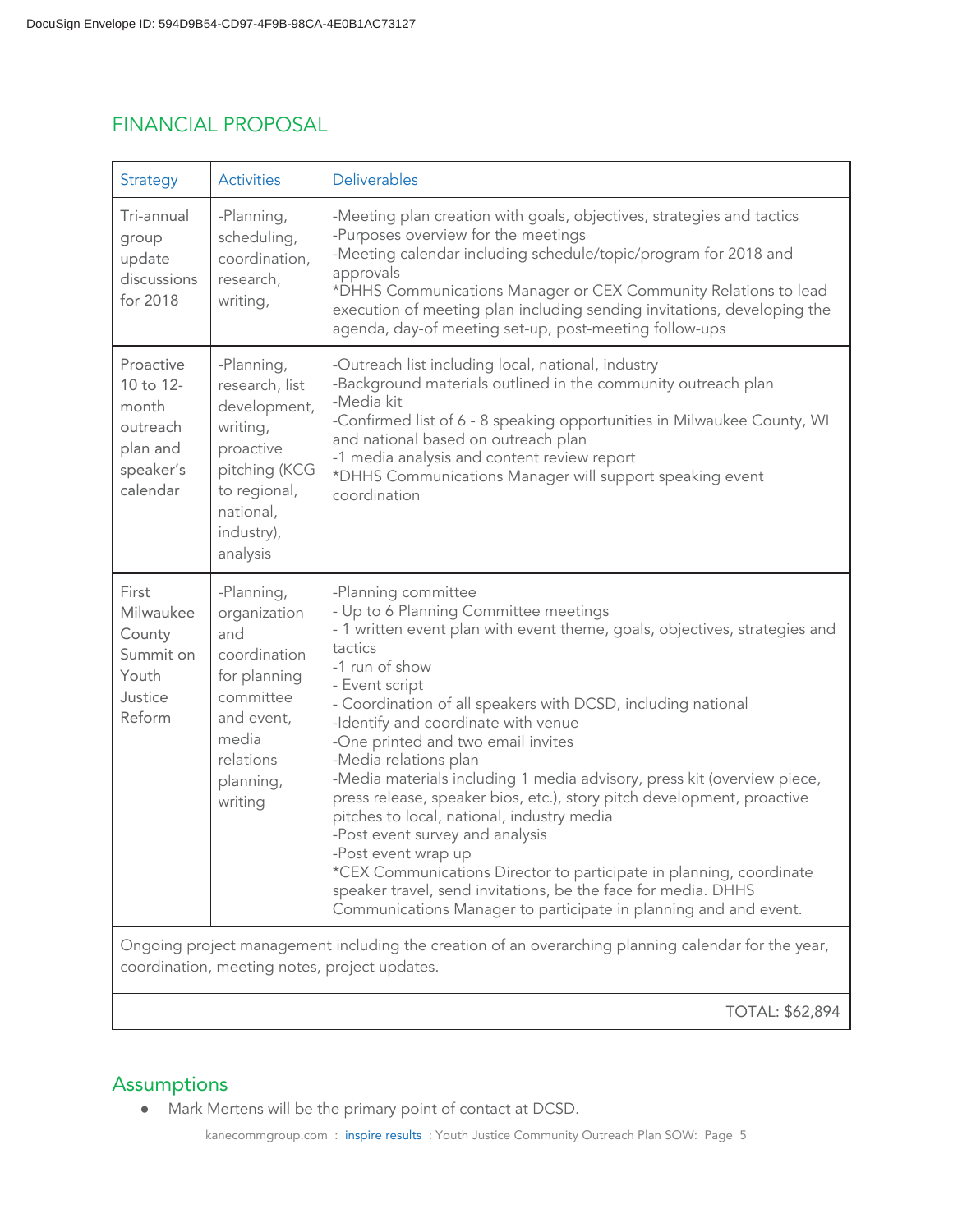- Kelly Pethke will be a secondary, day-to-day contact who can facilitate approvals of content, connections and meetings and assist with getting the Kane team access to DCSD team members.
- Justin Metzger and the County Executive's staff will serve as key contacts and fill roles outlined in the community outreach plan and this proposal.
- Specific tactics may change based on what is outlined in the plan recommendations.
- Mark Mertens will provide key personnel for the implementation of the deliverables, where required for successful fulfillment of desired outcomes.
- Mark Mertens will make personnel who may be part of the project team available for help.
- DCSD and County staff will perform timely turnaround for issue resolution, review, acceptance, etc.
- Delays in turnaround time may affect the plan timeline and budget.

# Out of Scope

The following items have been identified as out of scope and will not be completed as part of this agreement. Additional estimates and statements of work can be provided as requested:

- Video services
- Creative development
- Front- and back-end programming related to website and digital projects
- Printing
- Paid media costs or sponsorship fees
- Stock videography
- Merchandise costs
- Travel and meals
- Paid market research
- Event space rental
- Event management
- Survey or research participation stipends

Any deliverables not specifically listed in Scope of Services are excluded from the scope of this project.

## BILLING SCHEDULEbb

The fees for services provided by Kane Communications Group will be invoiced on a time and materials bases each month, unless otherwise agreed to by Client and Kane due to an amended work schedule. This rate is in effect through December 31, 2018. If the engagement extends beyond that time, Client and Kane will reevaluate the priorities of the activities and re-scope the work. Any additional time required by Kane beyond that which is outlined in this statement of work will be billed at a \$170 per hour rate. Any element that will cause the total cost of the project to exceed the quoted amount reflected in the contract must first be approved (in written form) by Kane and Mark Mertens. Client shall reimburse out-of-pocket expenses consistent with Client's internal protocol. All invoices are due according to terms of the Professional Services Agreement.

## CHANGE MANAGEMENT

Should circumstances arise that change this proposal, Kane will contact DCSD to discuss the situation and document any agreed-upon changes in the form of a Change Order. All Change Orders must be